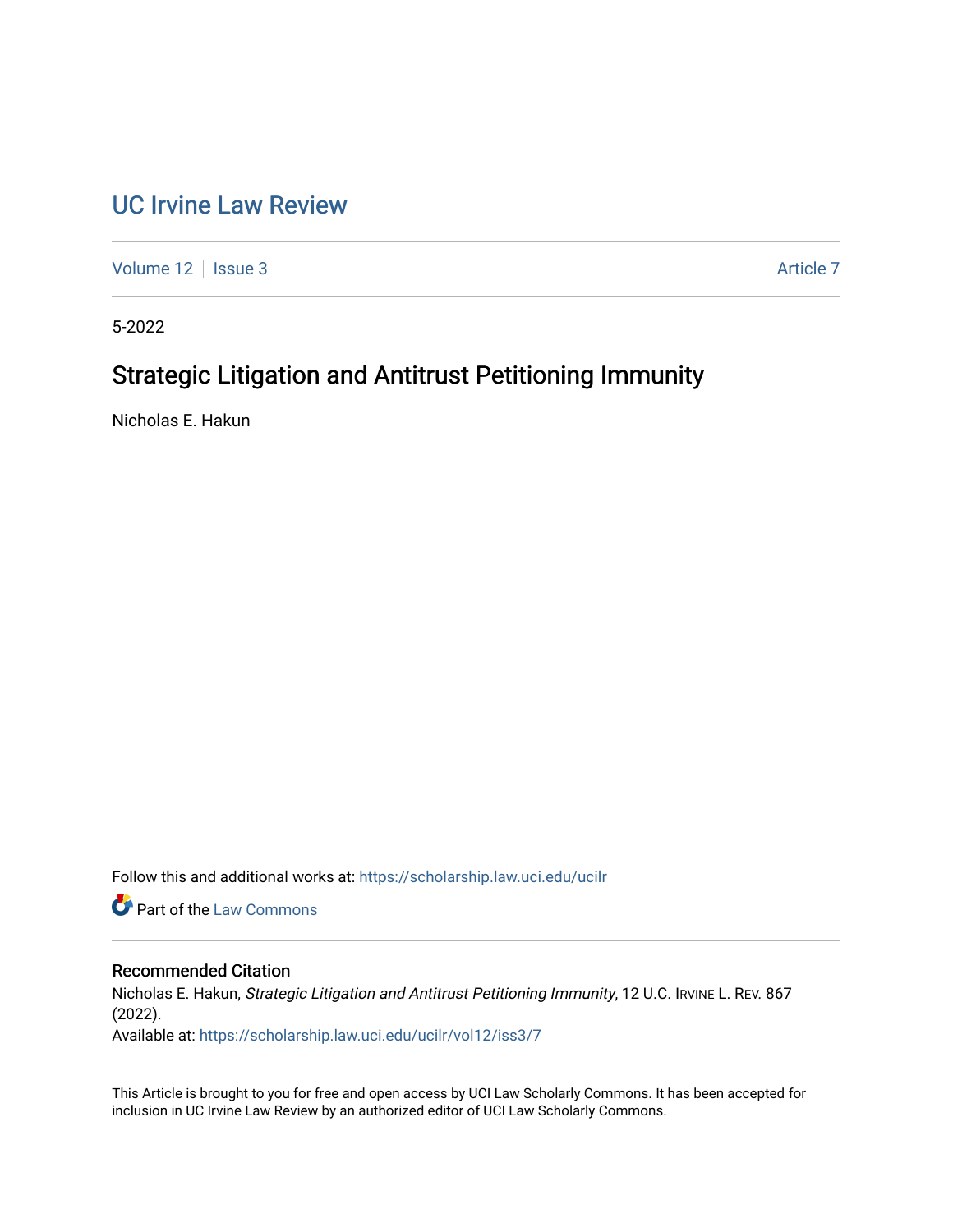# Strategic Litigation and Antitrust Petitioning Immunity

# Nicholas E. Hakun\*

*The First Amendment allows a business to sue its competitors even if the result of the suit would destroy them and lessen competition. It should not, however, protect a lawsuit that is designed primarily to inflict harm that is collateral to the proceedings. Unfortunately, courts have no solution for the case that simultaneously achieves both goals. As a result, they routinely fail to distinguish legitimate lawsuits from anticompetitive shams.*

*Sophisticated businesses are weaponizing litigation to inflict harm on their competitors and being rewarded with antitrust petitioning immunity thanks to the* Noerr-Pennington *doctrine. After decades of divergence between the courts and economists, the doctrine's sham exception has been outsmarted. Economic analysis proves that the sham exception is woefully underinclusive and that more complex predatory suits are being inappropriately immunized. The Third Circuit's recent* AbbVie *decision highlights how the existing sham standard sometimes forces courts into anticompetitive outcomes. My proposal is an aggressive, economically robust solution to properly and fairly prosecute predatory litigation.*

<sup>\*</sup>Adjunct Assistant Professor, Temple University Fox School of Business and Management. (B.B.A., Temple University, J.D., Georgetown University Law Center). Judicial Law Clerk, Eastern District of Pennsylvania. The author would like to thank Alan Devlin, Jeffrey Boles, and Mansi Shah for their assistance and helpful feedback.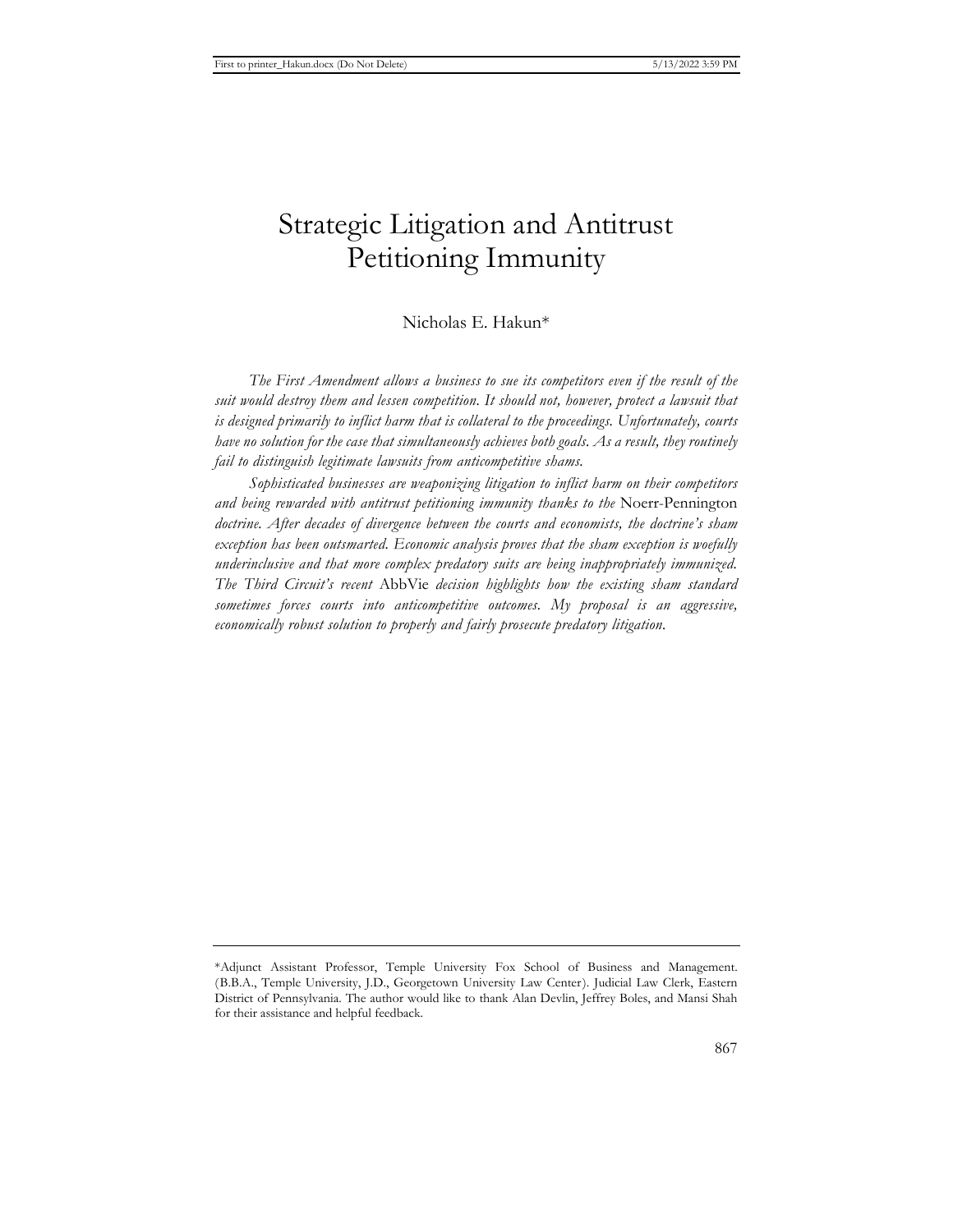| I.   |                                                               |  |
|------|---------------------------------------------------------------|--|
|      | A.                                                            |  |
|      | В.                                                            |  |
|      | $C_{\cdot}$                                                   |  |
|      | D.                                                            |  |
| II.  |                                                               |  |
|      | А.                                                            |  |
|      | B.                                                            |  |
|      | С.                                                            |  |
| III. |                                                               |  |
|      | Deconstructing the Probable-Cause "Requirement"  892<br>А.    |  |
|      |                                                               |  |
|      | 2.                                                            |  |
|      | 3.                                                            |  |
|      |                                                               |  |
|      | 1.                                                            |  |
|      | Distinguishing Acceptably Anticompetitive and Predatory<br>2. |  |
|      |                                                               |  |
| IV.  |                                                               |  |
|      | A.                                                            |  |
|      | В.                                                            |  |
|      | C.                                                            |  |
|      |                                                               |  |

# **INTRODUCTION**

Antitrust laws exist to prevent abuse of the competitive process.1 The problem is that anticompetitive abuse and procompetitive activity are often difficult to differentiate.<sup>2</sup> This problem drove the creation of antitrust petitioning immunity,

<sup>1.</sup> Maurice E. Stucke, *Reconsidering Antitrust's Goals*, 53 B.C. L. REV. 551, 564 (2012) (highlighting the aims of U.S. antitrust laws, among others "(1) private economic power, like all absolute power, is subject to abuse and injurious to public welfare; (2) such power must be decentralized to protect a free society from its abuse; (3) competitively structured markets diffuse private power and discipline economic decision making; and (4) antitrust policy is critical to preserving competitive markets" (citing Walter Adams & James W. Brock, *Antitrust, Ideology, and the Arabesques of Economic Theory*, 66 U. COLO. L. REV. 257, 161–79 (1995)).

<sup>2.</sup> *See* Christopher R. Leslie, *Rationality Analysis in Antitrust*, 158 U. PA. L. REV. 261, 285–86, 305 (2010) (explaining how "irrational threats" and other seemingly non-profit maximizing strategies can be "both credible and profitable").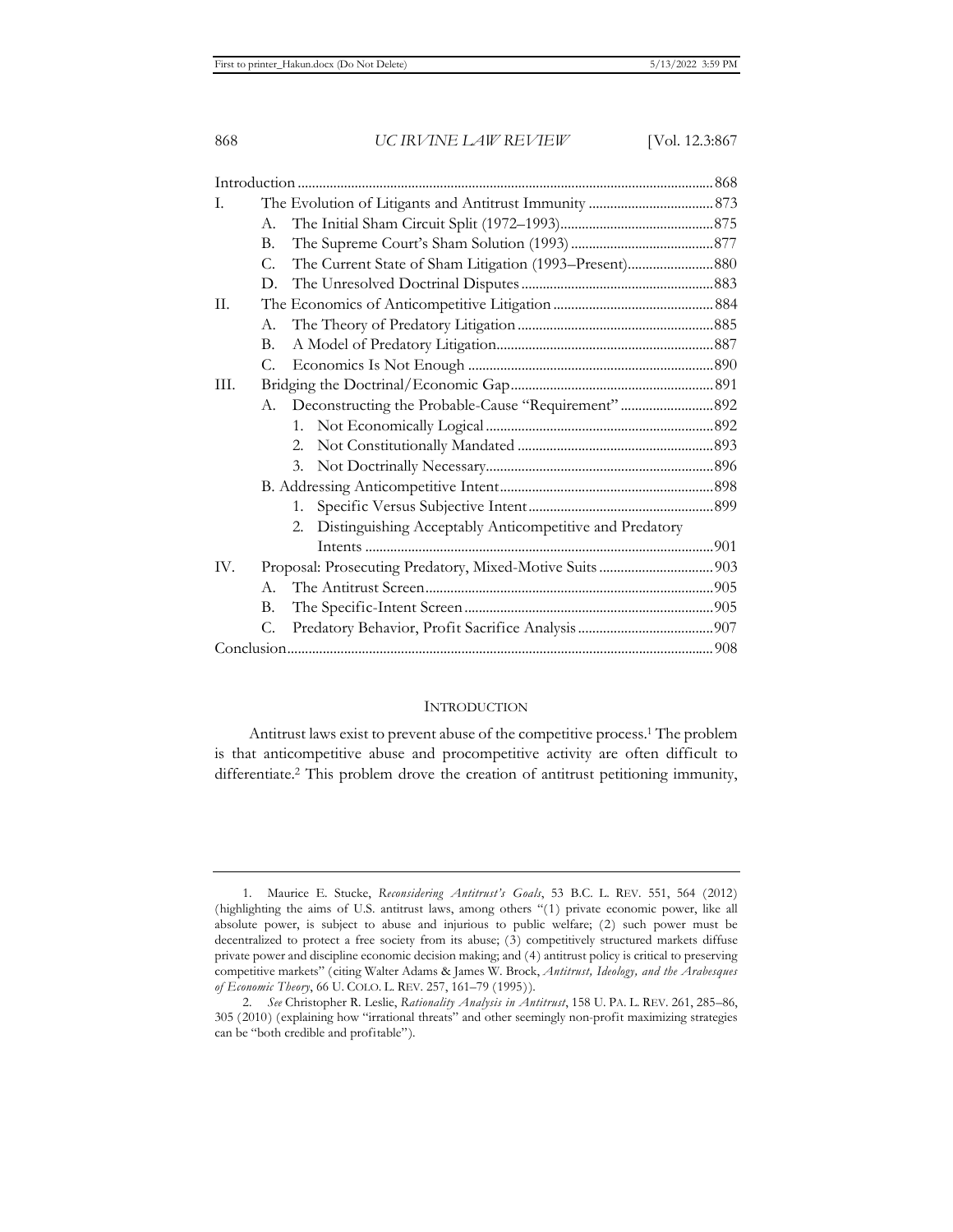commonly referred to as the *Noerr-Pennington* doctrine, which protects those whose actions straddle the line between appropriate and anticompetitively abusive.3

The *Noerr-Pennington* doctrine exists because the First Amendment protects the right to petition the government for redress.4 The tension created by our antitrust laws and the First Amendment has resulted in the principle that, if legitimate petitioning results in anticompetitive harm, courts should defer to protecting free speech over the competitive process.5 To enact this principle, courts grant the petitioner immunity from antitrust liability. This immunity applies wherever government petitioning occurs, including the courts.<sup>6</sup>

Courts apply the *Noerr-Pennington* doctrine in the litigation context to prevent competitors from turning the legal system into an anticompetitive weapon.7 Litigants who seek to abuse the judicial process do so through predatory litigation.8 The hallmark of predatory litigation is that the litigant's true motive is not the case's legal success but its anticompetitive impact.9 Identifying true motivation, however, has proven challenging for scholars and courts.10

6. *See* Hurwitz, *supra* note 3, at 66 ("As a general rule, the *Noerr* doctrine gives primacy to first amendment considerations. In most circumstances, it provides immunity from antitrust challenge for efforts to influence legislative, executive, administrative, and adjudicatory conduct by government.").

7. City of Columbia v. Omni Outdoor Advert., Inc., 499 U.S. 365, 380 (1991).

8. ROBERT H. BORK, THE ANTITRUST PARADOX: A POLICY AT WAR WITH ITSELF 347 (1978) ("Predation by abuse of governmental procedures, including administrative and judicial processes, presents an increasingly dangerous threat to competition.").

<sup>3.</sup> *See, e.g.*, James D. Hurwitz, *Abuse of Governmental Processes, the First Amendment, and the Boundaries of* Noerr, 74 GEO. L.J. 65, 99 (1985) ("[A] firm that seeks to change the law (or to protect its interests while legislative or judicial efforts are in progress) may need to file petitions, suits, or appeals against many potential respondents, particularly when there are many rivals in whose favor the challenged policy otherwise would work. Such conduct, however, might appear to be a meritless effort to barricade a market, if judged *ex ante* and from an 'objective' standpoint. Subjecting that firm to antitrust scrutiny might force the initiator of these actions to choose between facing chilling litigation or sacrificing potentially valid and valuable causes of action.").

<sup>4.</sup> U.S. CONST. amend. I. ("Congress shall make no law respecting an establishment of religion, or prohibiting the free exercise thereof; or abridging the freedom of speech, or of the press; or the right of the people peaceably to assemble, and to petition the Government for a redress of grievances.").

<sup>5.</sup> *See* Premier Elec. Constr. Co. v. Nat'l Elec. Contractors Ass'n, 814 F.2d 358, 376 (7th Cir. 1987) ("The antitrust laws allow people to ask the government for a monopoly, and they allow them to keep what they get.").

<sup>9.</sup> *See, e.g.*, Hurwitz, *supra* note 3, at 70 ("The conceptual theme underlying predatory use of governmental processes is that, for strategic purposes, governmental decisions are a manipulable factor in market performance. Just as a firm may seek to exacerbate raw material shortages or labor unrest that threaten to injure its competitors more than itself, so too may a firm seek to manipulate governmental decisions to the disadvantage of its rivals. In particular, firms may seek to raise their rivals' costs disproportionately, restrict entry, or facilitate collusive behavior."); *see also* CHRISTOPHER C. KLEIN, THE ECONOMICS OF SHAM LITIGATION: THEORY, CASES, AND POLICY, 24 (1989), https://www.ftc.gov/sites/default/files/documents/reports/economics-sham-litigation-theory-cases -and-policy/232158\_0.pdf [https://perma.cc/5Z5P-D5YC].

<sup>10.</sup> *See* Lawrence A. Sullivan, *Developments in the* Noerr *Doctrine*, 56 ANTITRUST L.J. 361, 363 (1987) ("A sham purpose is also difficult to prove in respect of administrative or judicial litigation—but no longer impossible to prove.").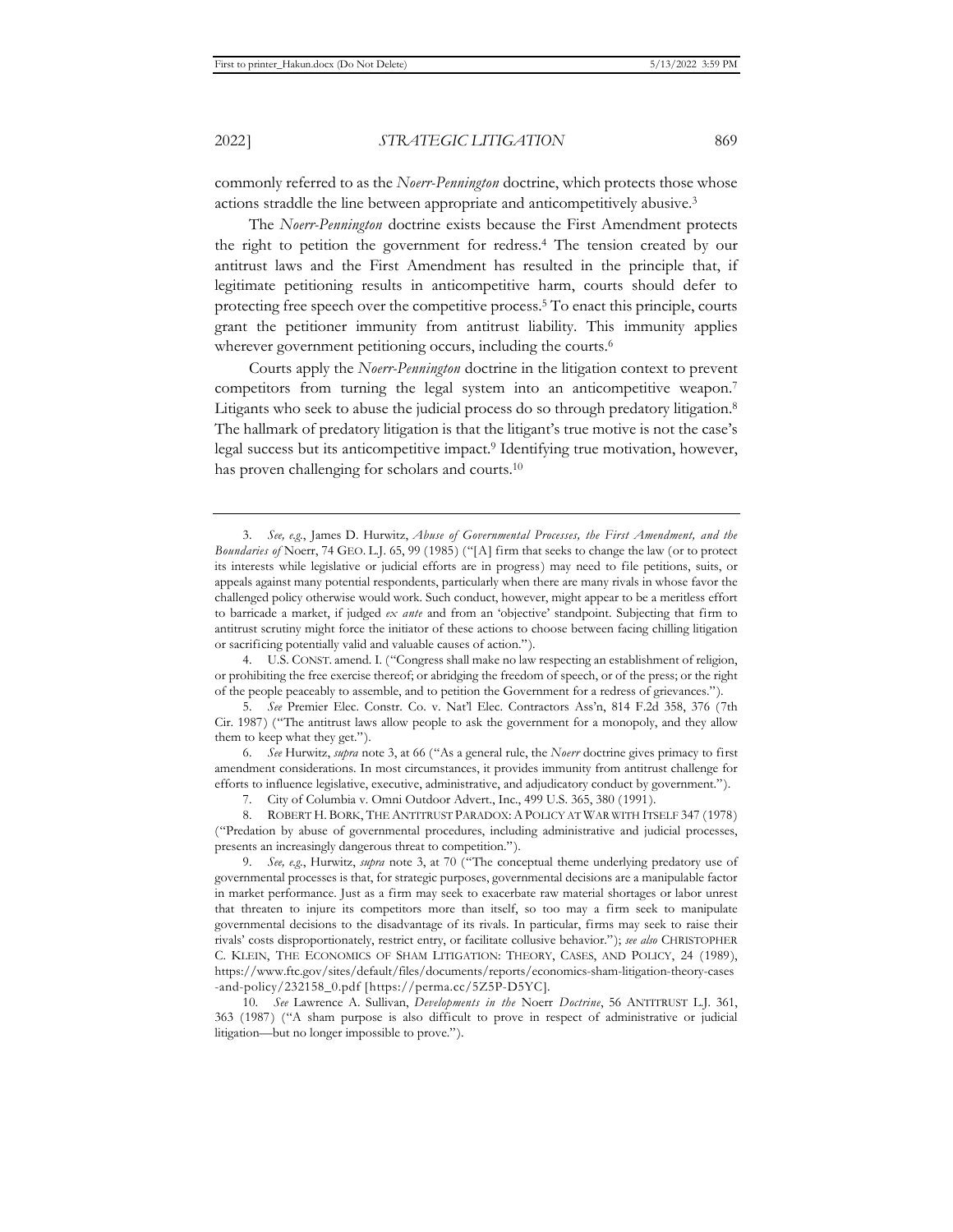Over the past fifty years, courts have struggled with identifying and prosecuting predatory litigation without infringing on the right to petition. The governing test for identifying predatory litigation is the "sham" exception, created by the Supreme Court in its 1993 case *Professional Real Estate Investors, Inc. v. Columbia Pictures (PRE*).<sup>11</sup> It held that a sham lawsuit must be objectively baseless, meaning filed without probable cause, and be subjectively motivated to harm competition.<sup>12</sup> Since *PRE*, the Supreme Court has been silent.

The *PRE* test has resulted in numerous anticompetitive outcomes, confusion in the lower courts, and strong criticism. Antitrust scholars have proposed alternative standards rooted in logic and economic theories.13 Commentators have decried *PRE*'s test as overly restrictive.14 Despite these pleas for reform, lower courts remain stuck with an unworkable "sham" standard.

One area where predatory litigation has been particularly rampant is the pharmaceutical industry. Scholars have long known that the existing intellectual property scheme surrounding pharmaceuticals has made the industry ripe for antitrust violations.15 The intense competition between generic and brand products can drive competitors to aggressive tactics.16 And thanks to government

<sup>11.</sup> Pro. Real Est. Invs., Inc. v. Columbia Pictures Indus., Inc., 508 U.S. 49, 51 (1993) [hereinafter *PRE*].

<sup>12.</sup> *See, e.g.*, *In re* Wellbutrin XL Antitrust Litig. Indirect Purchaser Class, 868 F.3d 132, 148–49 (3d Cir. 2017) ("This two-tiered process requires the plaintiff to disprove the challenged lawsuit's *legal*  viability before the court will entertain evidence of the suit's *economic* viability." (quoting *PRE*, 508 U.S. at 60–61)).

<sup>13.</sup> *See, e.g.*, Christopher C. Klein, *Strategic Sham Litigation: Economic Incentives in the Context of the Case Law*, 6 INT'L REV. L. & ECON. 241 (1986); Hurwitz, *supra* note 3, at 122–25.

<sup>14.</sup> Marina Lao, *Reforming the* Noerr-Pennington *Antitrust Immunity Doctrine*, 55 RUTGERS L. REV. 965, 1025 (2003) ("A case can have some minimal merit—sufficient to avoid the label 'lack of probable cause'—and yet a reasonable litigant could not realistically expect success. To the extent that the majority opinion seems to adopt the probable cause standard for its objective baselessness test, it overly restricts the use of the sham exception.").

<sup>15.</sup> *See id.* at 992–93 ("The pervasiveness of government regulation of drugs, and the fact that patents are often involved, makes this a particularly attractive area for firms to claim protection under the *Noerr* doctrine when they misuse government processes in order to impede competition."); Matthew Avery, William Newsom & Brian Hahn, *The Antitrust Implications of Filing "Sham" Citizens Petitions with the FDA*, 65 HASTINGS L.J. 113, 132 (2013) ("*Professional Real Estate* and *Noerr-Pennington* thus seem to provide an avenue for delaying citizen petitions without fear of antitrust liability."); Saami Zain, *Antitrust Liability for Maintaining Baseless Litigation*, 54 SANTA CLARA L. REV. 729, 745 (2014) (analyzing pharmaceutical patent litigations and arguing that "such litigation has the potential to be anticompetitive by delaying generic competition").

<sup>16.</sup> *See* Avery et al., *supra* note 15, at 116 ("Once a pharmaceutical product loses patent protection, competitors almost always introduce generic versions of the drug as quickly as possible. Generic drugs can capture eighty to ninety percent of the market within months of entering the marketplace. In response to this intense generic competition, patent holders have used a variety of controversial means to effectively extend their patent-granted monopoly.").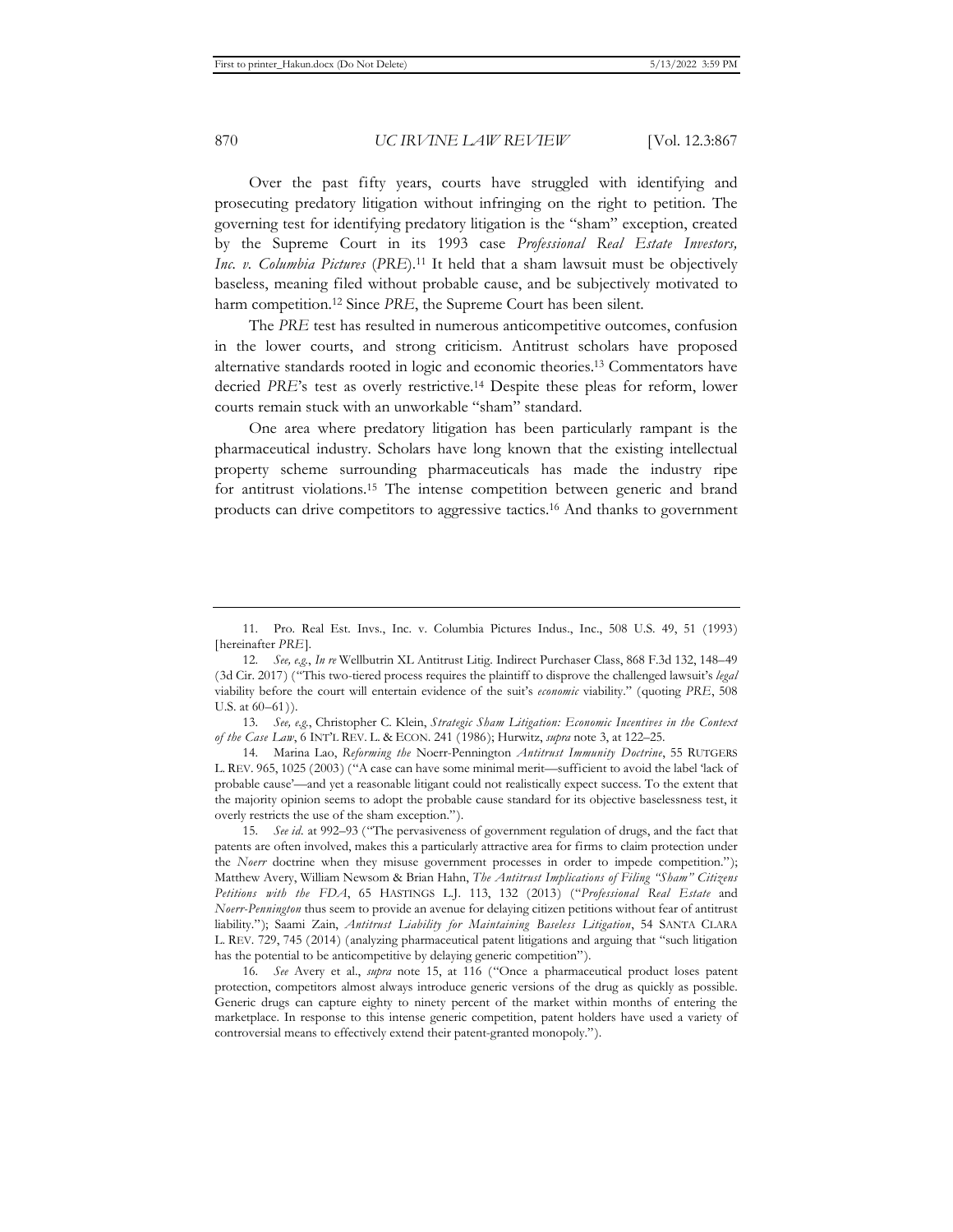regulation, patent-holding monopolists have the power to impose delays on generic competitors.17

In recent years, Congress even investigated the impact of predatory litigation.18 At the 2012 Judiciary Subcommittee hearing, entitled *Litigation as a Predatory Practice*, speakers explained that the doctrine is out of balance, "effectively immunizes unfounded litigation," and that the hurdles the victimized party must overcome to pursue antitrust claims based on "predatory litigation have been set too high by the courts."19 As a result, corporations are unaccountable.20 Professor Lao, who testified, expounded on the "murky" *PRE* standard and focused on the situations where the doctrine has "gone beyond the bounds of what the First Amendment is protecting."<sup>21</sup> Even abusive patent litigation was discussed.<sup>22</sup> However, no complete solutions were proposed.

The difficulty with prosecuting predatory litigation is that mixed motives are often at play.23 On the one hand, the predator seeks to inflict an anticompetitive injury on its competitor for its own advantage.24 On the other, it seeks to sue a competitor in court for a seemingly legitimate grievance. This tension has baffled courts.25 *Noerr-Pennington*'s uncertain foundation as either a constitutional or

18. *See Litigation as a Predatory Practice*: *Hearing Before the Subcomm. on Intell. Prop., Competition, & the Internet of the H. Comm. on the Judiciary*, 112th Cong. 3 (2012) (statement of Hon. Bob Goodlatte, Chairman, H. Subcomm. on Intell. Prop., Competition, & the Internet) ("Unfortunately, the courts have liberally applied Noerr-Pennington antitrust immunity to litigation and have construed the sham litigation exception to that doctrine very narrowly. As a result, abusive litigation persists as a predatory anticompetitive tactic. Today's hearing will explore this problem and how to address it.").

19. *Id.* at 9 (testimony of J. Douglas Richards, Partner, Cohen Milstein Sellers & Toll, PLLC). 20. *Id.*

21. *Id.* at 31 (testimony of Marina Lao, Professor of L., Seton Hall Univ. Sch. of L.).

22. *Id.* at 33 (testimony of J. Douglas Richards) ("And you really need, desperately, in this country a legal standard to identify the situations in which brand-name drug manufacturers under those circumstances are held accountable because the patent claim is unfounded. That is very important.").

23. *See* Lao, *supra* note 14, at 1026 ("Very few lawsuits, even objectively baseless ones, would likely satisfy this test because most litigants have mixed motives, and it would be difficult to show that the litigant pursued the claim *purely* for the harassment of a competitor through the process and not in part for the outcome.").

24. Gary Myers, *Litigation as a Predatory Practice*, 80 KY. L.J. 565, 586 (1992) ("Abusive litigation, like any predatory practice, might serve several anticompetitive purposes: eliminating competitors, discipling competitors, raising rivals' costs, or creating barriers to entry.").

25. *See* Einer Elhauge, *Making Sense of Antitrust Petitioning Immunity*, 80 CALIF. L. REV. 1177, 1219–20 (1992) (discussing the difficulty in deciding antitrust petitioning immunity when a court must

<sup>17.</sup> *See* David Orozco, *Strategic Legal Bullying*, 13 N.Y.U. J.L. & BUS. 137, 139 (2016) ("For example, companies exploit the law when they engage in sham litigation to deter market entry to start-up innovators . . . . "); *see also* Lao, *supra* note 14, at 995 ("Because generic versions cut deeply into the sales of brand name drugs, brand name drug manufacturers have aggressively used judicial and regulatory processes to block or delay their approval." (citing Gardiner Harris & Chris Adams, *Delayed Reaction: Drug Manufacturers Step Up Legal Attacks that Slow Generics*, WALL ST. J., July 12, 2001, at A1 (discussing brand name drug manufacturers' aggressive courtroom and regulatory tactics that are used to delay generic drugs' entry into the market))).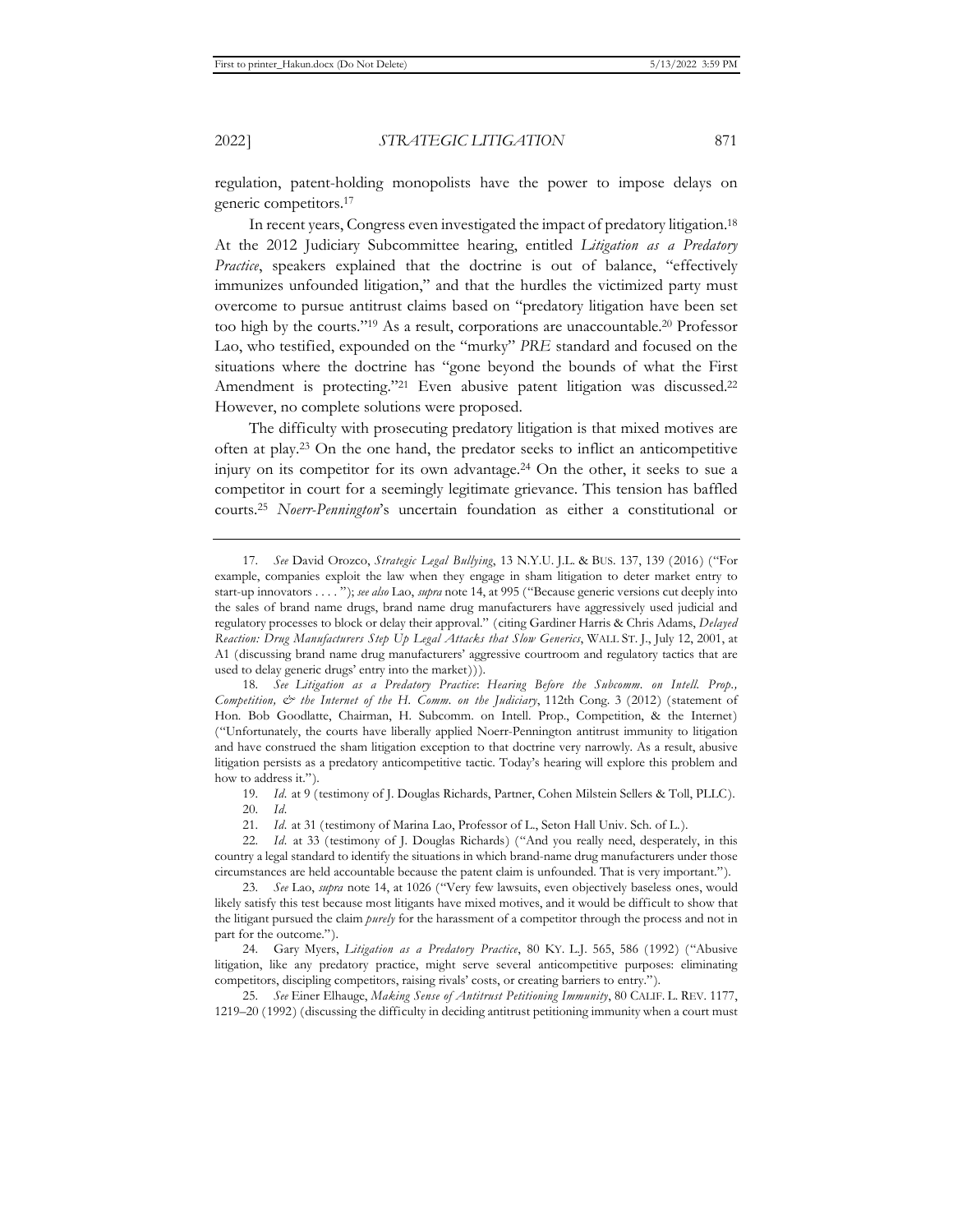statutory doctrine also adds confusion.26 Even though the Sherman Act is only a statute, its role as the protector of the free market heightens its importance.<sup>27</sup>

Prior literature has focused on critiquing *PRE*'s broad language as the foundation for reforming the sham standard. In particular, Justice Thomas's inconsistent baselessness standards have been a large focus of academic debate.28 Others have written proposals using complex game-theory models designed to articulate predatory suits without considering court-usability.29 At least one scholar has advocated for the wholesale elimination of the doctrine.<sup>30</sup> Even the Federal Trade Commission (FTC) is unclear about how best to resolve these ambiguities.31

determine whether the legitimate and anticompetitive motives' "conflict is so severe that the competitive process (and the antitrust review that ensures it) should yield to the process for providing input to governmental decisions").

26. *See, e.g.*, Stephen Calkins, *Developments in Antitrust and the First Amendment: The Disaggregation of* Noerr, 57 ANTITRUST L.J. 327, 330 (1988) ("Some commentators and courts have read this record and concluded that, whatever its origins, the *Noerr* doctrine is now a matter of constitutional law; yet others continue to insist that it is a creature of statutory interpretation."); Lao, *supra* note 14, at 969 ("The analysis depends, in part, on the doctrine's foundational basis. If it is rooted in the Constitution, then the First Amendment would provide the analytical framework, and immunity should be no broader than the constitutional mandate. If it is based on statutory construction, however, guidance would have to come from the Sherman Act itself.").

27. United States v. Topco Assocs., Inc., 405 U.S. 596, 610 (1972) ("Antitrust laws in general, and the Sherman Act in particular, are the Magna Carta of free enterprise. They are as important to the preservation of economic freedom and our free-enterprise system as the Bill of Rights is to the protection of our fundamental personal freedoms.").

29. *See, e.g.*, Ioannis Lianos & Pierre Regibeau, "*Sham" Litigation: When Can It Arise and How Can It Be Reduced?*, 64 ANTITRUST BULL. 643, 643–89 (2017); Lucia Helena Salgado & Rafal Pinho de Morais, A New Test for Anticompetitive Litigation (March 2013) (working paper) (on file with author); Christopher C. Klein, Anticompetitive Litigation and Antitrust Liability (August 2007) (working paper) (on file with the Middle Tennessee State University).

30. Tim Wu, *Antitrust & Corruption: Overruling* Noerr (Columbia L. Sch. Pub. L. Working Paper, Paper No. 14-663, 2020), https://scholarship.law.columbia.edu/faculty\_scholarship/2666 [https://perma.cc/2WCZ-S2OY].

31. John D. Harkrider, *Antitrust in the Trump Administration: A Tough Enforcer That Believes in Limited Government*, ANTITRUST, Summer 2018, at 11, 13–14 ("In February 2017, the FTC filed a case against Shire ViroPharma seeking to narrow the immunity under *Noerr-Pennington*. Part of the FTC's reason for bringing this case is to further cement the *California Motor* 'pattern of petitioning' exception to the *Professional Real Estate Investors* decision's 'objectively baseless' test.").

<sup>28.</sup> *See* Lao, *supra* note 14, at 1025 ("With respect to the objective baselessness test, as Justice Souter pointed out in his concurrence, 'probable cause' and the 'reasonable litigant' formulation are not the same. A case can have some minimal merit—sufficient to avoid the label 'lack of probable cause'—and yet a reasonable litigant could not realistically expect success. To the extent that the majority opinion seems to adopt the probable cause standard for its objective baselessness test, it overly restricts the use of the sham exception. Litigation that is not without probable cause can, nonetheless, be used for improper purposes, as the existence of the common law abuse of process tort demonstrates. Therefore, instead of inquiring if an underlying suit had probable cause, I suggest asking if the suit is such that 'no reasonable litigant could realistically expect success on the merits,' and if the suit was used as an anticompetitive tactic."); *see also* Karen Roche, *Deference or Destruction? Reining in the* Noerr-Pennington *and State Action Doctrines*, 45 LOY. L.A. L. REV. 1295, 1342 (2012) ("'Objectively baseless' should therefore mean that there is no reasonable expectation of success. This would help limit the number of petitions that *Noerr* immunizes.").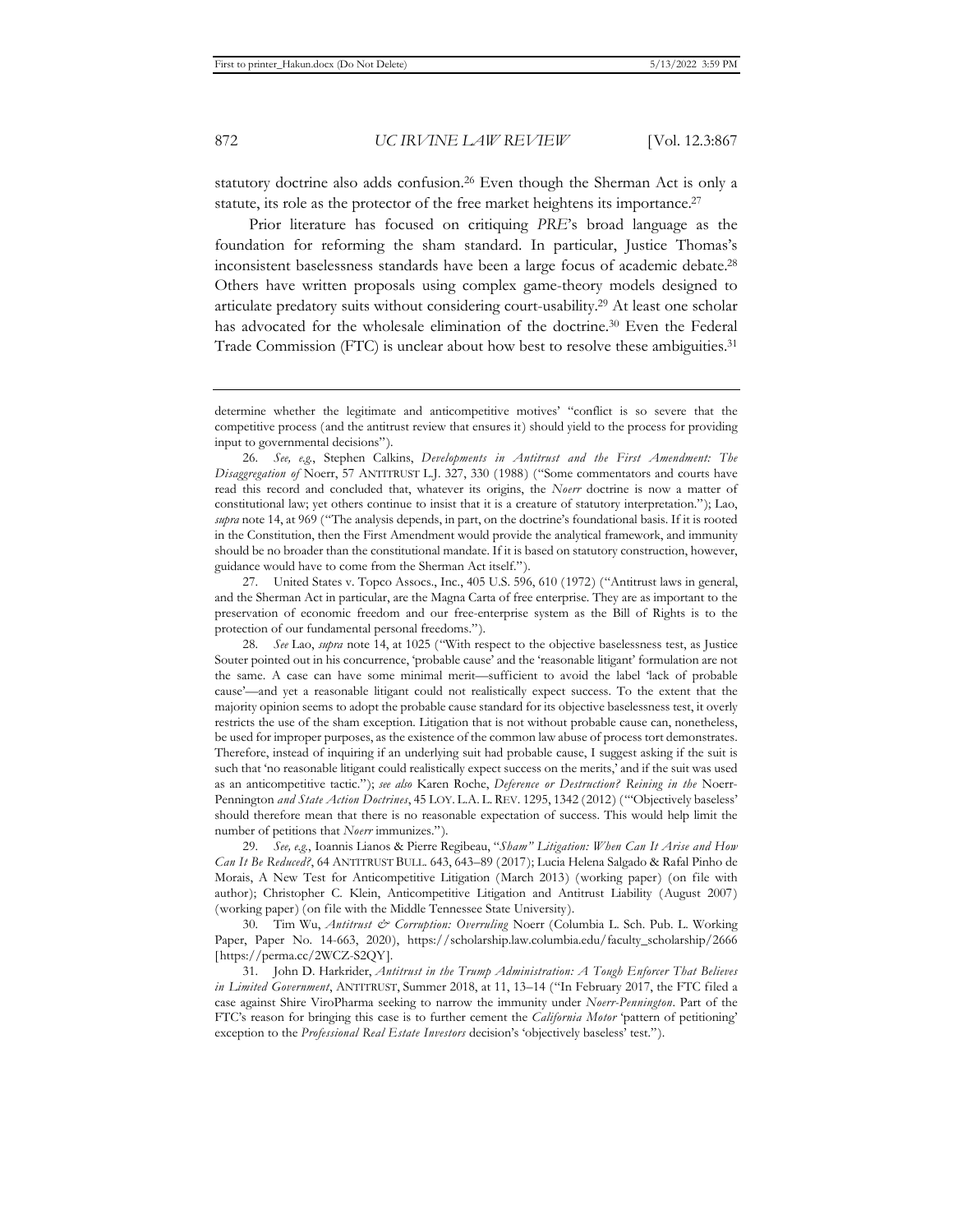As a result, existing scholarly debate has either missed the purpose of petitioning immunity or proposed a solution beyond the abilities of the courts to enact.<sup>32</sup>

This Article argues that, within the existing framework of *Noerr-Pennington*, a more robust standard exists that will unify the conflicting ideas of courts and economists.33 The core of predatory litigation is that whenever someone uses "the governmental *process*—as opposed to the *outcome* of that process—as an anticompetitive weapon," there should be consequences.34 My proposal combines existing Supreme Court doctrine, the body of economic analysis on predatory litigation, and objective evidence to create "an enquiry meet for the case" of prosecuting predatory litigation.35

Part I of this Article examines the history of the *Noerr-Pennington* doctrine and lays out the current legal framework for antitrust petitioning immunity in the litigation context up to the Third Circuit's September 2020 *AbbVie* decision. Part II describes the underlying economic foundation of predatory litigation, its different forms, and its impact on competition. Part III discusses the discrepancies between the legal framework and economic realities of predatory litigation and explore how courts have deviated from the proper analysis. Part IV presents my proposal for identifying and prosecuting predatory lawsuits through a holistic analysis that accounts for both the economic and constitutional interests at stake.

# I. THE EVOLUTION OF LITIGANTS AND ANTITRUST IMMUNITY

The first formal application of antitrust petitioning immunity was in the political arena. In *Eastern Railroad Presidents Conference v. Noerr Motor Freight, Inc.*, a group of railroaders started a publicity campaign to harm their competitors, the rival truckers.36 The railroaders' sought to influence government officials to enact laws that would make it harder for the truckers to compete against the railroad industry

<sup>32.</sup> *See* Leslie, *supra* note 2, at 286 ("[F]ederal judges may not be the best evaluators of business rationality for several related reasons, including the fact that most judges (1) have no relevant business experience; (2) are unfamiliar with pertinent economics and historical scholarship on anticompetitive conduct; (3) fail to recognize that businesses pursue goals beyond profit maximization; (4) are unable to appreciate how it may be rational for firms to intentionally display apparently irrational behavior; (5) do not consider constraints on business decisionmaking; and (6) are subject to cognitive biases, including hindsight bias and confirmation bias.").

<sup>33.</sup> *See* Christopher C. Klein, *Predation in the Courts: Legal Versus Economic Analysis in Sham Litigation Cases*, 10 INT'L. REV. L. & ECON. 29, 29 (1990) ("The case law frequently defines sham litigation as anticompetitive litigation that is either 'baseless' or fraudulent, whereas economic analysis emphasizes the anticompetitive goals that motivate the use of government processes to attack rivals."). 34. City of Columbia v. Omni Outdoor Advert., Inc., 499 U.S. 365, 380 (1991).

<sup>35.</sup> Cal. Dental Ass'n v. FTC, 526 U.S. 756, 780–81 (1999); *see also* Steven C. Salop, An Enquiry Meet for the Case: Decision Theory, Presumptions, and Evidentiary Burdens in Formulating Antitrust Legal Standards (Nov. 6, 2017) (working paper), https://scholarship.law.georgetown.edu/facpub/2007/ [https://perma.cc/DY42-N23P].

<sup>36.</sup> E. R.R. Presidents Conf. v. Noerr Motor Freight, Inc., 365 U.S. 127, 129–31 (1961).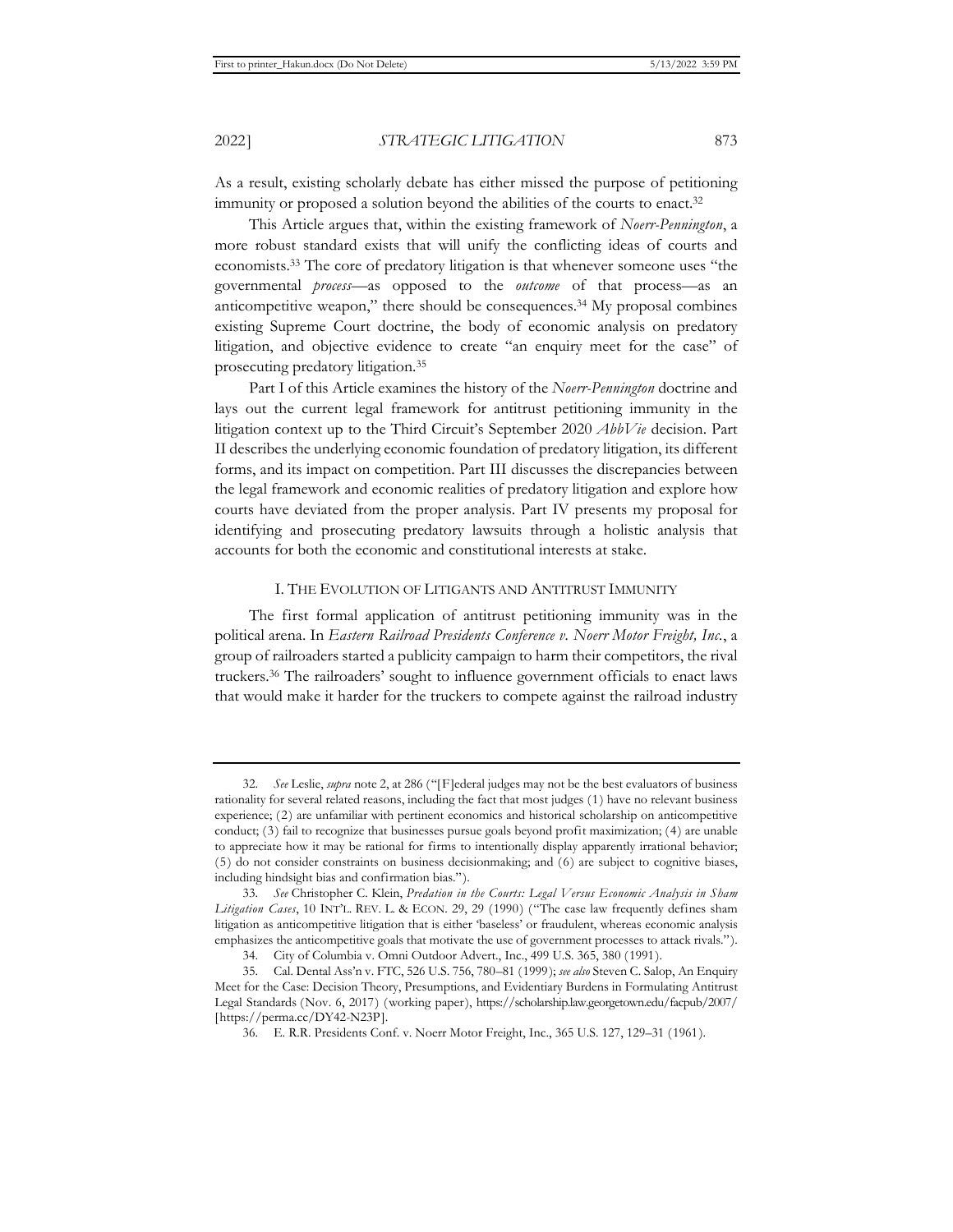as well as harm the truckers' relationship with their customers.37 In short, the railroaders wanted to eliminate the truckers as competitors.<sup>38</sup>

Despite the anticompetitive effects of their petitioning, the Supreme Court immunized the railroaders from antitrust liability. Justice Black concluded that the railroaders could not be sued because they were petitioning their government officials for a change in the laws.39 The Court held that any harm to customer relations was merely incidental to this genuine effort and therefore could not justify the loss of petitioning immunity.40 This conclusion highlighted the principle that even methods considered "unethical" could be protected from scrutiny under this doctrine.41

The Court, foreseeing potential abuses, ensured that immunization was not absolute. Justice Black explained that "[t]here may be situations in which a publicity campaign, ostensibly directed toward influencing governmental action, is a mere sham to cover what is actually nothing more than an attempt to interfere directly with the business relationships of a competitor and the application of the Sherman Act would be justified."42 This was the birth of the sham exception.

The sham exception was not applied to litigation until over a decade later.<sup>43</sup> In *California Motor Transport Co. v. Trucking Unlimited*, a group of truckers conspired to systematically institute legal proceedings against their competitors to prevent them from obtaining operating credentials.44 The truckers vowed to file petitions "with or without probable cause, and regardless of the merits of the case" with their goal being to harass their rivals and impose delays and costs.45 After forty

<sup>37.</sup> *Id.* at 130; *see also* Noerr Motor Freight, Inc. v. E. R.R. Presidents Conf., 155 F. Supp. 768, 822 (E.D. Pa. 1957) ("A cursory reading of the facts as found would quickly indicate that the destruction of the defendants' good will was the primary goal of the defendants in their plan to monopolize the long-haul freight business."), *rev'd*, 365 U.S. 127 (1961).

<sup>38.</sup> *Noerr*, 365 U.S. at 129–30 ("The campaign so conducted was described in the complaint as 'vicious, corrupt, and fraudulent,' first, in that the sole motivation behind it was the desire on the part of the railroads to injure the truckers and eventually to destroy them as competitors in the long-distance freight business . . . . ").

<sup>39.</sup> *Id.* at 135 ("[N]o violation of the [Sherman] Act can be predicated upon mere attempts to influence the passage or enforcement of laws.").

<sup>40.</sup> *Id.* at 138–39.

<sup>41.</sup> *Id.* at 139–40 ("We . . . hold that, at least insofar as the railroads' campaign was directed toward obtaining governmental action, its legality was not at all affected by any anticompetitive purpose it may have had.").

<sup>42.</sup> *Id.* at 144.

<sup>43.</sup> Cal. Motor Transp. Co. v. Trucking Unlimited, 404 U.S. 508 (1972).

<sup>44.</sup> *Id.* at 509 ("The conspiracy alleged is a concerted action by petitioners to institute state and federal proceedings to resist and defeat applications by respondents to acquire operating rights or to transfer or register those rights.").

<sup>45.</sup> *Id.* at 512 ("It is alleged that petitioners 'instituted the proceedings and actions . . . with or without probable cause, and regardless of the merits of the cases.'" (alteration in original)).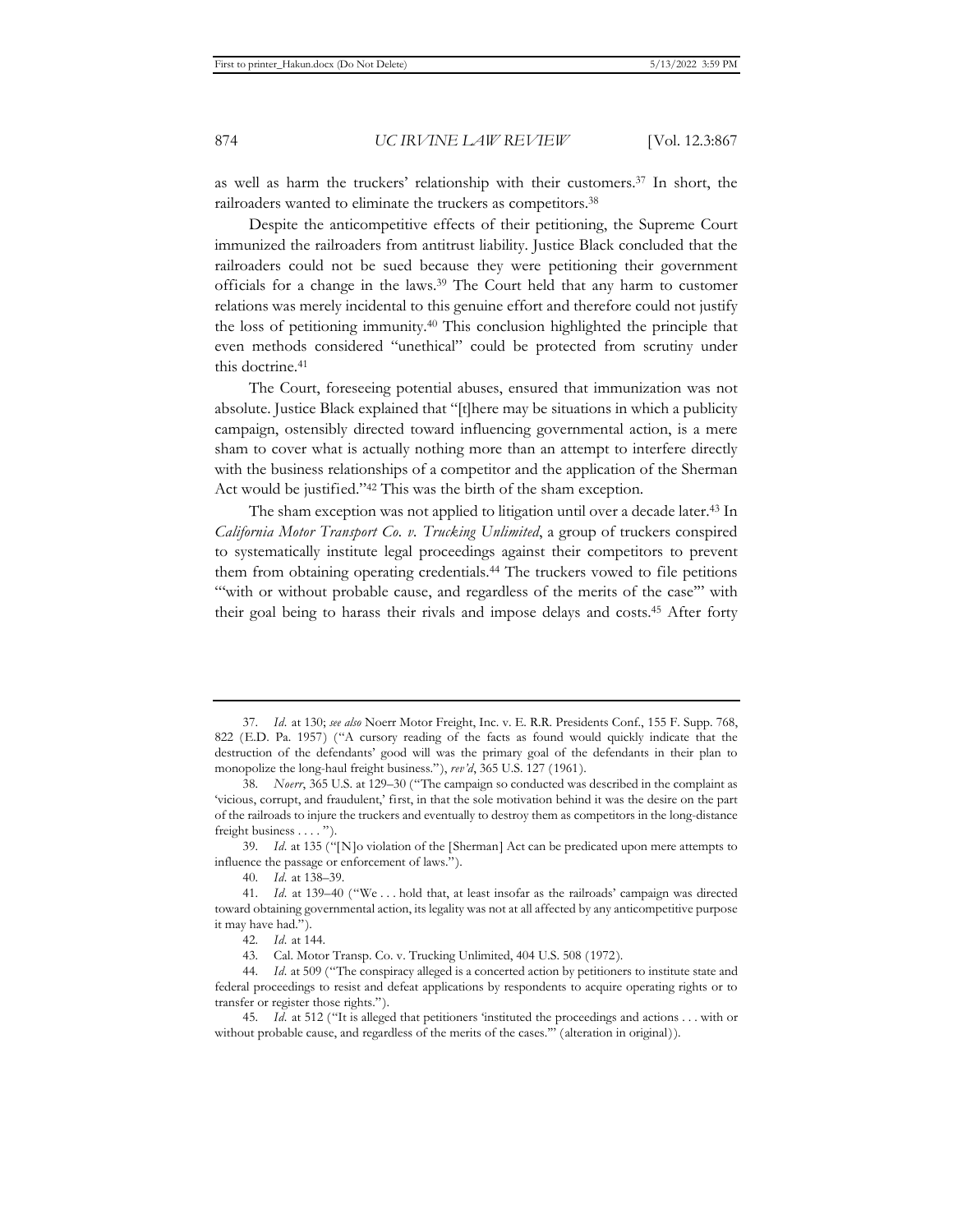separate cases, over half of them successful, their competitors filed an antitrust suit claiming that these cases were anticompetitive shams. 46

Justice Douglas held the truckers' suits should not receive antitrust petitioning immunity despite their ostensible legitimacy. He wrote that "First Amendment rights may not be used as the means or the pretext for achieving 'substantive evils.'"47 Since the truckers' suits induced competitive harm, Justice Douglas held that they could not rely on the First Amendment for protection.<sup>48</sup> As such, this series of petitions did not receive petitioning immunity.<sup>49</sup>

While *California Motor* made clear that the right of access to the courts was essential, it failed to articulate a clear definition of "sham" suits.50 This left the lower courts to decide the requirements for antitrust petitioning immunity on their own. As a result, a wide range of definitions of "sham" lawsuits developed.51

# *A. The Initial Sham Circuit Split (1972–1993)*

In the years following *California Motor*, circuit courts ruled on antitrust petitioning immunity without clear guidance. This lack of guidance led to the development of competing sham litigation theories: some believed the suit's legal merit was the key to identifying a sham, while others believed that legal merit was only one factor.

The first, and larger, group of circuit courts relied on legal merit. Some courts required a sham to be legally unreasonable, while others reasoned that the test was whether the lawsuit was obviously meritorious or not.<sup>52</sup> Under either theory, the conclusion was the same. Some courts phrased this as a decision between good and

<sup>46.</sup> Trucking Unlimited v. Cal. Motor Transp. Co., No. 45073, 1967 U.S. Dist. LEXIS 11536, at \*5–6 (N.D. Cal. Oct. 6, 1967), *rev'd on other grounds*, 432 F.2d 755 (9th Cir. 1970), *aff'd on other grounds*, 404 U.S. 508 (1972).

<sup>47.</sup> *Cal. Motor*, 404 U.S. at 515 (quoting NAACP v. Button, 371 U.S. 415, 444 (1963)).

<sup>48.</sup> *Id.* at 515 ("If these facts are proved, a violation of the antitrust laws has been established. If the end result is unlawful, it matters not that the means used in violation may be lawful.").

<sup>49.</sup> *Id.* at 516.

<sup>50.</sup> *Id.* at 513 ("Petitioners, of course, have the right of access to the agencies and courts to be heard on applications sought by competitive highway carriers. That right, as indicated, is part of the right of petition protected by the First Amendment. Yet that does not necessarily give them immunity from the antitrust laws.").

<sup>51.</sup> *See, e.g.*, Allied Tube & Conduit Corp. v. Indian Head, Inc., 486 U.S. 492, 507, n.10 (1988) (noting that the word "sham" might become "no more than a label courts could apply to activity they deem unworthy of antitrust immunity").

<sup>52.</sup> *See, e.g.*, Litton Sys., Inc. v. Am. Tel. & Tel. Co., 700 F.2d 785, 811–12 (2d Cir. 1983); Columbia Pictures Indus., Inc. v. Redd Horne, Inc., 749 F.2d 154, 161 (3d Cir. 1984); Eden Hannon & Co. v. Sumitomo Tr. & Banking Co., 914 F.2d 556, 564–65 (4th Cir. 1990); South Dakota v. Kan. City S. Indus., Inc., 880 F.2d 40, 48–49 (8th Cir. 1989); Hydro-Tech Corp. v. Sundstrand Corp., 673 F.2d 1171, 1174–75 (10th Cir. 1982); McGuire Oil Co. v. Mapco, Inc., 958 F.2d 1552, 1560 (11th Cir. 1992); Fed. Prescription Serv., Inc. v. Am. Pharm. Ass'n, 663 F.2d 253, 264–65 (D.C. Cir. 1981).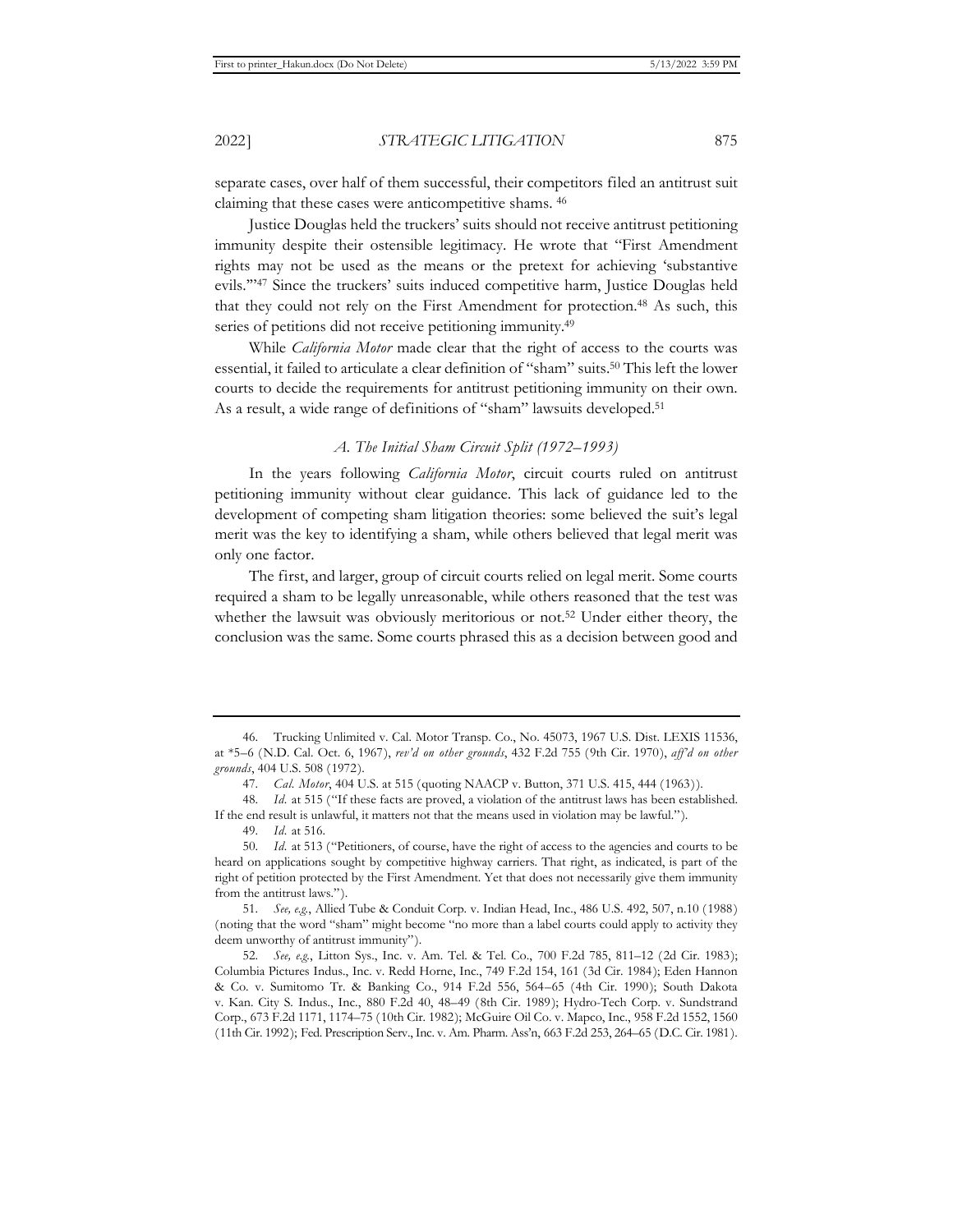bad faith.<sup>53</sup> Others asked whether the case had probable cause.<sup>54</sup> Still others merely asked whether the case was so weak as to be sanctionable under Federal Rule of Civil Procedure 11.55

On the other end of the spectrum were those circuit courts that believed the legal merit of a case was not determinative of whether it was a sham. The most prominent proponent of this theory was Judge Posner.

In *Grip-Pak, Inc. v. Illinois Tool Works, Inc.*, Judge Posner explained how a business that filed a meritorious lawsuit against its competitor could still be anticompetitive.56 He opined on how litigants could abuse legal process in order to harm competitors through delay, cost, or other means.<sup>57</sup> Further, he rejected "the proposition that a nonmalicious lawsuit can never violate antitrust law" and held that probable cause should not be the standard because sophisticated litigants could easily circumvent that hurdle.58 Judge Posner decided to evaluate the intentions underlying the decision to sue, despite the obvious challenges such an examination would pose.59

Two other circuits adopted similar positions. The Sixth Circuit held that a case's "genuine [legal] substance" raised only "a rebuttable presumption" of immunity.60 Similarly, the Fifth Circuit in *In re Burlington Northern, Inc.* held that "success on the merits does not . . . preclude" proof of a sham if it could be established that the case was not "significantly motivated by a genuine desire for judicial relief."61 The core principle expounded by these courts was that an abuse of the judicial process could still exist alongside a legitimate case. The Fifth, Sixth, and Seventh Circuits concluded that analysis could not begin and end with the legal merits.

<sup>53.</sup> *See, e.g.*, *Columbia Pictures*, 749 F.2d at 161 (citing *Cal. Motor*, 404 U.S. at 511) ("Only when resort to the courts is in bad faith and a 'mere sham' may antitrust liability be imposed.")

<sup>54.</sup> *See* Columbia Pictures Indus., Inc. v. Pro. Real Est. Invs., Inc., 944 F.2d 1525, 1530–31 (9th Cir. 1991), *cert. granted* 503 U.S. 958 (1992) ("Because a successful lawsuit involving no fraud upon the court is obviously based on probable cause, it cannot be a sham as a matter of law.").

<sup>55.</sup> See *McGuire Oil*, 958 F.2d at 1561 n.12 (citing Opdyke Inv. Co. v. City of Detroit, 883 F.2d 1265, 1273 (6th Cir. 1989)) for the proposition that an "unsuccessful lawsuit [was] not a sham where the trial court did not treat the theory as frivolous and the antitrust plaintiffs did not contend that the theory of the underlying case was so farfetched as to warrant the imposition of sanctions against the attorneys who brought it."

<sup>56.</sup> Grip-Pak, Inc. v. Ill. Tool Works, Inc., 694 F.2d 466 (7th Cir. 1982).

<sup>57.</sup> *See id.* at 472.

<sup>58.</sup> *Id.* ("The existence of a tort of abuse of process shows that it has long been thought that litigation could be used for improper purposes even when there is probable cause for the litigation; and if the improper purpose is to use litigation as a tool for suppressing competition in its antitrust sense, it becomes a matter of antitrust concern.") (internal citations omitted).

<sup>59.</sup> *Id.* ("[W]e are not prepared to rule that the difficulty of distinguishing lawful from unlawful purpose in litigation between competitors is so acute that such litigation can never be considered an actionable restraint of trade, provided it has some, though perhaps only threadbare, basis in law.").

<sup>60.</sup> Westmac, Inc. v. Smith, 797 F.2d 313, 318 (6th Cir. 1986).

<sup>61.</sup> *In re* Burlington N., Inc., 822 F.2d 518, 528 (5th Cir. 1987); Union Pac. R.R. Co. v. Energy Transp. Sys., Inc., 484 U.S. 1007 (1988).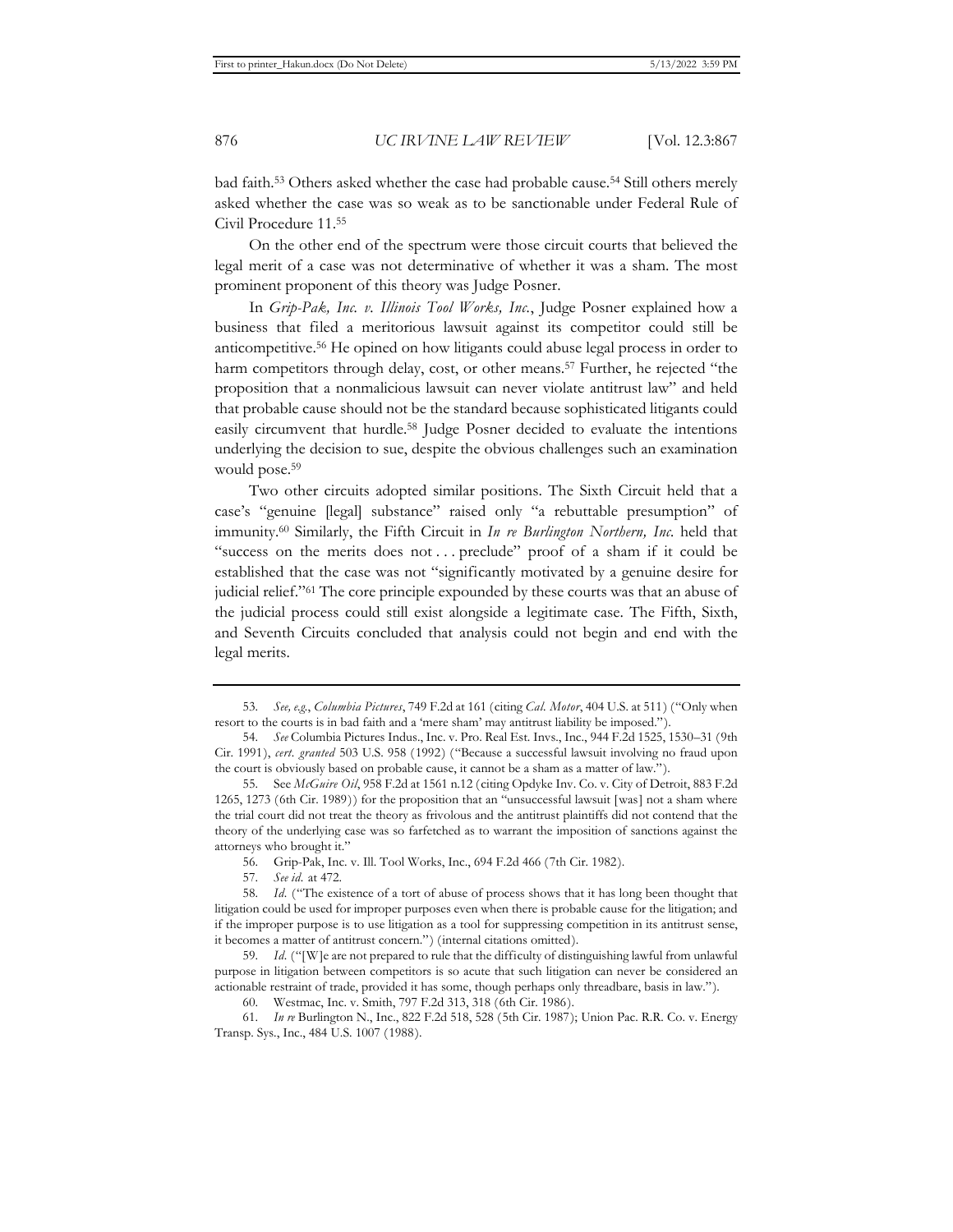This circuit split persisted until 1992, when the Ninth Circuit held that a case filed with probable cause could never be a sham and that such cases always deserved antitrust petitioning immunity.62 After twenty years of denied petitions, the Supreme Court took the *PRE* case as the bellwether case to attempt to resolve the issue of antitrust petitioning immunity in the litigation context.63

#### *B. The Supreme Court's Sham Solution (1993)*

The defendants in *PRE* (collectively, Columbia) filed copyright litigation against hotel operators (PRE) after the operators started renting Columbia's films to their guests.64 PRE filed an antitrust action against Columbia because they believed the underlying claim was merely an attempt to restrain trade.65 The district court disagreed that a sham existed, claiming its decision to grant summary judgment was a close call.<sup>66</sup> This close call, it claimed, gave Columbia probable cause—and immunity.

The Ninth Circuit agreed. It held that "[b]ecause a successful lawsuit involving no fraud upon the court is obviously based on probable cause, it cannot be a sham as a matter of law."67 The court proposed a two-part sham litigation test that asked first whether the suit was legally baseless and, second, whether it was brought as "part of an anticompetitive plan external to the underlying litigation."68 PRE appealed.

On petition to the Supreme Court, Justice Thomas, writing for the majority, affirmed the Ninth Circuit's decision and declared that his opinion would resolve the "inconsistent and contradictory ways" lower courts defined sham litigation.<sup>69</sup> The solution, he ordered, was to endorse the Ninth Circuit's suggested two-step plan based on probable cause.

The first step was deciding if the case was "objectively baseless in the sense that no reasonable litigant could realistically expect success on the merits."70 If not objectively baseless, the case would receive antitrust petitioning immunity and the

<sup>62.</sup> *See* Columbia Pictures Indus., Inc. v. Pro. Real Est. Invs., Inc., 944 F.2d 1525, 1530–31 (9th Cir. 1991), *cert. granted* 503 U.S. 958 (1992).

<sup>63.</sup> *See PRE*, 508 U.S. 49 (1993).

<sup>64.</sup> Columbia Pictures Indus., Inc. v. Pro. Real Est. Invs., Inc., 866 F.2d 278, 279 (9th Cir. 1989) ("Mancha hotel guests may rent movie videodiscs from the lobby gift shop for a \$5 to \$7.50 daily fee per disc, which can be charged on the hotel bill . . . . After learning of these activities at La Mancha, Columbia Pictures, Inc. and six other motion picture studios ('Columbia') filed suit to prevent La Mancha from renting videodiscs to its guests, alleging copyright infringement.") (footnote omitted).

<sup>65.</sup> *Columbia Pictures*, 944 F.2d at 1527.

<sup>66.</sup> *Id.* at 1528.

<sup>67.</sup> *Id.* at 1530–31 (citing Omni Res. Dev. Corp. v. Conoco, Inc., 739 F.2d 1412, 1414 (9th Cir. 1984)).

<sup>68.</sup> *Id.* at 1532.

<sup>69.</sup> PRE, 508 U.S. 49, 55 (1993).

<sup>70.</sup> *Id.* at 60.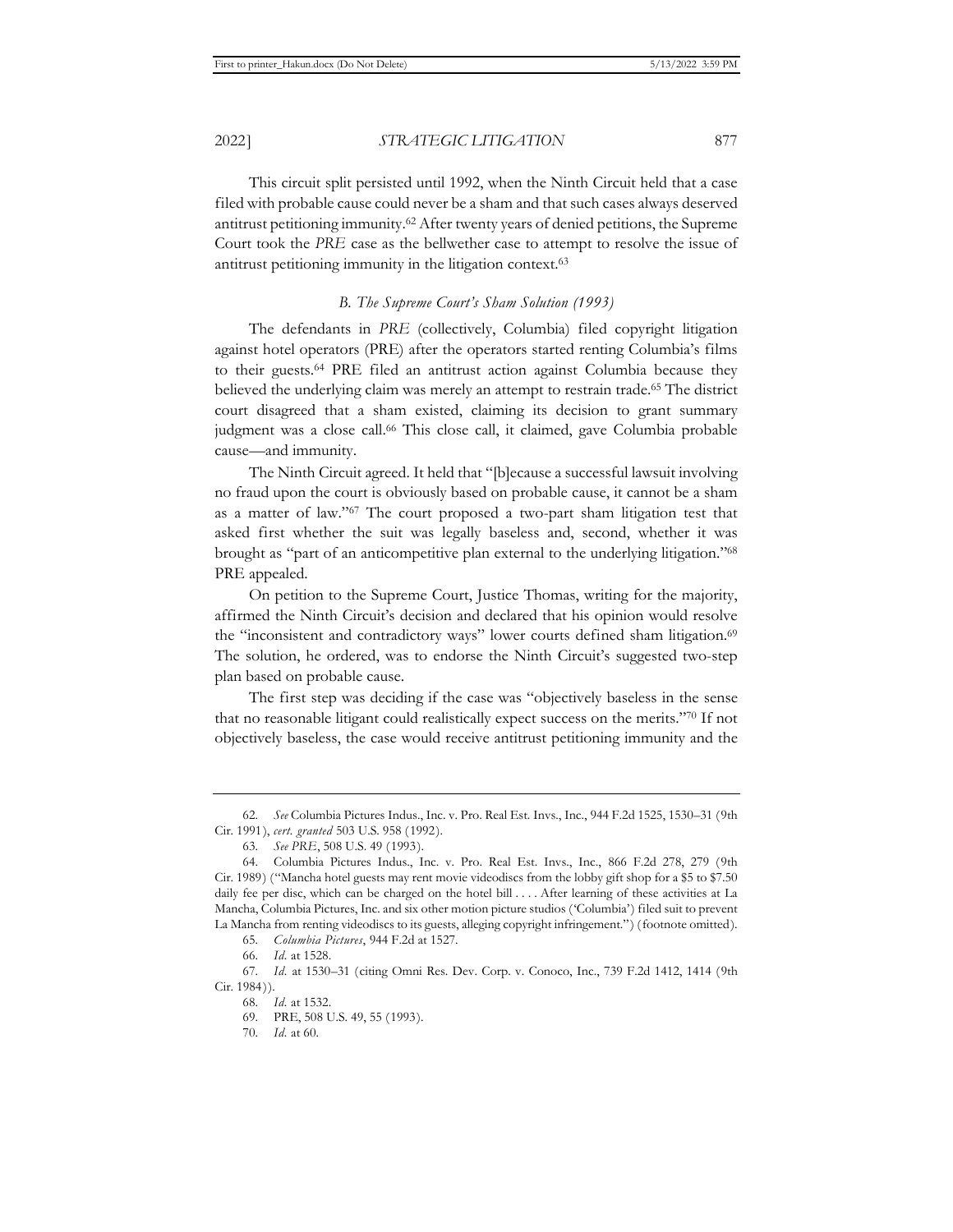inquiry would end.71 If, on the other hand, the case was objectively baseless, the second element would come into play. This element asked whether the litigant used "'the governmental *process*—as opposed to the *outcome* of that process—as an anticompetitive weapon.'"72 This element received little attention from Justice Thomas.

Justice Thomas focused on objective baselessness and equated it to probable cause, like the Ninth Circuit. He declared *California Motor* as holding that there was an "indispensable objective component" to the sham exception and that, as such, "challenges to allegedly sham petitioning activity must be resolved according to objective criteria."73 That criteria, he decided, was probable cause, which "requires no more than 'a reasonabl[e] belie[f] that there is a chance that [a] claim may be held valid upon adjudication.'"74

Justice Thomas's focus on probable cause led him to draw comparisons between accusations of sham litigation and malicious prosecution. Because malicious prosecution was inappropriate whenever probable cause existed, Justice Thomas ruled that the existence of probable cause was an absolute defense to an allegation of sham litigation.75 Interestingly, Justice Thomas also connected probable cause and objective baselessness with sanctions under Rule 11 by saying that since Columbia's copyright action was, at least, an objectively "'good faith argument for the extension, modification, or reversal of existing law,'" the action was not baseless.76 For all of these reasons, Justice Thomas held that Columbia's infringement case had merit and that, therefore, it could not be an anticompetitive sham.77 Columbia was granted antitrust petitioning immunity.78

Justice Stevens filed a concurring opinion because of his strong disagreement with Justice Thomas's opinion, despite his agreement with the result that Columbia's infringement suit was not a sham.79 First and foremost, Justice Stevens

<sup>71.</sup> Justice Thomas went further and even cautioned courts against considering a losing claim as being objectively baseless. *Id.* at 60 n.5 ("A winning lawsuit is by definition a reasonable effort at petitioning for redress and therefore not a sham. On the other hand, when the antitrust defendant has lost the underlying litigation, a court must 'resist the understandable temptation to engage in *post hoc* reasoning by concluding' that an ultimately unsuccessful 'action must have been unreasonable or without foundation.'").

<sup>72.</sup> *Id.* at 61 (quoting City of Columbia v. Omni Outdoor Advert., Inc., 499 U.S. 365, 380 (1990)).

<sup>73.</sup> *Id.* at 58–59.

<sup>74.</sup> *Id.* at 62–63 (internal citations omitted).

<sup>75.</sup> *Id.* at 63 ("Because the absence of probable cause is an essential element of the tort, the existence of probable cause is an absolute defense.").

<sup>76.</sup> *Id.* at 65 (quoting FED. R. CIV. P. 11).

<sup>77.</sup> *Id.*

<sup>78.</sup> *Id.*

<sup>79.</sup> *Id.* at 67 (Stevens J., concurring) ("While I agree with the Court's disposition of this case and with its holding that 'an objectively reasonable effort to litigate cannot be sham regardless of subjective intent,' I write separately to disassociate myself from some of the unnecessarily broad dicta in the Court's opinion.") (internal citations omitted).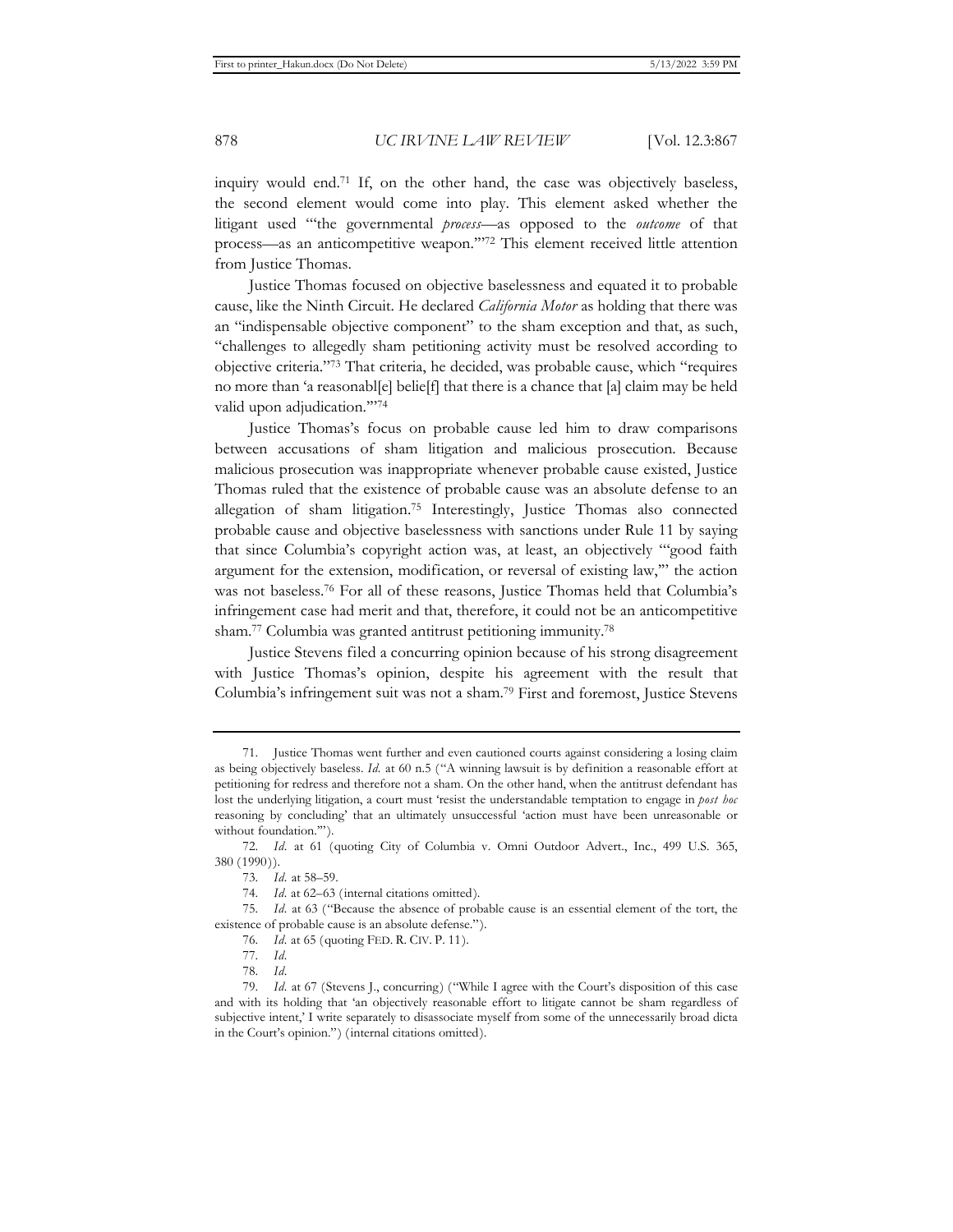disagreed that probable cause should guarantee antitrust petitioning immunity.80 He believed that "objectively reasonable lawsuits may still break the law."81

Justice Stevens fundamentally disagreed with Justice Thomas's formulation of how to identify whether litigation was anticompetitive. He explained that the term "sham" is "appropriately applied to a case, or series of cases, in which the plaintiff is indifferent to the outcome of the litigation itself, but has nevertheless sought to impose a collateral harm on the defendant."82 The key distinction, he wrote, should be whether the chance of success on the merits was the motivation for the suit versus the collateral anticompetitive benefit.83 He echoed Judge Posner's proposition that some cases would not be filed without such a collateral benefit.84

The final—and most fundamental—problem Justice Stevens articulated with Justice Thomas's rigid two-step structure for antitrust petitioning immunity was that the facts were a poor bellwether of predatory litigation.85 Justice Stevens pointed out that, regardless of which circuit this case had arisen from, every court would have granted petitioning immunity for Columbia.<sup>86</sup> Justice Stevens warned that courts would be faced with much "more complicated" cases and that Justice Thomas was wrong to draft such a strong rule from an "easy case."87 Nonetheless, Justice Stevens concluded that Columbia's infringement claim against PRE was not a sham and that immunity was appropriate.

Since *PRE*, the Supreme Court has not heard another sham litigation case. In the thirty-year silence, the circuit courts are again tasked with deciding when and how to grant antitrust petitioning immunity to litigants accused of abusing the judicial process. Now, the problem facing the lower courts is whether *PRE* 

<sup>80.</sup> *Id.* at 67–68 ("Specifically, I disagree with the Court's equation of 'objectively baseless' with the answer to the question whether any 'reasonable litigant could realistically expect success on the merits.' There might well be lawsuits that fit the latter definition but can be shown to be objectively unreasonable, and thus shams. It might not be objectively reasonable to bring a lawsuit just because some form of success on the merits—no matter how insignificant—could be expected.") (footnote omitted).

<sup>81.</sup> *Id.* at 75 ("It is important to remember that the distinction between 'sham' litigation and genuine litigation is not always, or only, the difference between lawful and unlawful conduct; objectively reasonable lawsuits may still break the law.").

<sup>82.</sup> *Id.* at 68.

<sup>83.</sup> *Id.* ("The distinction between abusing the judicial process to restrain competition and prosecuting a lawsuit that, if successful, will restrain competition must guide any court's decision whether a particular filing, or series of filings, is a sham.").

<sup>84.</sup> *Id.* at 73–75 (quoting Grip-Pak, Inc. v. Ill. Tool Works, Inc., 694 F.2d 466, 472 (7th Cir. 1982)).

<sup>85.</sup> *Id.* at 69 ("There was no unethical or other improper use of the judicial system; instead, respondents invoked the federal court's jurisdiction to determine whether they could lawfully restrain competition with petitioners.").

<sup>86.</sup> *Id.*

<sup>87.</sup> *Id.* at 68, 76 ("I would not, however, use this easy case as a vehicle for announcing a rule that may govern the decision of difficult cases, some of which may involve abuse of the judicial process.").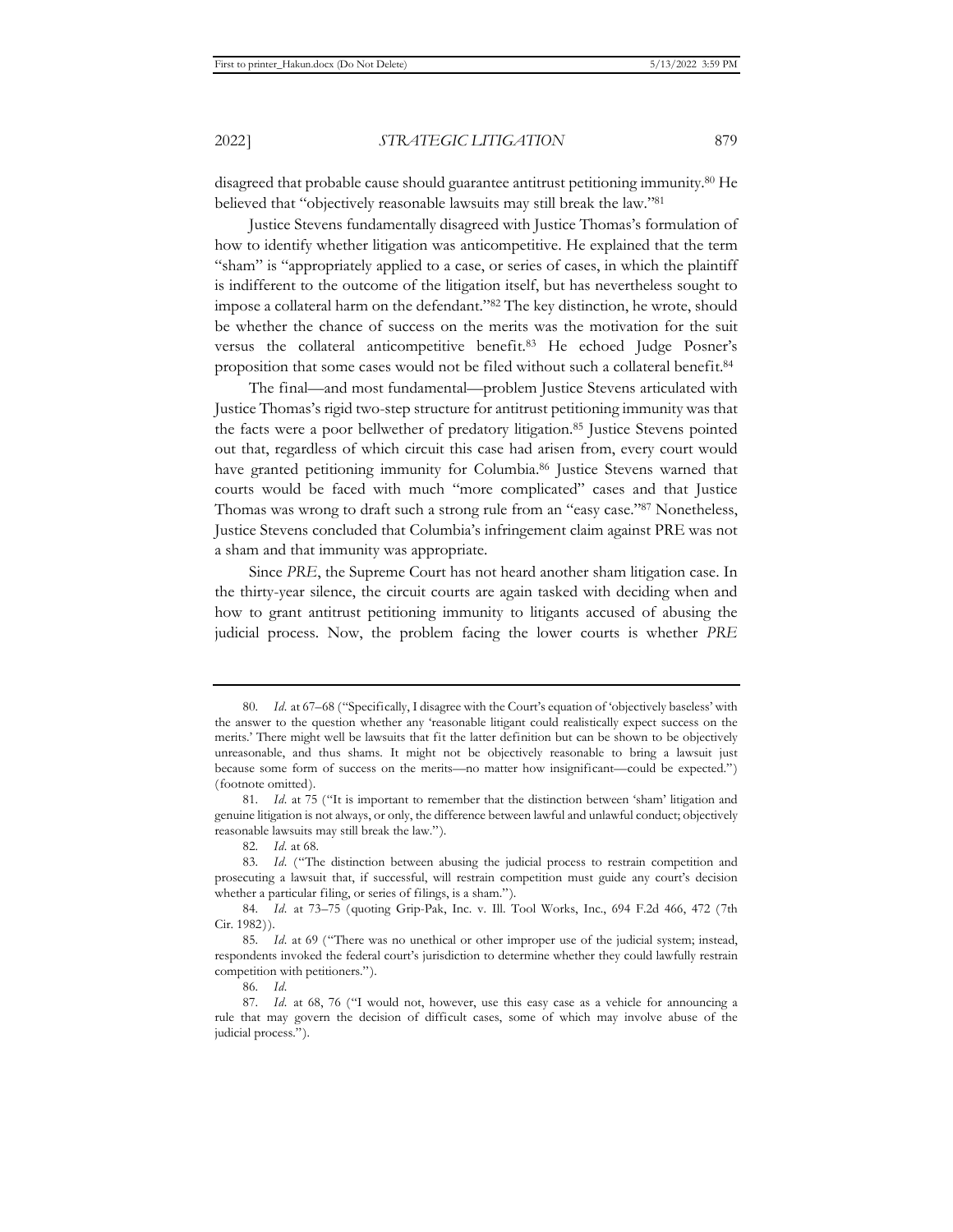overturned *California Motor* and, if not, how two cases that fundamentally contradict one another can coexist.

#### *C. The Current State of Sham Litigation (1993–Present)*

Since *PRE*, the Supreme Court has left the circuit courts to wrestle with how to decide what standard governs antitrust petitioning immunity. Based on *PRE*'s holding that probable cause is an absolute defense to allegations of sham litigation, *California Motor*—which rejected immunity for cases filed "with or without probable cause"—should be doctrinally dead. Despite this contradiction, circuit courts have latched onto allowing both cases to coexist and have begun distinguishing them based on the factual differences underlying the cases.<sup>88</sup>

For example, the Third Circuit adopted this approach in *Hanover 3201 Realty, LLC v. Village Supermarkets, Inc.*, where a realty company faced a series of legal challenges it alleged were "designed to keep [its client] out of the market."89 The court held that whenever a party alleged a series of legal proceedings, the *California Motor* standard should govern, and when only one sham is alleged, it will use *PRE*'s "exacting two-step test [which] properly places a heavy thumb on the scale in favor of the defendant."90

These courts deemed the quantity of suits to be the "best way to make that determination" because, otherwise, "it is difficult to determine with any precision whether the petition was anticompetitive," and they wanted to "prevent any undue chilling of First Amendment activity."91 Because multiple petitions existed, the Third Circuit chose the *California Motor* approach and engaged in a "holistic" review of factors, like the win-loss percentage of the petitions.92 It also considered evidence of bad faith, such as the "magnitude and nature of the collateral harm imposed on plaintiffs by defendants' petitioning activity."93 This led to a denial of antitrust

<sup>88.</sup> *See, e.g.*, Hanover 3201 Realty, LLC v. Vill. Supermarkets, Inc., 806 F.3d 162, 179 (3d Cir. 2015); Waugh Chapel S., LLC v. United Food & Com. Workers Union Loc. 27, 728 F.3d 354, 363 (4th Cir. 2013); Primetime 24 Joint Venture v. Nat'l Broad. Co., 219 F.3d 92, 99–101 (2d Cir. 2000); USS-POSCO Indus. v. Contra Costa Cnty. Bldg. & Constr. Trades Council, AFL-CIO, 31 F.3d 800, 810–11 (9th Cir. 1994).

<sup>89.</sup> *Hanover*, 806 F.3d at 170.

<sup>90.</sup> *Id.* at 180 (When a single case is at issue and the *PRE* test is used "the analysis is retrospective: if the alleged sham petition is not objectively baseless, defendants are immune—end of story.").

<sup>91.</sup> *Id.*

<sup>92.</sup> *Id.*

<sup>93.</sup> *Id.* at 181. The court then compared its win-loss percentage with other courts who had done a similar "analysis." *See, e.g.*, *Waugh*, 728 F.3d at 365 (finding sham where one of fourteen proceedings was successful); *USS–POSCO*, 31 F.3d at 811 (finding no sham where fifteen of twenty-nine lawsuits were successful); Kaiser Found. Health Plan, Inc. v. Abbott Labs., Inc., 552 F.3d 1033, 1046 (9th Cir. 2009) (finding no sham where defendant "won seven of the seventeen suits" and each of the ten remaining cases "had a plausible argument on which it could have prevailed").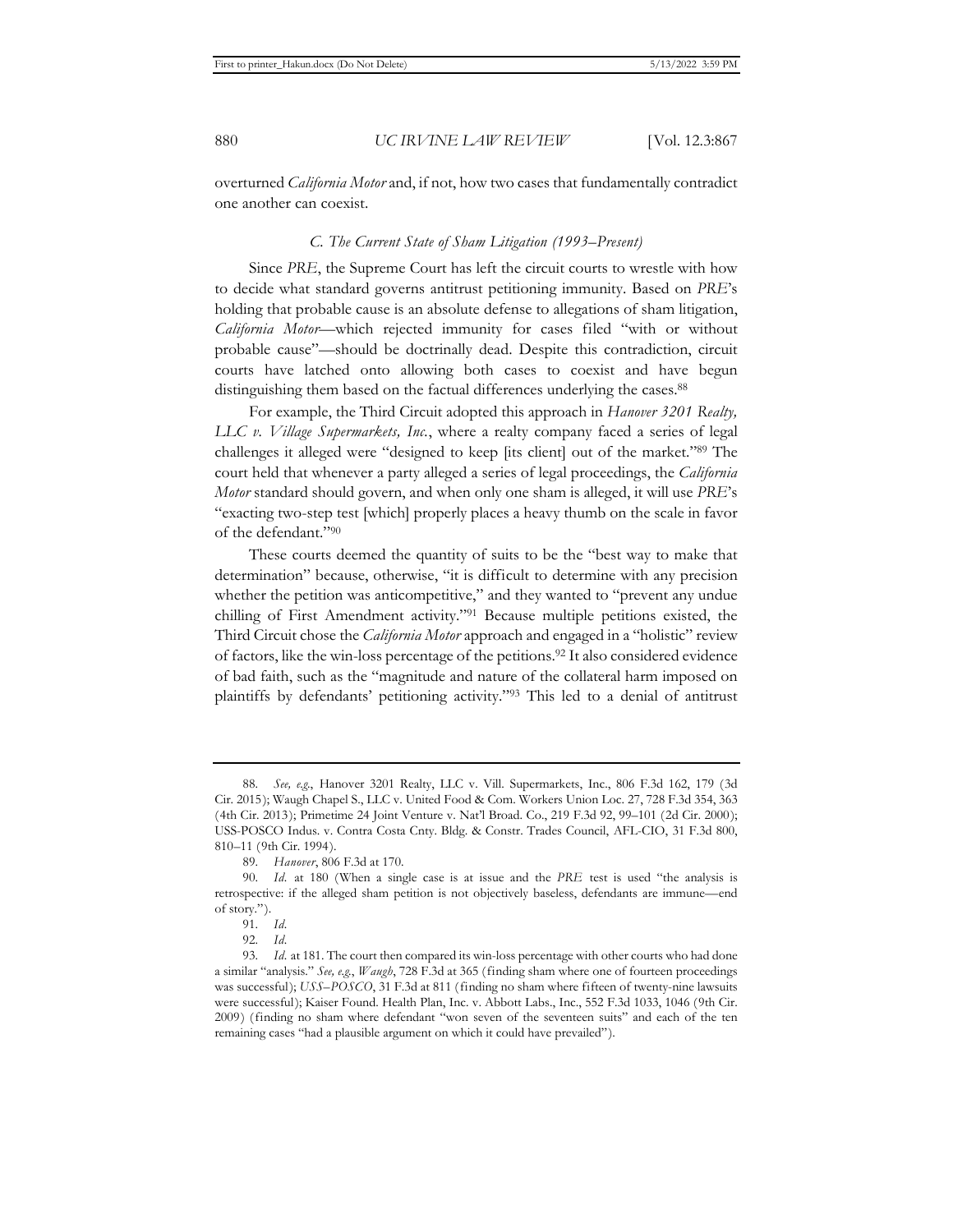petitioning immunity because it was sufficiently alleged that the defendants instituted the proceedings and actions without regard to the merits of the cases.94

This approach, however, is not sufficient to handle the "more complicated cases" Justice Stevens warned of.95 The most egregious example of this is the recent Third Circuit decision of *FTC v. AbbVie*. 96

In *AbbVie*, the defendant pharmaceutical company initiated patent infringement lawsuits against its competitors, Teva and Perrigo, after they both filed applications with the Food and Drug Administration (FDA) to produce nearly identical generic drugs<sup>97</sup> based on AbbVie's patent before its expiration.<sup>98</sup> Automatically, the suits were stayed for thirty months, thanks to the Hatch-Waxman Act.99 This allowed AbbVie's monopoly to continue.

After both suits settled quickly with large settlements, the FTC filed an antitrust claim against AbbVie and claimed that the suits were shams.100 AbbVie argued that under *PRE*, it had antitrust petitioning immunity. The district court disagreed and held that both suits were shams after an extensive summary judgment opinion and a sixteen-day bench trial.101 The district court concluded that, legally,

98. *See AbbVie*, 976 F.3d at 339–40 ("The Hatch-Waxman Act also has provisions that encourage the quick resolution of patent disputes. A paragraph IV notice 'automatically counts as patent infringement.' After receiving this notice, a patentee has 45 days to decide whether to sue.") (internal citations omitted).

99. *See id.* at 340 ("The automatic, 30-month stay creates tension with the Hatch-Waxman Act's procompetitive goals. Simply by suing, a patentee can delay the introduction of low-cost generic drugs to market and impede competition in the pharmaceutical industry.").

100. *Id.* at 338 ("The FTC alleged that Defendants filed sham patent infringement suits against Teva Pharmaceuticals USA, Inc. and Perrigo Company, and that AbbVie, Abbott, and Unimed entered into an anticompetitive reverse-payment agreement with Teva. The FTC accused Defendants of trying to monopolize and restrain trade over AndroGel.").

101. FTC v. AbbVie Inc., No. CV 14-5151, 2017 WL 4098688 (E.D. Pa., Sept. 15, 2017) (Bartle, J.) *and* FTC v. AbbVie Inc., 329 F. Supp. 3d at 106 ("Thereafter the court held an approximately three-week nonjury trial on the issues of subjective intent and monopoly power. The court now makes the following findings of fact and conclusions of law.").

<sup>94.</sup> *Hanover*, 806 F.3d at 183 (quoting Cal. Motor Transp. Co. v. Trucking Unlimited, 404 U.S. 508, 516 (1972)).

<sup>95.</sup> *Id.* at 181.

<sup>96.</sup> FTC v. AbbVie Inc., 329 F. Supp. 3d 98, 117–18 (E.D. Pa. 2018), *aff'd in part, rev'd in part and remanded*, 976 F.3d 327 (3d Cir. 2020).

<sup>97.</sup> To market a pharmaceutical product, the drug must obtain FDA approval. Approval can come in three ways: a Section 505(b)(1) "Full" New Drug Application, a Section 505(j) "Abbreviated" New Drug Application, or a Section 505(b)(2) "Hybrid" New Drug Application. *See* Federal Food, Drug, and Cosmetic Act  $\S$  505, 21 U.S.C.  $\S$  505 (b)(1)–(2), (j). The Abbreviated application is a "streamlined application" that is "appropriate for a company seeking to market a generic version of a brand-name drug." *AbbVie Inc.*, 976 F.3d at 339. To file, the manufacturer must certify that "the manufacture, use, or sale of the generic will not infringe patents relating to the brand-name drug, or that those patents are invalid." 21 U.S.C. § 355(j)(2)(A)(vii)(IV). This is a "paragraph IV certification." *AbbVie Inc.*, 329 F. Supp. 3d at 108. The first applicant to receive Abbreviated Approval from the FDA enjoys "180 days of exclusivity" during which "no other generic can compete with the brand-name drug." FTC v. Actavis Inc., 570 U.S. 136, 143–44 (2013). This period can be worth "several hundred million dollars." *Id.* at 144.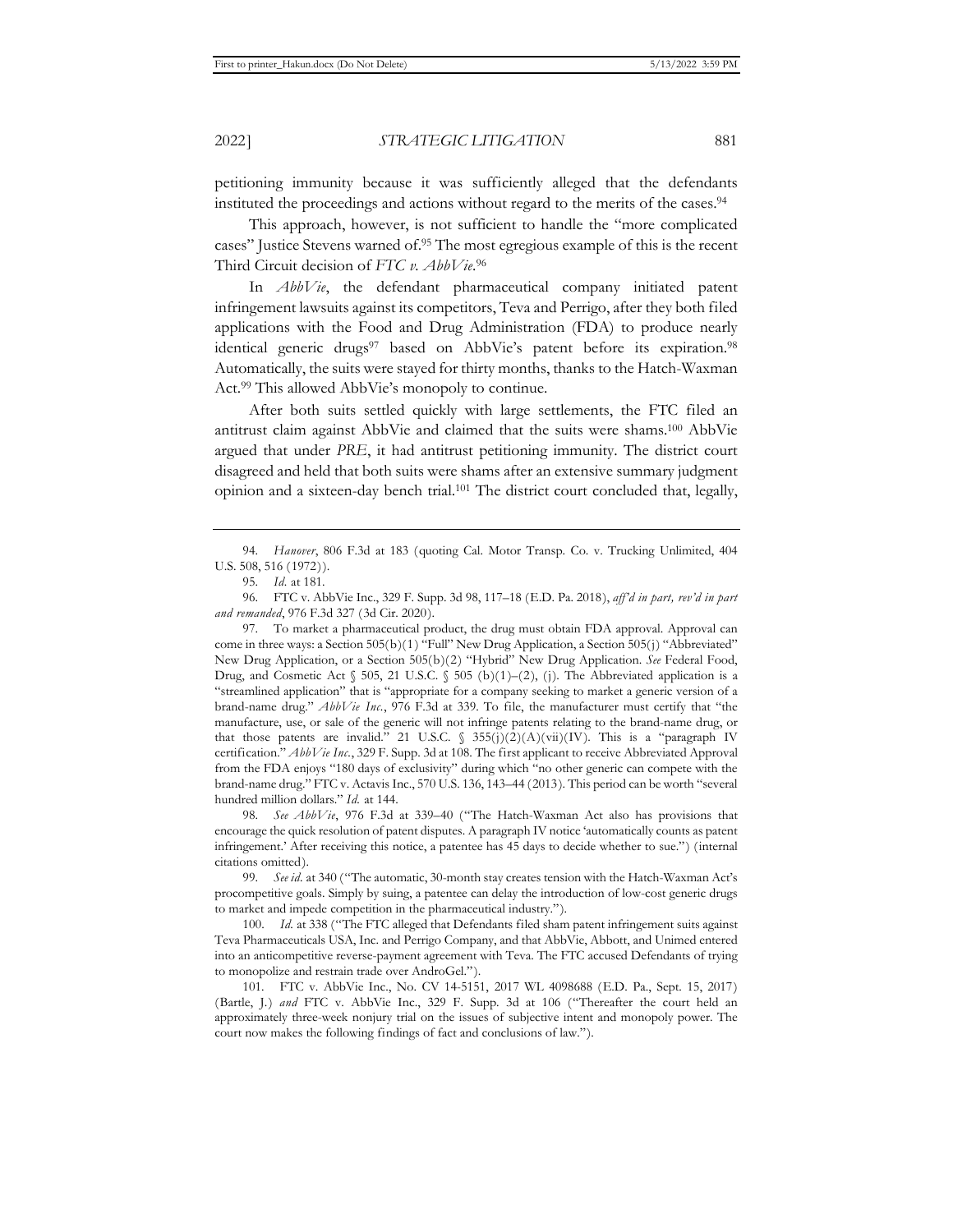AbbVie had no "reasonable belief" of success on the merits based on existing patent law and that, as such, its claims were "objectively baseless" under *PRE*. 102 The court also held that AbbVie intended to interfere with competition and that the financial value of delaying entry motivated its decision to litigate.103

The Third Circuit disagreed and held that AbbVie's suit against Teva was not a sham under *PRE* because it was not entirely legally baseless.104 Judge Hardiman, writing for the court, explained the difficulty of his decision by opining how a plaintiff seeking to prove sham litigation faces an "uphill battle" in the pharmaceutical context because of the incentives presented by the Hatch-Waxman Act.105 Nonetheless, he concluded, it was possible for a sham suit to exist, but warned that "the defendant's First Amendment right" to petition the government was at stake.106

The decision to overturn the district court's determination that the Teva suit was objectively baseless was based on *PRE*'s explanation that the existence of probable cause to file a lawsuit, even when the law is decidedly against the underlying plaintiff's position, is an absolute defense. Judge Hardiman explained that, under *PRE*, "the more 'unsettled' the law is, the more reasonable is a belief that a claim will be held valid" under Rule 11.107 Despite the district court's thorough analysis of the relevant patent law at issue, Judge Hardiman explained that the law was not *so* against AbbVie that its suits violated Federal Rule of Civil Procedure 11.108 This low floor, he held, gave the case probable cause and precluded a finding of sham litigation.109

106. *AbbVie Inc.*, 976 F.3d at 361 ("The automatic, 30-month stay is a collateral injury the defendant's mere use of legal process invariably inflicts. And though the stay ends if a court holds the defendant's patent is invalid or has not been infringed, it does not otherwise depend on a suit's outcome. Thus, a plaintiff may be able to show a defendant was indifferent to the outcome of its infringement suit, and the automatic, 30-month stay was an anticompetitive weapon the defendant tried to wield.").

107. *Id.* at 360 (quoting PRE, 508 U.S. 49, 64–65 (probable cause supports a claim if it is "arguably 'warranted by existing law"') (quoting FED. R. CIV. P. 11)).

108. *Id.* at 365. For example, Hardiman explained that one of the FTC's arguments was "*not so strong as to make the suits objectively unreasonable*" and that AbbVie "could reasonably have argued the rule did not apply or should be modified . . . Thus, a reasonable litigant in AbbVie['s] . . . position would *not necessarily see this rule as foreclosing its claim.*" (emphasis added) (first citing *PRE*, 508 U.S. at 65; and then quoting FED. R. CIV. P. 11). This, he decided, was enough to have probable cause and receive petitioning immunity.

109. *Id.*

<sup>102.</sup> *AbbVie Inc.*, 2017 WL 4098688, at \*11.

<sup>103.</sup> *AbbVie Inc*., 329 F. Supp. 3d at 126. Judge Bartle concluded that "the only reason for the filing of these lawsuits was to impose expense and delay on Teva and Perrigo so as to block their entry into the TTRT market with lower price generics and to delay defendants' impending loss of hundreds of millions of dollars in AndroGel sales and profits." *Id.* 

<sup>104.</sup> *AbbVie Inc.*, 976 F.3d at 361.

<sup>105.</sup> *Id.* The uphill battle exists because the submission of an ANDA is, by definition, an infringing act which "could only be objectively baseless if no reasonable person could disagree with the assertions of noninfringement or invalidity in the certification." *In re* Wellbutrin XL Antitrust Litig. Indirect Purchaser Class, 868 F.3d 132, 149 (3d Cir. 2017).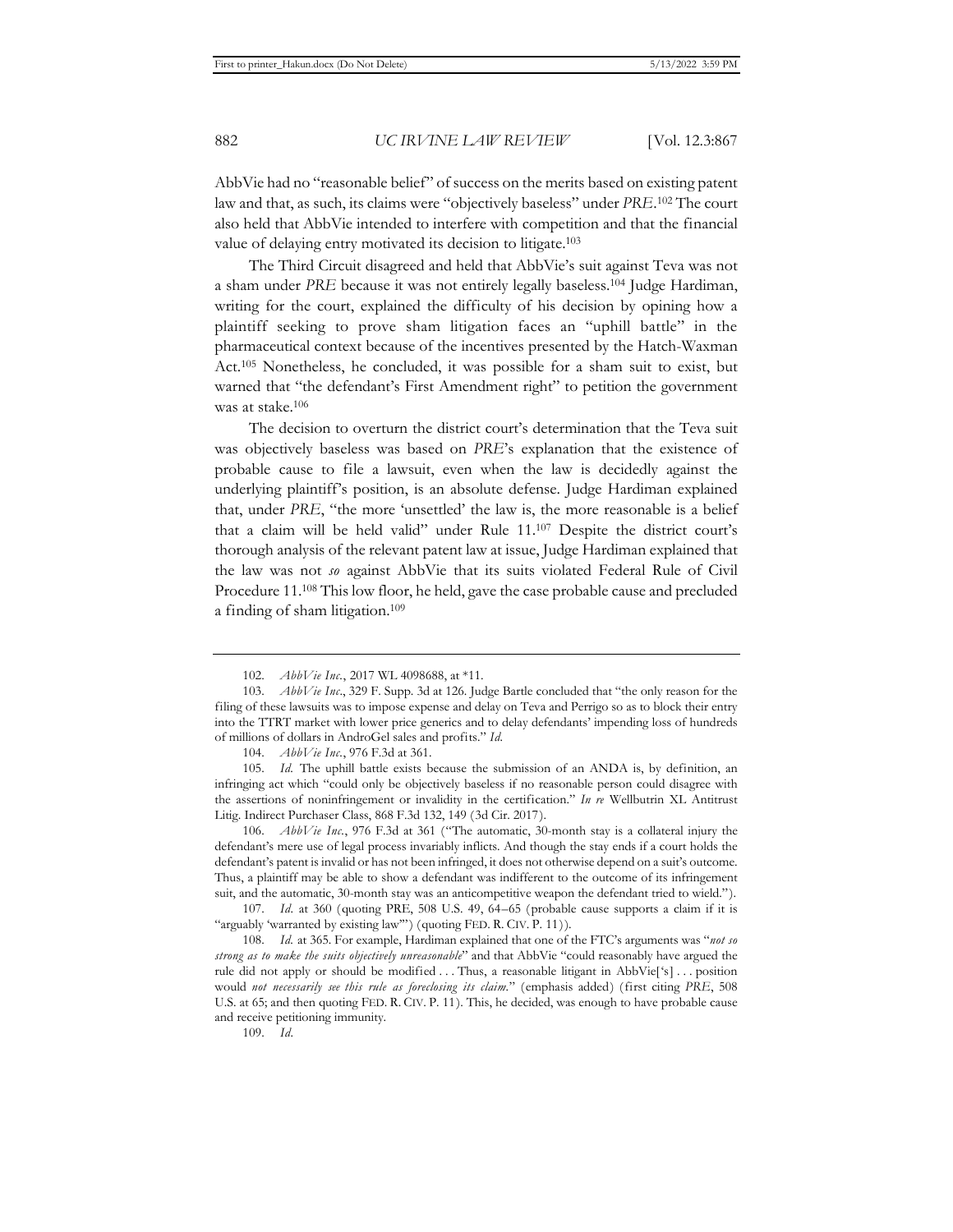The result of this was that AbbVie's subjective intent about its decision to sue Teva was ignored.110 In contrast, because of a slight factual wrinkle, the Perrigo suit was affirmed under *PRE* as both objectively baseless and subjectively motivated to be anticompetitive.111 Because of *PRE* and probable cause, the Teva suit was immunized while otherwise identical conduct, valued at \$448 million, was found to be a sham.112 The Supreme Court declined to review this decision.

## *D. The Unresolved Doctrinal Disputes*

The *AbbVie* decision exemplifies the concern Justice Stevens explored in his *PRE* concurrence. He warned Justice Thomas that courts could disagree on what constituted objective baselessness.113 And it was this disagreement that led to the Third Circuit's reversal of the district court in *AbbVie*. District Judge Bartle believed that no *reasonable* litigant would expect to have succeeded with AbbVie's facts and the existing law and that, as such, the case was objectively baseless. However, on appeal, Judge Hardiman set the baseline to whether AbbVie's claims *violated*  Rule 11.

*AbbVie* also raises other questions about the *PRE* standard. Was the marginal difference between the legal basis of the Teva suit and the Perrigo suit enough to overcome the strong subjective evidence that AbbVie had the same clearly anticompetitive intent when it filed the Teva suit? Also, could the Third Circuit have chosen to consider AbbVie's conduct as a series of petitions instead of two separate lawsuits and analyzed it under the *California Motor* standard? Would doing so have changed the outcome?

The bedrock principle of antitrust petitioning immunity is to protect those who petition the government for legitimate reasons and at the same time prosecute those who seek to use "'the governmental *process*—as opposed to the *outcome* of that process—as an anticompetitive weapon.'"114 Unfortunately, this is not the standard courts are using to evaluate allegations of sham litigation.

<sup>110.</sup> *Id.* at 366 ("Thus, the District Court erred in concluding AbbVie and Besins's suit against Teva was objectively baseless. Accordingly, we will not consider the subjective motivation prong as to Teva.") (citing *PRE*, 508 U.S. at 60–61).

<sup>111.</sup> *Id.* at 368 ("Thus, the District Court did not err in concluding AbbVie and Besins's suit against Perrigo was objectively baseless.").

<sup>112.</sup> The District Court dismissed the FTC's claims to the extent they relied on a reverse-payment theory but found Defendants liable for monopolization on the sham-litigation theory. The court ordered Defendants to disgorge \$448 million in ill-gotten profits but denied the FTC's request for an injunction. The Third Circuit reversed the District Court's order for disgorgement of the \$448 million.

<sup>113.</sup> In his concurrence, Justice Stevens wrote that the facts of *PRE* were obviously not an anticompetitive sham suit and that "the original copyright infringement action was objectively reasonable—and the District Court, the Court of Appeals, and this Court all agree that it was." *PRE*, 508 U.S. at 69 (Stevens, J., concurring).

<sup>114.</sup> *Id.* at 61 (emphasis in original) (quoting City of Columbia v. Omni Outdoor Advert., Inc., 499 U.S. 365, 380 (1991)).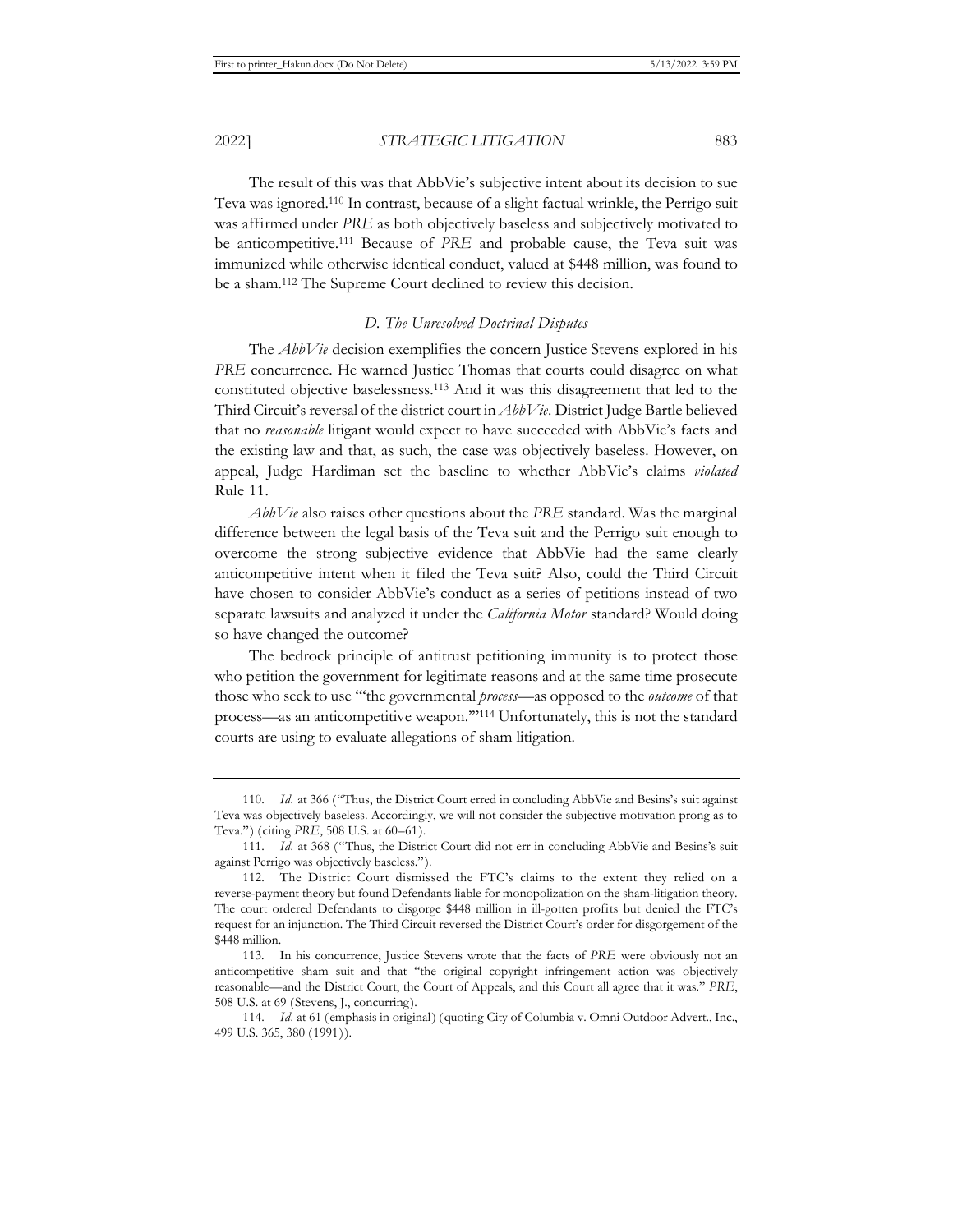The *PRE* test immunizes anyone who can draft a lawsuit that beats Rule 11 sanctions and is deemed to have "probable cause." This standard, thought to be objective by some, is seen by others as nothing more than allowing the subjective whims of a judge to decide what does or does not have "enough" legal merit.<sup>115</sup> Courts willing to flex their creative muscles can find a way to articulate some theory under which the antitrust defendant's claim does not violate Rule 11 and is immunized under *PRE*. On the flip side, a court interested in holding the same defendant accountable could state that the law is so flimsy that "no reasonable litigant" should expect success, and therefore the case does not warrant petitioning immunity.116 The *PRE* standard is unclear and, on top of that, focuses on the wrong issue entirely.

This Article provides a solution for how to approach allegations of sham litigation in both easy cases like *PRE* and hard cases like *AbbVie*. My solution keeps both *PRE* and *California Motor* intact, while ensuring that analysis focuses on exposing the underlying intent behind the suit. The proposal drives at the question of whether the litigation was instituted because of a *legitimate* desire for success on the merits or merely as a Trojan Horse to harm competition.

Before proposing my solution to the doctrine of antitrust petitioning immunity in the litigation context, it is essential to introduce the concept of anticompetitive litigation from a different angle. As such, Part II examines anticompetitive litigation from the economic perspective.

#### II. THE ECONOMICS OF ANTICOMPETITIVE LITIGATION

Actions that are designed primarily to destroy, harm, or otherwise hinder competition instead of improving efficiency through competition in the marketplace are considered "predatory" or "exclusionary" under our antitrust laws.117 Historically, antitrust literature has focused on predatory pricing, whereby a firm sets its sales price below cost to drive out a weaker firm.118 The standard for determining whether to prosecute predatory pricing was the "profit sacrifice" test,

<sup>115.</sup> Elhauge, *supra* note 25, at 1232 ("One asks whether the chances of winning were 'reasonable,' which can be much the same as asking whether there was 'probable cause' to bring the suit. This test entails examining the extent of legal and factual support for the party's position . . . . [I]t is hard to see what plausible test based on the chances of winning could possibly explain excluding a litigant with a 52.5% success rate, as *California Motor* did. If, in response to these problems, one interprets the reasonable expectation test as referring to something other than the likelihood of success, then the test offers no guidance at all because which expectations are 'reasonable' becomes a completely conclusory judgment.").

<sup>116.</sup> *PRE*, 508 U.S. at 60.

<sup>117.</sup> Aspen Skiing Co. v. Aspen Highlands Skiing Corp., 472 U.S. 585, 605 ("If a firm has been 'attempting to exclude rivals on some basis other than efficiency,' it is fair to characterize its behavior as predatory.") (citing ROBERT H. BORK, THE ANTITRUST PARADOX: A POLICY AT WAR WITH ITSELF 348–49 (1978)); *see also* Myers, *supra* note 24, at 579.

<sup>118.</sup> Myers, *supra* note 24, at 584–86.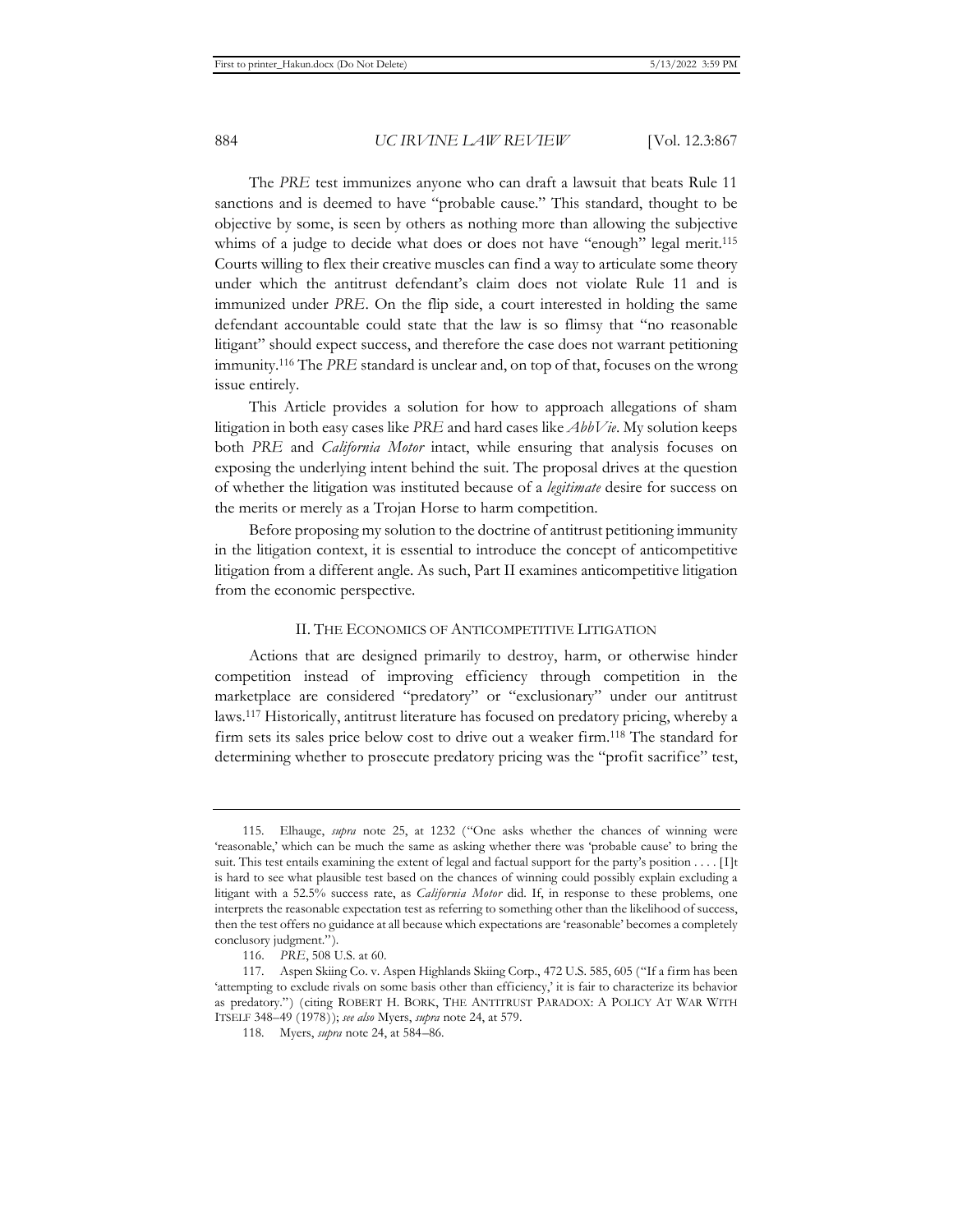which asked whether the decrease in price was rational or if the litigant was actually motivated by a desire to harm a competitor.<sup>119</sup>

While many scholars debate the viability of predatory pricing, non-price predation has taken hold as a popular and viable theory of anticompetitive action.120 Examples of non-price predation include excessive advertising, excess capacity, tying products, and predatory litigation tactics.

Such predatory litigation tactics should be deterred, but, as I explained in Part I, litigants employing them are too often *rewarded* with petitioning immunity. As such, this Part of the Article discusses the economic logic behind predatory litigation and then proposes a model for defining the different forms predatory litigation can take.

# *A. The Theory of Predatory Litigation*

Litigation designed to impose burdens on an opponent's ability to compete can be considered predatory. Predatory litigation, like other forms of non-price predation, can serve many anticompetitive functions, such as excluding, disciplining, raising costs, and delaying or deterring entry.121 Any of these improper goals would show that the predator-litigant was not solely motivated by the merits of its suit. But an anticompetitive motive alone is not enough to state an antitrust claim.

A predatory litigant must also meet the elements of the underlying antitrust violation in order to be prosecuted. The most common claim is a violation of section 2 of the Sherman Act<sup>122</sup> or section 5 of the Federal Trade Commission Act.123 To establish a violation of section 2, the predatory litigant must be shown to also (1) have monopoly power and (2) have willfully maintained that power.124

Distinguishing predatory behavior from competition on the merits is not always easy. The fact that predatory litigation does not directly raise prices, for

122. 15 U.S.C. § 2 ("Every person who shall monopolize, or attempt to monopolize, or combine or conspire with any other person or persons, to monopolize any part of the trade or commerce among the several States, or with foreign nations, shall be deemed guilty of a felony . . . . ").

123. 15 U.S.C.  $\sqrt{45(a)(1)}$  ("Unfair methods of competition in or affecting commerce . . . are hereby declared unlawful.").

<sup>119.</sup> *Aspen Skiing Co.*, 472 U.S. at 602.

<sup>120.</sup> *See generally* Thomas G. Krattenmaker & Steven C**.** Salop, *Anticompetitive Exclusion: Raising Rivals' Costs to Achieve Power Over Price*, 96 YALE. L.J. 209 (1986).

<sup>121.</sup> Gary Myers, *Antitrust and First Amendment Implications of* Professional Real Estate Investors, 51 WASH. & LEE L. REV. 1199, 1201–02 (1994) ("Predatory litigation can serve several possible anticompetitive functions, including eliminating or disciplining competitors, raising rivals' costs, and delaying or deterring entry into a market. From an economic standpoint, when a litigant brings suit for one of these reasons (rather than in an effort to prevail in the courtroom), the suit is predatory and threatens competition on the merits.").

<sup>124.</sup> United States v. Grinnell Corp., 384 U.S. 563, 570–71 (1966) ("The offense of monopoly under §2 of the Sherman Act has two elements: (1) the possession of monopoly power in the relevant market and (2) the willful acquisition or maintenance of that power as distinguished from growth or development as a consequence of a superior product, business acumen, or historic accident.").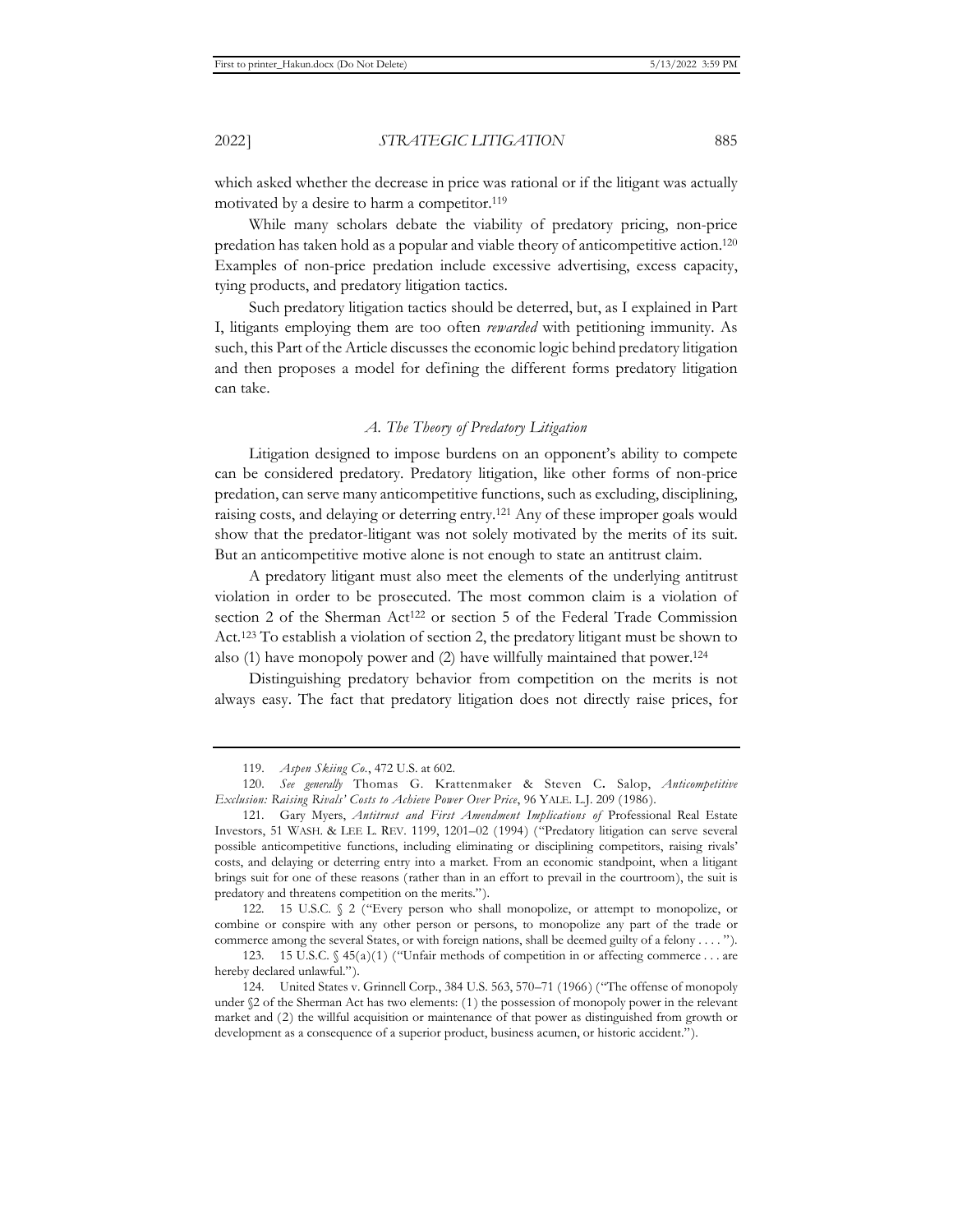example, makes such suits harder to identify.125 Ostensibly, filing a lawsuit against a competitor is permissible under the First Amendment and shows no outward signs of predatory intent.

Those who engage in predatory litigation are always seeking an anticompetitive goal. These goals could include eliminating or disciplining a competitor, raising rivals' costs, or delaying or deterring a rival's entry into the marketplace. These goals are more easily achieved through predatory litigation than other forms of non-price predation. The predator-plaintiff has the benefit of deciding the claims to pursue, drafting the complaint, and choosing the forum in which to file. Furthermore, the defendant then cannot escape the predator-plaintiff's claim unless it can succeed by proving the claim is entirely improper as a matter of law or, only after costly discovery, that there is no genuine dispute of a material fact. These legal barriers make it easier for the predator-plaintiff to institute a predatory claim than for the defendant to escape one.

These inherent complications with our justice system make it more difficult to identify predatory lawsuits than other forms of predation. As such, it is helpful to identify foundational principles that exist in almost all, if not all, instances of predatory litigation.

Predatory litigation will be most successful when three market factors are met.126 The first factor is present when the plaintiff is a dominant firm or conspiratorial group that has market power.127 This factor dovetails nicely into the requirements of a monopolization claim, where the antitrust defendant must be found to have market power. The second factor is that the defendant is "a recent or potential entrant or a competitor."128 This market factor drives directly to the types of anticompetitive motives driving the predator. The third factor is that the "effect of the plaintiff's action is to prevent or delay entry or expansion by the defendant, or to cause exit."<sup>129</sup> In instances where a firm is intent on keeping its market power, exclusionary conduct such as deterring entry would best be imposed on those competitors without strong footholds in the market.

Consider how these market factors exist in several prominent petitioning immunity cases seen in Part I. In *AbbVie*, the patent-holding pharmaceutical company obviously has market power by virtue of its intellectual property monopoly. AbbVie's infringement suits were directed at two new entrants, Teva and Perrigo, and the direct effect of the institution of those suits was to impose a thirty-month delay on their entry. All three market factors are clearly met. Likewise, in *PRE*, Columbia was a patent-holding monopolist. The goal of Columbia's suit was to exclude PRE from the video rental market, although that result would only

<sup>125.</sup> Myers, *supra* note 24, at 596–97.

<sup>126.</sup> *See* Klein, *supra* note 9, at 14.

<sup>127.</sup> *Id.*

<sup>128.</sup> *Id.* 

<sup>129.</sup> *Id.*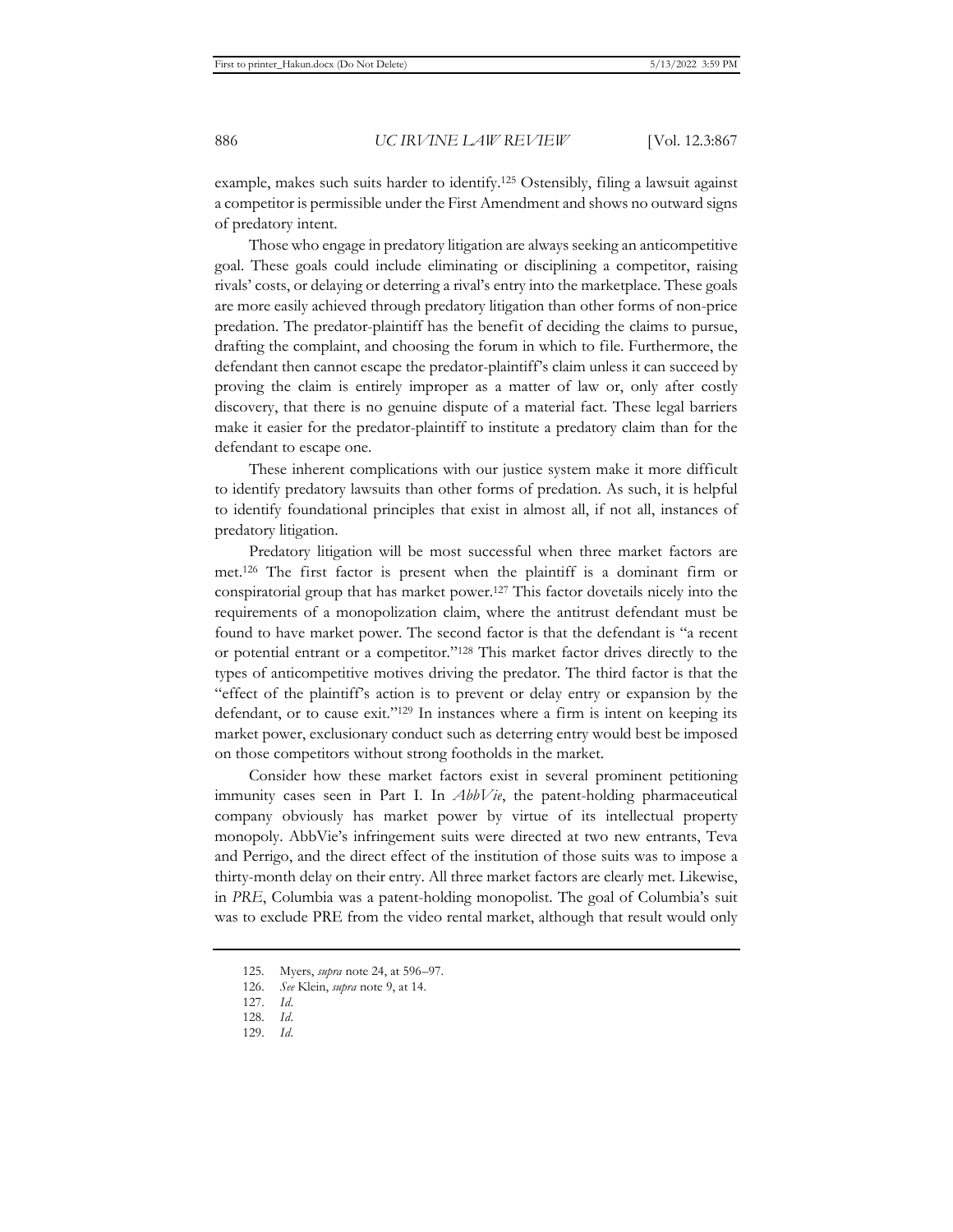come about through a verdict, unlike the suits in *AbbVie*. This distinction is critical, and will be discussed later in the Article.

These three market factors serve to help identify situations where a lawsuit is likely to be a predatory suit. But, these criteria alone do not determine whether a claim is predatory. To actually be predatory, litigation must involve either fraud or some external anticompetitive goal that is motivating the predation. To illustrate this concept, I introduce a series of equations, inspired by the works of Gary Myers and Christopher Klein, to explain how an otherwise proper lawsuit can be corrupted by a predatory motive.

## *B. A Model of Predatory Litigation*

Competitors are rational actors that always act to maximize profits.130 Economists religiously131 analyze allegedly anticompetitive actions through the lens of rational-choice theory,132 such that it has become "a routine and almost unexamined part of every economist's intellectual tool kit."133 This assumption and the mathematical tools that come with it have been applied to explain the economic motivations underlying a competitor's decision to sue.134

Law-and-economics scholars, armed with rational-choice theory, have derived the potential forms of predatory litigation.135 Within this framework, litigation between competitors can be categorized into one of three categories: Legitimate, Fraudulent, or Strategic.136

Presumptively, all litigation is Legitimate. Legitimate litigation is the typical, appropriate lawsuit that is "instituted on the basis of expected direct benefits from nonfraudulent success on the merits."137 It is a proper case. Fraudulent litigation, in contrast, is "pursued because of benefits due to deception" and is universally rebuked by economists and jurists.138 Finally, Strategic litigation is a suit motivated,

<sup>130.</sup> *See* PHILLIP E. AREEDA & HERBERT HOVENKAMP, ANTITRUST LAW: AN ANALYSIS OF ANTITRUST PRINCIPLES AND THEIR APPLICATION ¶ 113 (5th ed. 2020) ("[B]usiness firms are (or must be assumed to be) profit maximizers.").

<sup>131.</sup> *See* Leslie, *supra* note 2, at 265 ("As a result of the dominating influence of law and economics scholars, antitrust law now worships at the shrine of rationality. Rationality serves as the foundation for most model building and policy prescriptions within the law and economics school, as evidenced by such concepts as the rational actor theory and rational choice theory.").

<sup>132.</sup> HERBERT HOVENKAMP, THE ANTITRUST ENTERPRISE 134 (2005) ("The entire antitrust enterprise is dedicated to the proposition that business firms behave rationally.").

<sup>133.</sup> Thomas S. Ulen, *Rational Choice and the Economic Analysis of Law*, 19 L. & SOC. INQUIRY 487, 488 (1994) (reviewing RICHARD H. THALER, QUASI RATIONAL ECONOMICS (1991) and RICHARD H. THALER, THE WINNER'S CURSE: PARADOXES AND ANOMALIES OF ECONOMIC LIFE (1992)).

<sup>134.</sup> *See* Myers, *supra* note 24, at 602.

<sup>135.</sup> Klein, *supra* note 9, at 17–20.

<sup>136.</sup> *Id.*

<sup>137.</sup> *Id.* at 24.

<sup>138.</sup> *See id.*; Myers, *supra* note 24, at 602.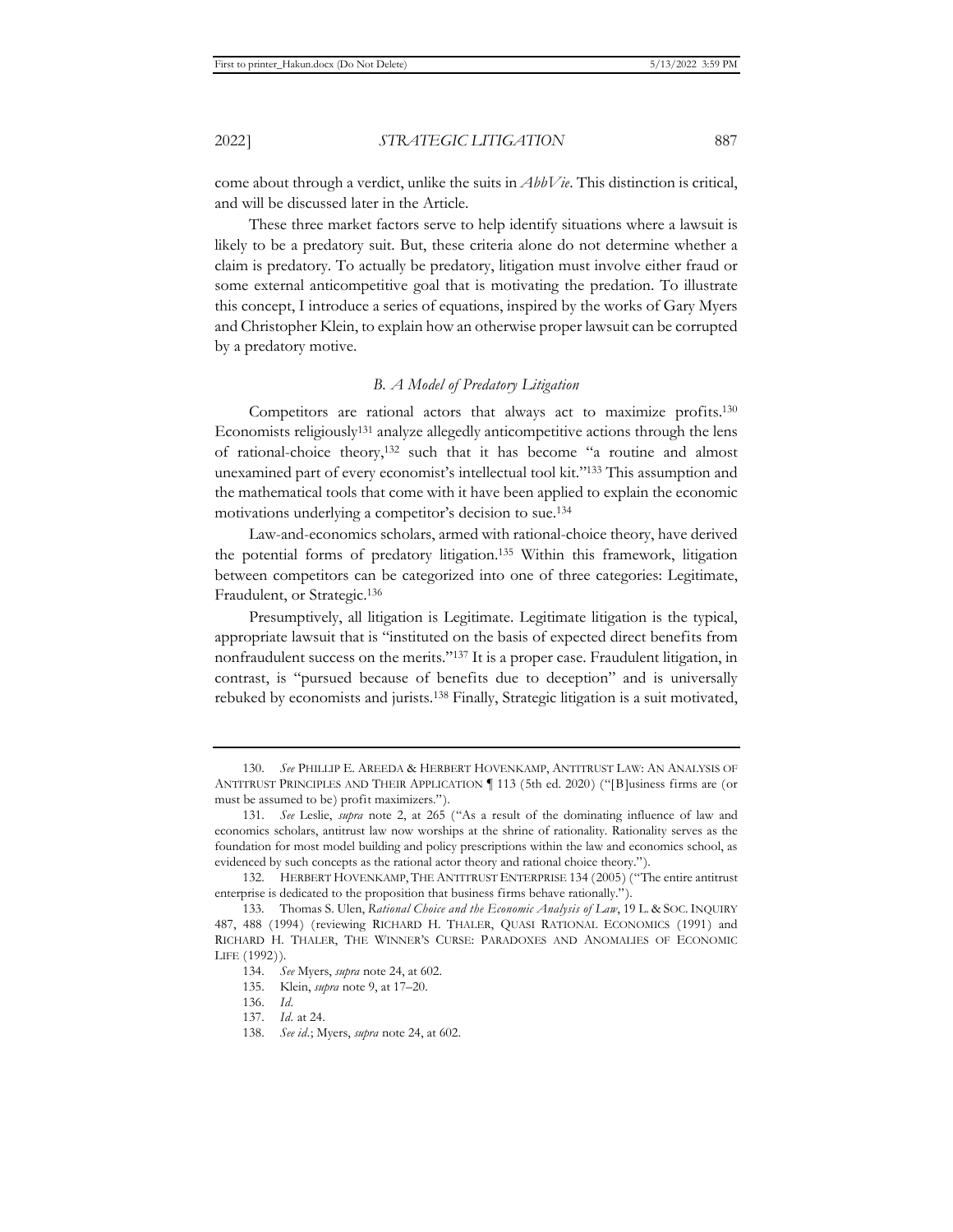at least in part, by a collateral goal that is not impacted by the results of the litigation. To best understand these forms of litigation, several equations are helpful.

The first inequality represents a Legitimate, and rational, lawsuit. This is used to represent the "honest nonstrategic plaintiff" who sues only when the expected value of winning in court  $(x$  is probability of success multiplied by *, the monetary* value of judgment), exceeds the cost of litigation (*C*) including "attorneys' fees, court costs, expert witness fees, time spent by employees on the litigation, travel, and other miscellaneous expenses."139

(1) *xJ > C* Legitimate Suit

For example, a plaintiff who believes she has a 30% chance of winning \$1 million in litigation would only engage in that litigation if the cost was *less* than the expected value of that judgment, or \$300,000. The foundational principle of rationality tells us that not all lawsuits with any chance of success will be litigated.

If the chance of success is too remote, or the cost of litigating too high, the suit is not cost-justified and will not be pursued. This is the scenario Judge Posner had predicted in *Grip-Pak*. 140 In instances like this, where the expected value of success on the merits is outweighed by the costs of litigation, no rational litigant would institute the action. These suits are irrational, despite their merit. This is reflected in the second equation below.

(2) *xJ < C* Irrational Suit

This inequality represents an instance where an otherwise meritorious lawsuit is not cost-justified because the expected value of judgment is less than the cost. According to Judge Posner and economic theory, this lawsuit would never be litigated.141 Recall our earlier example, where the expected judgment was \$300,000. Now imagine the costs of litigating were increased to half a million dollars. Filing this lawsuit would no longer be economically rational.

By breaking down the expected value into its two components, it is clear that the suit *could* be cost-justified because the value of winning on the merits is \$1 million, which is clearly above the costs of litigating. It is not worth that value,

<sup>139.</sup> Myers, *supra* note 24, at 602.

<sup>140.</sup> Grip-Pak, Inc. v. Illinois Tool Works, Inc., 694 F.2d 466, 472 (7th Cir. 1982) ("Many claims not wholly groundless would never be sued on for their own sake; the stakes, discounted by the probability of winning, would be too low to repay the investment in litigation. Suppose a monopolist brought a tort action against its single, tiny competitor; the action had a colorable basis in law; but in fact the monopolist would never have brought the suit—its chances of winning, or the damages it could hope to get if it did win, were too small compared to what it would have to spend on the litigation  $\dots$ .").

<sup>141.</sup> *See generally id.*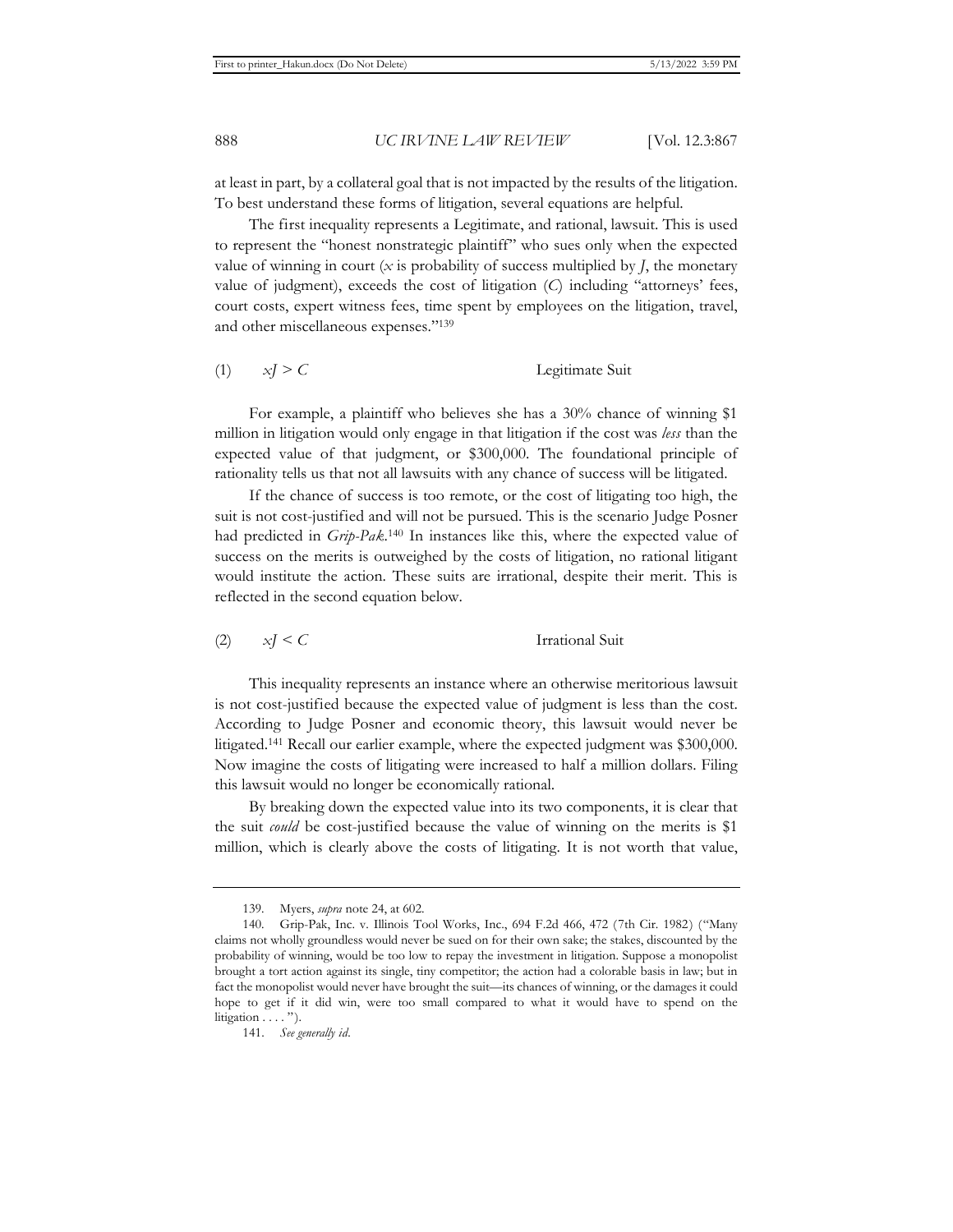however, because it is discounted by the odds of success, 30%. Consider alternative sets of variables that could result in a different expected value, holding the litigation costs steady at half a million. For instance, a suit with a 75% chance of success, but only a judgment worth \$550,000 would not be rational. Similarly, a suit with a 1% chance of success would only be rational if the judgment was over \$50 million.

 What about a case with no chance of success on the merits? This is Justice Thomas's *PRE* sham. If a suit has no chance of success, *x* would equal zero and, according to rational-choice theory, it could never be rational.142 This concept will be discussed further in Part III.

Rational firms will not pursue a lawsuit if it is not cost-justified, no matter how meritorious. So, when a seemingly irrational lawsuit is filed, courts should be wary that it is potentially predatory.

In order to determine whether a Legitimate suit is predatory, courts should examine whether it is Fraudulent or Strategic. This brings us to the third inequality which shows the first, and most obvious, type of predatory litigation.

(3)  $(x+j) > C$  Fraudulent Suit

Here, the introduction of a modifying variable "f" changes the probability of success on the merits. This inequality is otherwise identical to equation (1). This "*f* " represents any fraudulent attempt by the plaintiff to improperly increase its odds of success in court, whether by deception, deceit, or other means.

Building off of the example discussed above, if a \$1 million lawsuit only had a 30% chance of success and the costs were \$500,000, the suit would not be rational. But, if the plaintiff was willing to defraud the court and manufacture evidence sufficient to raise its chances of winning to 75%, it could make the expected value of the suit \$750,000. Now, the suit is rational—though wholly illegal. Note that this equation also assumes that but for the fraudulent increase in probability, the suit would not be cost-justified.

No one disputes that Fraudulent cases are undeserving of petitioning immunity. Not only that, but sanctions and other penalties should be enforced against such cases. Thus, this Article does not focus on Fraudulent suits.

The other type of predatory litigation is the Strategic suit. Judge Posner theorized that, while some suits would seem irrational because they are "too small compared to what it would have to spend on the litigation," they could, in fact, become cost-justified if the monopolist also sought a predatory goal.143 Judge Posner wrote that, in this situation, the "plaintiff wants to hurt a competitor not by

<sup>142.</sup> Klein, *supra* note 9, at 20 ("In the notation here, 'baseless' cases are cases with B = 0, while the economic definition includes all cases for which B < L."); *id.* at 42 ("They involve claims that are 'baseless,' 'frivolous' or otherwise not colorable" and chance of success equals zero.).

<sup>143.</sup> *Grip-Pak*, 694 F.2d at 472.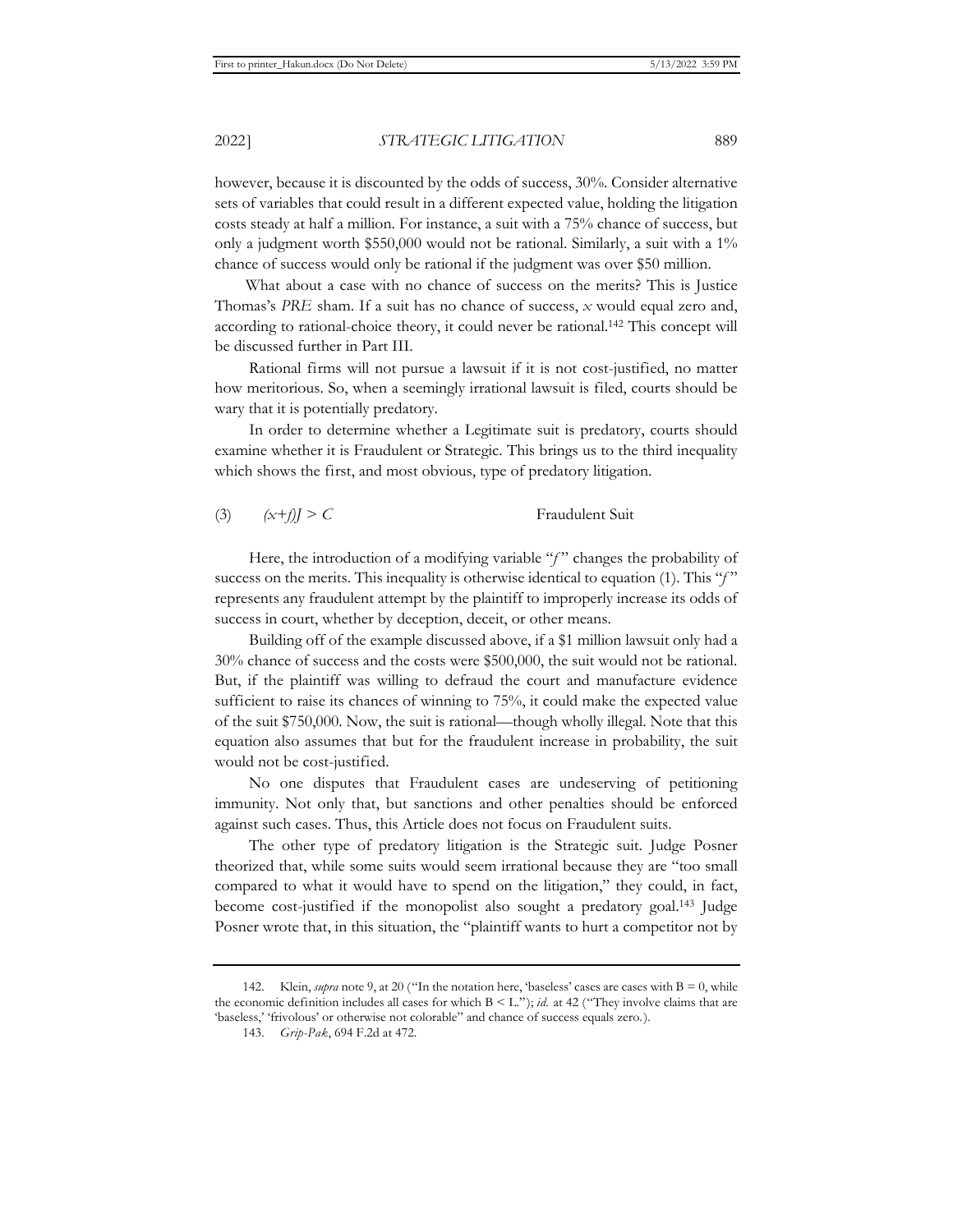getting a judgment against him, which would be a proper objective, but just by the maintenance of the suit, regardless of its outcome."144 This extrinsic competitive harm is the hallmark of Strategic litigation. I refer to that harm as the collateral anticompetitive benefit.

The collateral anticompetitive benefit can be seen in the fourth equation. This is a modification of inequality (1) and represents Strategic litigation by introducing the collateral anticompetitive benefit as "*A*." Like Judge Posner, this equation assumes that the suit on its own is not cost-justified. By adding a collateral anticompetitive benefit, an irrational suit can become rational.

(4) *xJ + A > C* Strategic Suit

The most important feature of this equation is that "*A*" is not affected by the probability of success, "*x*," unlike the fraudulent "*f*" variable in equation (3). Here, "A" is an independent—and therefore guaranteed—value conferred to the plaintiff merely for initiating the suit. Judge Posner explains this as "hurt[ing] a competitor not by getting a judgment against him . . . but just by the maintenance of the suit."145

In our example of the irrational \$1 million suit with a 30% chance of success and costs of \$500,000, the introduction of a collateral anticompetitive benefit of at least \$200,000 would make this suit rational. If, for example, instituting a lawsuit deterred the defendant-competitor's entry, the plaintiff-monopolist would extract monopoly profits for a longer period of time, regardless of whether the suit is ultimately meritorious or not.

Interestingly, a Strategic suit could be predatory whether or not it was a "sham" as defined by Justice Thomas in *PRE*, even if *x* was set to zero. Whether *x* is zero, one, or any other value, it is possible that the suit was nonetheless Strategic, if the value of *A* was greater than *C*.

If a lawsuit's expected value is less than its cost  $(x *I* < *C*)$  but the collateral anticompetitive benefit (*A*) is large enough to make the suit economically viable, the suit should be considered predatory. As I noted in Part I, however, courts routinely immunize Strategic lawsuits, even when their predatory nature is obvious, because of the *PRE* test. As long as "*x*" is greater than zero, the suit *could* be considered to have "probable cause" which is enough for antitrust petitioning immunity.

# *C. Economics Is Not Enough*

In conclusion, Strategic, mixed-motive litigation exists and is predatory under both economic theory and traditional antitrust doctrine. While it is easy to create an economic model to describe anticompetitive litigation, more is needed to prosecute

144. *Id.*

<sup>145.</sup> *Id.*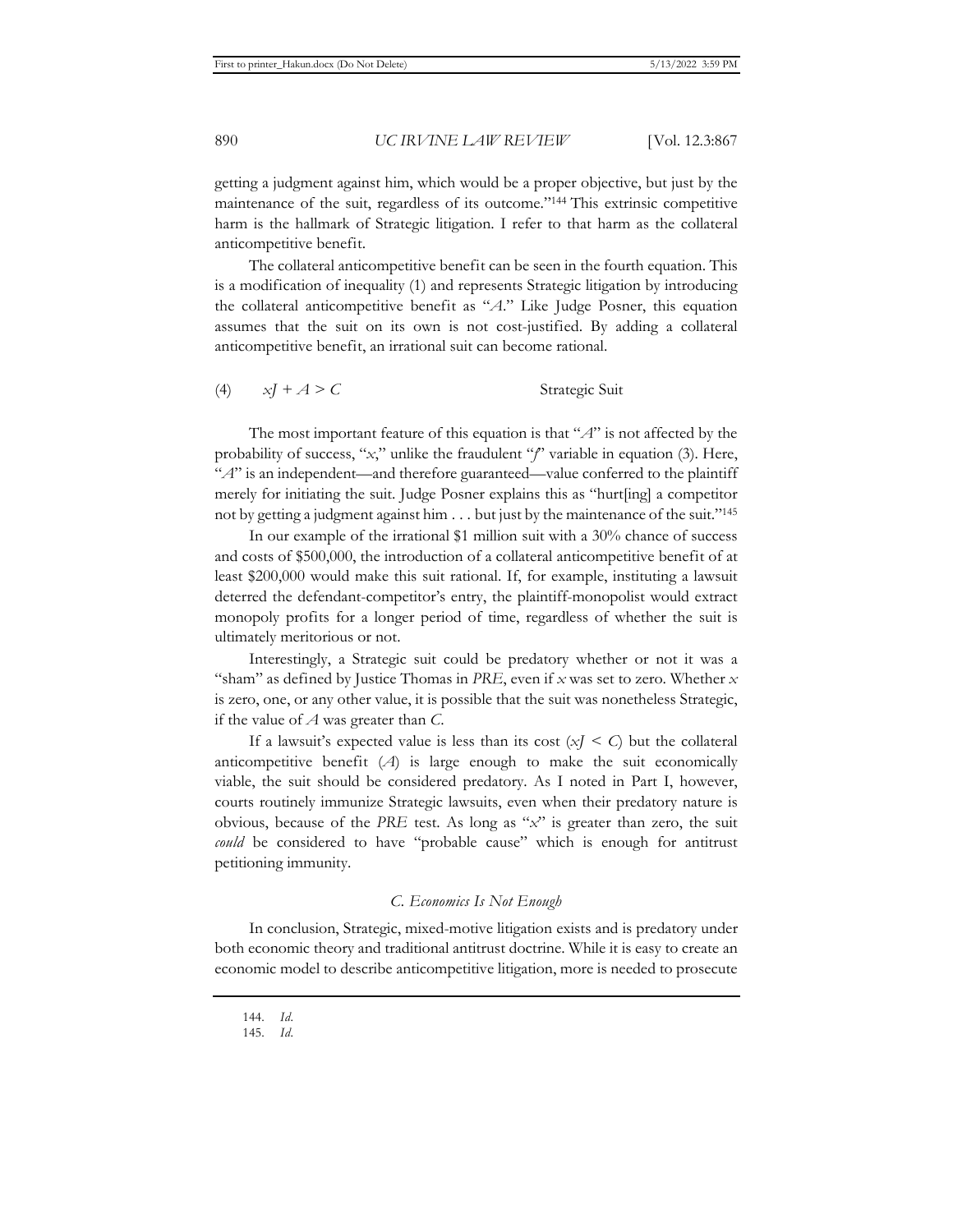it. This model and theory cannot answer the questions of whether every instance of Strategic litigation is actionable or how to draw the line between permissible and impermissible cases.

This problem stems from Strategic litigation's inherent mixed motives to sue a competitor and to obtain a collateral anticompetitive benefit. Suing a competitor is a constitutionally protected action. Imposing a competitive harm on one's competitor, however, is illegal and goes directly against society's deeply rooted beliefs in a fair and free market. When does one goal supersede the other? How should courts decide?

In Part III of this Article, I return to the jurisprudence of antitrust petitioning immunity and bridge the gap between the current legal process of identifying anticompetitive suits and the economic theory presented above. Specifically, this Article's focus is on mixed-motive Strategic suits, like *AbbVie*, that have been hamstrung by the *PRE* probable-cause prerequisite. I analyze how the probable-cause barrier is preventing courts from analyzing Strategic litigation like economists, and I deconstruct the barrier so that, in Part IV, a revised solution can be constructed.

#### III. BRIDGING THE DOCTRINAL/ECONOMIC GAP

Economists know that Strategic suits are not the same as shams.146 Strategic litigation, from an economic perspective, exists when a litigant sues a competitor with mixed motives. These motives are (1) to seek success on the merits and (2) to collect a collateral anticompetitive benefit, in either order. Of course, the most important question is which motive is the stronger motivating force when both motives are present. For now, remember that both motives exist simultaneously.

Compare a Strategic suit with a sham suit as defined by *PRE*. In a true sham, there is no motive for success on the merits because the case, by definition, is objectively baseless and lacks probable cause. Without a legitimate motive to win on the merits, the only motive left is the anticompetitive one.

The issue with *PRE* is that some suits with probable cause can still be Strategic, and therefore predatory. If the lawsuit's expected value is less than its cost  $(x <sub>I</sub> < c)$  but has a collateral anticompetitive benefit (*A*) large enough to make the suit economically viable, the suit will pass the *PRE* test despite being objectively anticompetitive.

Most courts are precluded from appreciating this distinction because *PRE*'s probable-cause prerequisite prevents them from wrestling with this issue. This prerequisite not only is irrelevant according to the economic framework of Part II but actually hinders a court's ability to analyze the nuanced issues of mixed motives.

<sup>146.</sup> *See* Klein, *supra* note 33, at 29 ("The case law frequently defines sham litigation as anticompetitive litigation that is either 'baseless' or fraudulent, whereas economic analysis emphasizes the anticompetitive goals that motivate the use of government processes to attack rivals.").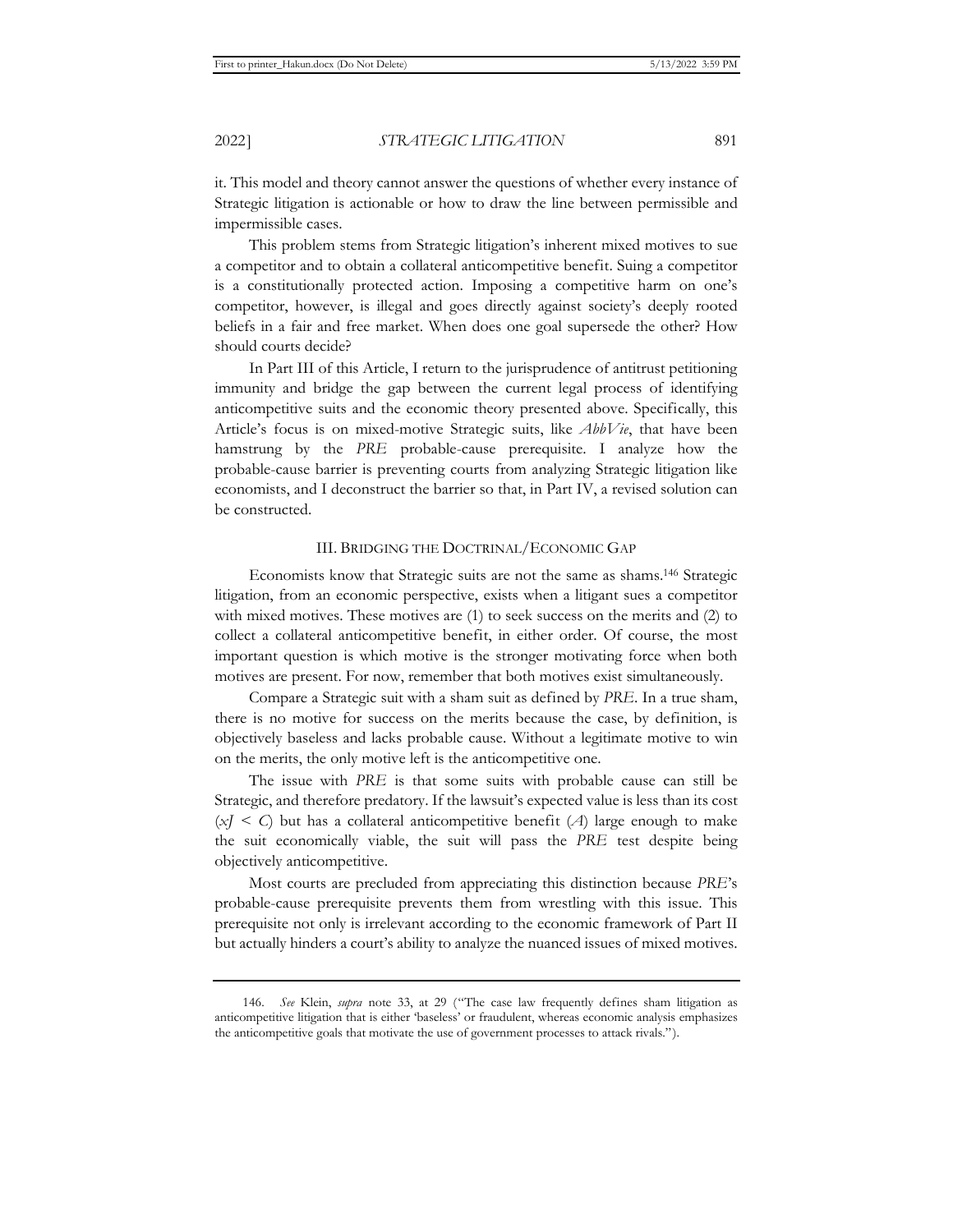Thankfully, probable cause is not necessary and is, in fact, severable from the doctrine of antitrust petitioning immunity. The next Section of this Article explains why.

### *A. Deconstructing the Probable-Cause "Requirement"*

The decision to grant antitrust petitioning immunity on any case with probable cause is the largest imposition courts currently face when deciding whether a lawsuit should be prosecuted under the antitrust laws. Justice Stevens rightly criticized this part of Justice Thomas's decision, saying that "objectively reasonable lawsuits may still break the law."147 This proposition is correct. Now I will show why Justice Thomas's imposition of probable cause is not economically logical, constitutionally mandated, or doctrinally necessary.

## *1. Not Economically Logical*

The decision by Justice Thomas to use probable cause as a basis for antitrust petitioning immunity is not economically necessary for analyzing predatory litigation. To the contrary, such a requirement actually detracts from the relevant factors and limits courts' abilities to prosecute anticompetitive cases.

Justice Thomas declared that "[t]he existence of probable cause to institute legal proceedings precludes a finding that an antitrust defendant has engaged in sham litigation."148 He used the traditional definition of probable cause: "no more than a 'reasonabl[e] belie[f] that there is a chance that [a] claim may be held valid upon adjudication.'"149 Justice Thomas chose to equate probable cause and objective baselessness with Federal Rule of Civil Procedure 11.150

From an economic perspective, defining a case as objectively baseless or without probable cause is a method of explaining a case's chance of success on the merits. An objectively baseless case has *no* chance of success, whereas a case with some merit—probable cause—has *some* chance of success on the merits.151 While it is legally impossible for an objectively baseless case to succeed, a case filed with probable cause has some chance.

Recalling the equations from Part II, economists represent the abence of probable cause, and therefore an objectively baseless suits as defined by *PRE*, by setting "*x*" equal to zero. This is reflected in equation (5) below.

<sup>147.</sup> PRE, 508 U.S. 49, 75 (1993).

<sup>148.</sup> *Id.* at 62.

<sup>149.</sup> *Id.* at 62–63 (citing RESTATEMENT (SECOND) OF TORTS § 675 cmt. e (AM. L.INST. 1977)).

<sup>150.</sup> *Id.* at 65 (citing FED. R. CIV. P. 11) ("Columbia's copyright action was arguably 'warranted by existing law' or at the very least was based on an objectively 'good faith argument for the extension, modification, or reversal of existing law.'").

<sup>151.</sup> Klein, *supra* note 9, at 42 (discussing how "claims that are 'baseless,' 'frivolous,' or otherwise not colorable" are mathematically represented with a benefit from litigation of zero).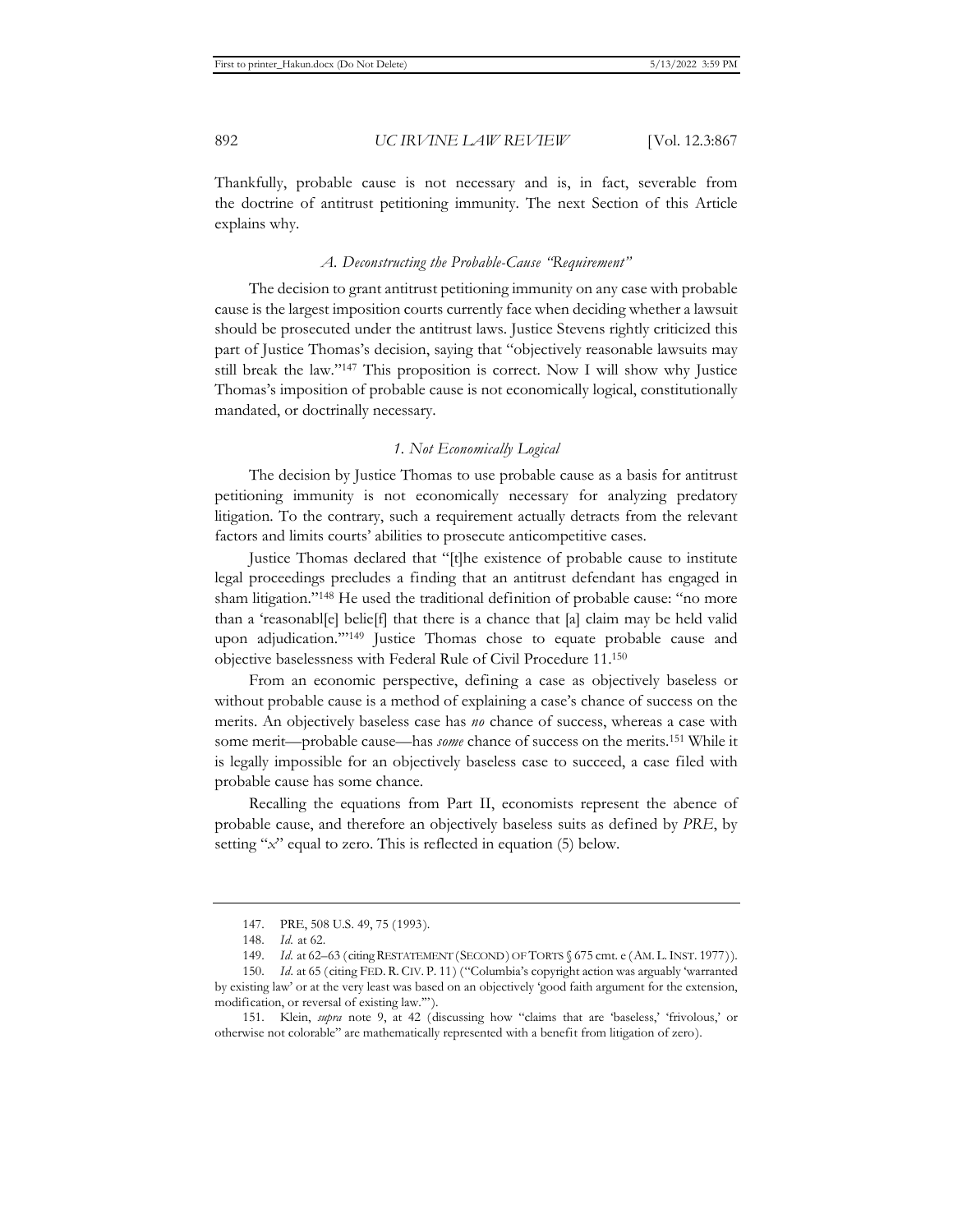(5) *J(0) < C PRE* "Sham" Suit

In this equation, the lack of probable cause creates a situation where no meritorious suit is economically rational. Regardless of the amount of the judgment (*J*), the suit is not cost-justified because there is no chance of success on the merits. The case represented in equation (5) is how the *PRE* test views an objectively baseless "sham." Economists consider this standard to be "an unduly restrictive standard that would allow much anticompetitive litigation."152

Recall our example from Part II, where litigation was not cost-justified because the odds of success were too low to make the expected value greater than the costs.153 This suit is not a sham under *PRE*, but once the collateral anticompetitive benefit was introduced, the case became predatory. The only way such a case would be prosecuted under existing law is if the suit has *no chance* of winning (probability equals zero). For courts, the probability of success is determinative, whereas economists focus instead on the entire equation. This is the divergence between courts and economists.154

It is enough to say that if a case has probable cause, such that  $x > 0$ , courts following *PRE* will refuse to analyze whether any collateral anticompetitive benefit exists. Put differently, if  $x > 0$ , " $A$ " is ignored. But as this Section highlights, the probable-cause requirement is logically unnecessary.155 Why, then, does it exist? The typical response is that the probable-cause test exists out of deference to the First Amendment and the history of the *Noerr-Pennington* doctrine.

# *2. Not Constitutionally Mandated*

Opinions about antitrust petitioning immunity are riddled with invocations of the First Amendment. For example, in *AbbVie* the court began its analysis of the sham doctrine with the proclamation that "[t]he defendant's First Amendment right 'to petition the Government for a redress of grievances' is at stake."156 Indeed, as

<sup>152.</sup> *Id.* at 39.

<sup>153.</sup> *Supra* notes 140–142 and accompanying text (In our example of the irrational \$1 million suit with a 30% chance of success and costs of \$500,000, the introduction of a collateral anticompetitive benefit of at least \$200,000 would make this suit rational. If, for example, instituting a lawsuit deterred the defendant-competitor's entry, the plaintiff-monopolist would extract monopoly profits for a longer period of time, regardless of whether the suit is ultimately meritorious or not.).

<sup>154.</sup> Klein, *supra* note 9, at 42 (explaining how "the major disagreement arises over cases in which the plaintiffs have some chance of winning, but . . . [the] collateral benefits from bringing the suit (regardless of outcome)" are either insignificant alone to motivate the litigation or where "the collateral gains alone could prompt the suit, while the benefits on the merits are positive but less than litigation costs").

<sup>155.</sup> Lao, *supra* note 14.

<sup>156.</sup> FTC v. AbbVie Inc., 976 F.3d 327, 361 (3d Cir. 2020) (quoting U.S. CONST. amend. I).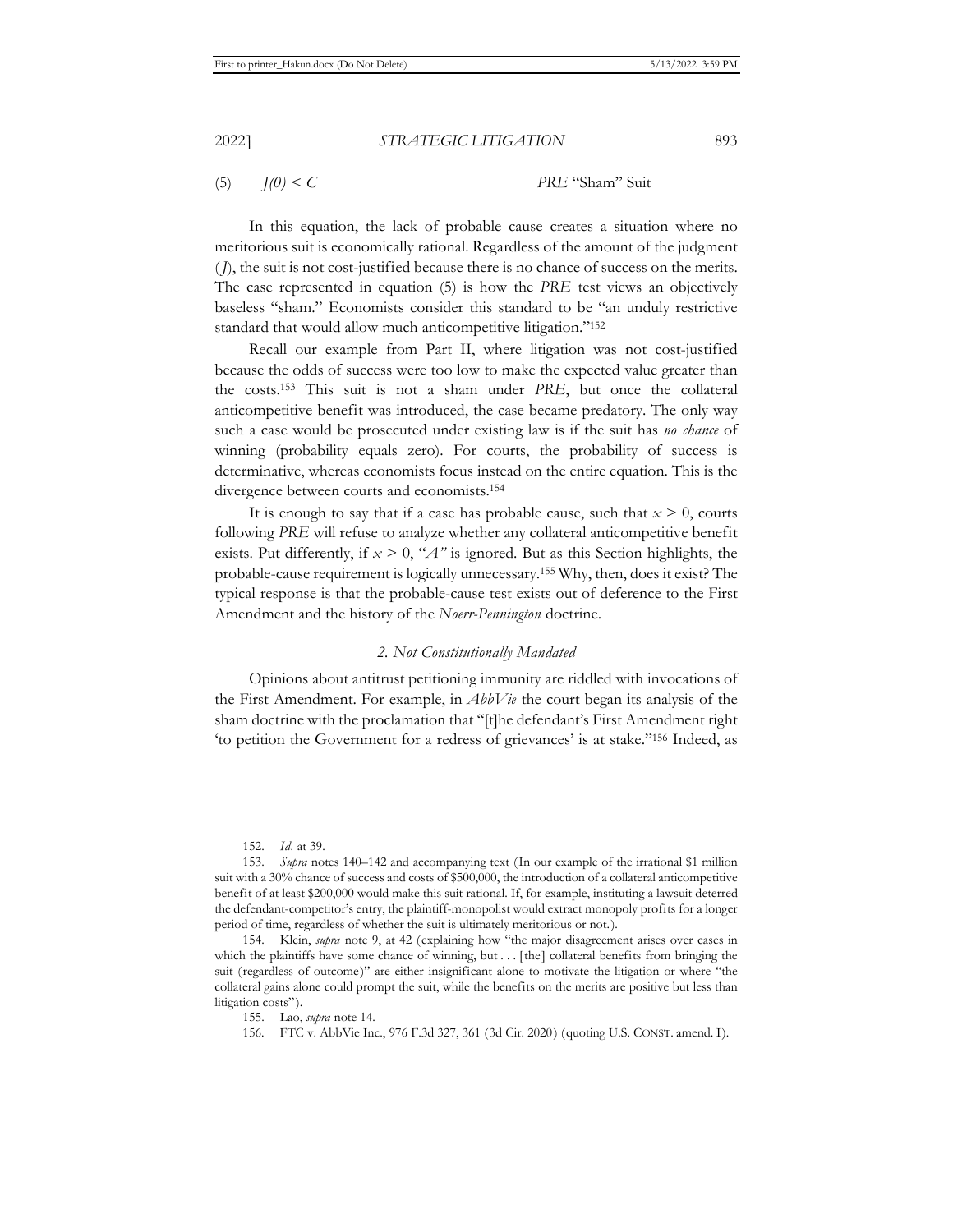early as *Noerr* itself, the Supreme Court has viewed the doctrine of antitrust petitioning immunity as being closely related to constitutional issues.157

It is unclear whether *Noerr* is actually a First Amendment doctrine case or whether it is an interpretation of the Sherman Act that acutely accounts for the First Amendment.158 Courts still wrestle with this question.159 Whether it is directly derivative of the First Amendment or not, I argue that, as long as *Noerr* immunity does not extend beyond existing First Amendment principles, there can be no argument that the doctrine conflicts with the right to petition such that it could be deemed unconstitutional.

Many have relied on the First Amendment, and a fear of "chilling" the right to petition, as a defense to expanding the scope of antitrust petitioning immunity for litigation.160 But, the First Amendment does not protect every lawsuit filed with probable cause.

The existence and prosecution of abuse-of-process claims show that the requirement for probable cause cannot be the constitutional line protecting the right to petition. The Court in *California Motor*, which relied heavily on the First Amendment, did not fear imposing antitrust liability on cases filed with probable cause. In fact, "*California Motor* identified the First Amendment as the principal source of the *Noerr-Pennington* doctrine, . . . extended it still further to the conduct of litigation," and expressly used it to impose liability on cases filed with probable cause.161

<sup>157.</sup> E. R.R. Presidents Conf. v. Noerr Motor Freight, Inc., 365 U.S. 127, 136–38 (1961) (warning that imposing an overly aggressive interpretation of the Sherman Act "would raise important constitutional questions").

<sup>158.</sup> *See, e.g.*, Myers, *supra* note 121, at 1200 ("Significantly, *California Motor Transport* also expressly held that *Noerr-Pennington* is based both on an interpretation of the Sherman Act and on the Petition Clause of the First Amendment."); David McGowan & Mark A. Lemley, *Antitrust Immunity: State Action and Federalism, Petitioning and the First Amendment*, 17 HARV.J.L. & PUB. POL'Y 293, 300 (1994) ("The Court is clear that it does not want to encroach on the First Amendment rights identified in *Noerr* . . . . But the Court has not used First Amendment principles in defining the scope of the doctrine."); Roche, *supra* note 28; Calkins, *supra* note 26, at 346 n.96 ("As some have expressed it, *Noerr* is a statutory doctrine with a constitutional 'core.'"); David L. Meyer, *A Standard for Tailoring*  Noerr-Pennington *Immunity More Closely to the First Amendment Mandate*, 95 YALE L.J. 832, 832 (1986) ("The Supreme Court has repeatedly held this basic policy to be of *near-constitutional importance*." (emphasis added) (first citing United States v. Topco Assocs., Inc., 405 U.S. 596, 610 (1972); and then citing Appalachian Coals, Inc. v. United States, 288 U.S. 344, 359–60 (1933))).

<sup>159.</sup> *See, e.g.*, Sosa v. DIRECTV, Inc., 437 F.3d 923, 931 n.5 (9th Cir. 2006) ("*Noerr-Pennington*  is a specific application of the rule of statutory construction known as the canon of constitutional avoidance, which requires a statute to be construed so as to avoid serious doubts as to the constitutionality of an alternate construction.").

<sup>160.</sup> FTC v. AbbVie Inc., 976 F.3d 327, 361 (3d Cir. 2020) (quoting U.S. CONST. amend. I), *cert. denied*.

<sup>161.</sup> Premier Elec. Constr. Co. v. Nat'l Elec. Contractors Ass'n, Inc., 814 F.2d 358, 371 (7th Cir. 1987) (first citing Daniel R. Fischel, *Antitrust Liability for Attempts to Influence Government Action: The Basis and Limits of the* Noerr-Pennington *Doctrine*, 45 U. CHI. L. REV. 80, 94–104 (1977); and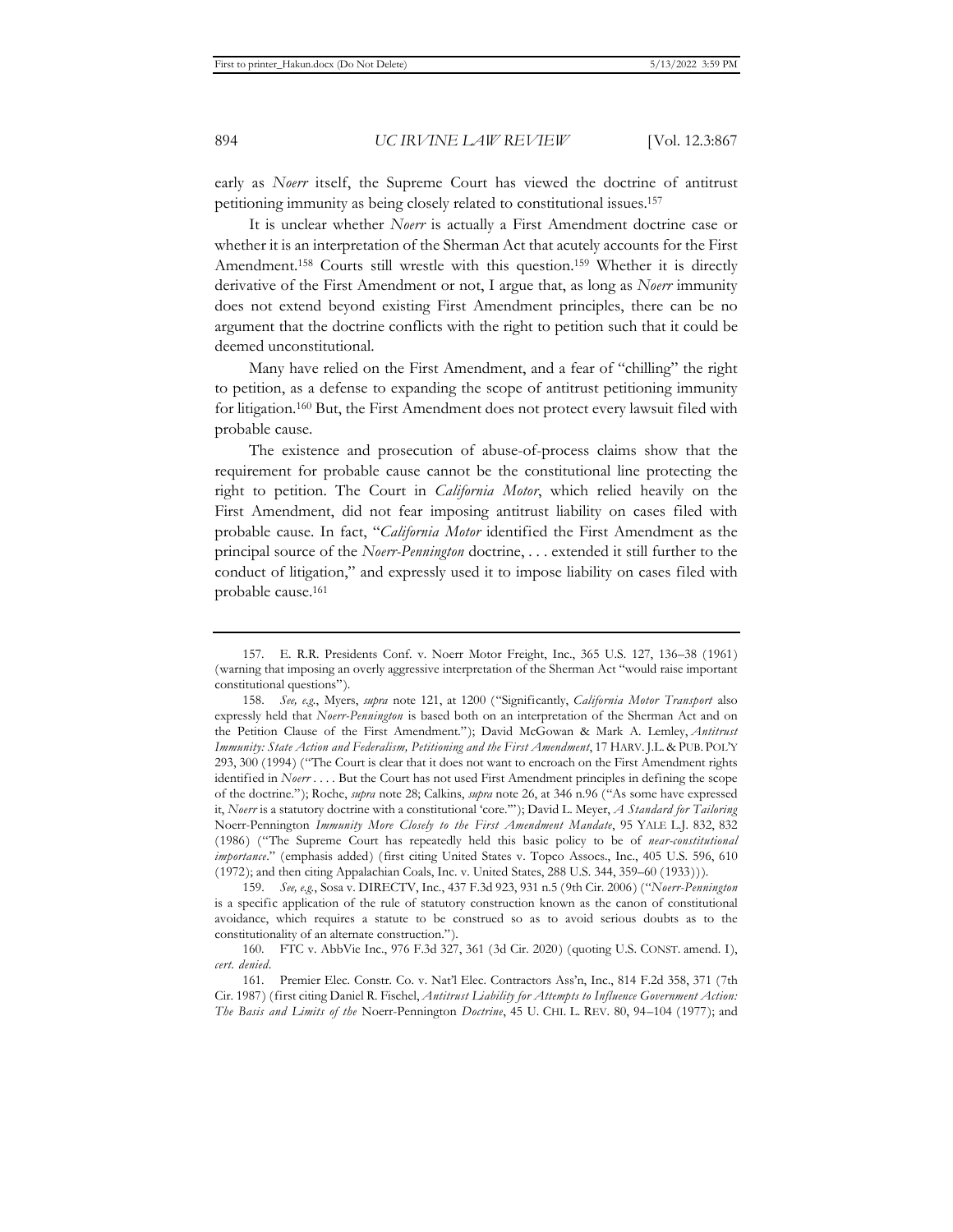The suits filed in *California Motor* were not objectively baseless or irrational. In fact, the defendants had won over half of their forty cases, leading one scholar to joke that "not only did their litigations have a genuine chance of success . . . they were batting over .500!"<sup>162</sup> Legal merit did not cloak those litigants in constitutional immunity.

In *California Motor*, the Supreme Court based its decision to not immunize the anticompetitive suits on the premise that First Amendment rights cannot be immunized from scrutiny when they are used as the means to violate a statute.163 It said that while litigants "have the right of access to the . . . courts to be heard . . . that does not necessarily give them immunity from the antitrust laws."<sup>164</sup> The Court went on to say that "it is well settled that First Amendment rights are not immunized from regulation when they are used as an integral part of conduct which violates a valid statute."<sup>165</sup> The Court concluded that "[i]f the end result is unlawful, it matters not that the means used in violation may be lawful."166

Years later, Judge Posner interpreted *California Motor* to support the theory that probable cause was not a constitutionally mandated baseline for immunizing litigation.167 In *Grip-Pak*, Judge Posner proactively addressed the issue of whether probable cause was a constitutional requirement and stated that

If all nonmalicious litigation were immunized from government regulation by the First Amendment, the tort of abuse of process would be unconstitutional—something that, so far as we know, no one believes. *The difference between abuse of process and malicious prosecution is that the former does not require proving that the lawsuit was brought without probable cause* . . . . If abuse of process is not constitutionally protected, no more should

166. *Id.* at 515.

then citing James D. Hurwitz & Debra Simmons Neveu, *The* Noerr *Doctrine: Its Significance and Current Interpretation*, *in* THE POLITICAL ECONOMY OF REGULATION: PRIVATE INTERESTS IN THE REGULATORY PROCESS 33, 47–50 (F.T.C. 1984)).

<sup>162.</sup> Elhauge, *supra* note 25, at 1190.

<sup>163.</sup> Cal. Motor Transp. Co. v. Trucking Unlimited, 404 U.S. 508, 514 (1972).

<sup>164.</sup> *Id.* at 513–14.

<sup>165.</sup> *Id.* at 514 (citing Giboney v. Empire Storage & Ice Co., 336 U.S. 490, 502 (1949)) ("[I]t has never been deemed an abridgment of freedom of speech or press to make a course of conduct illegal merely because the conduct was in part initiated, evidenced, or carried out by means of language, either spoken, written, or printed . . . . Such an expansive interpretation of the constitutional guaranties of speech and press would make it practically impossible ever to enforce laws against agreements in restraint of trade as well as many other agreements and conspiracies deemed injurious to society.").

<sup>167.</sup> Grip-Pak, Inc. v. Ill. Tool Works, Inc., 694 F.2d 466, 471 (7th Cir. 1982) ("It takes a rather free-wheeling imagination to extrapolate from the *California Motor Transport* opinion a principle that if applied across the board would, as we have suggested, make the tort of abuse of process invalid under the First Amendment; and we decline to do so—noting, also, that the Court used the language of abuse of process to describe the kind of litigation activity that the First Amendment does not protect."(comparing *Cal. Motor*, 404 U.S. at 513, with Metro Cable Co. v. CATV of Rockford, Inc., 516 F.2d 220, 228 (7th Cir. 1975))).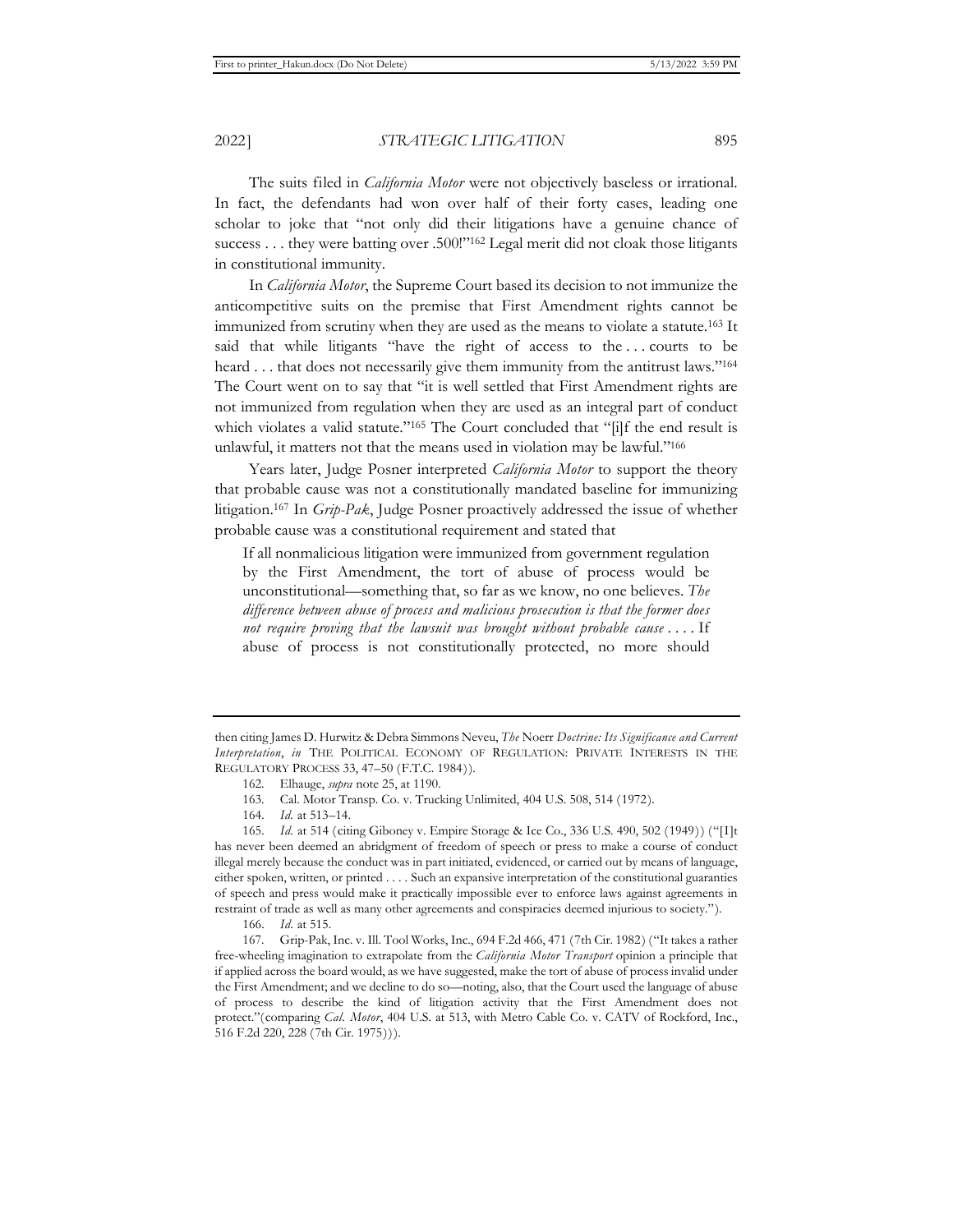litigation that has an improper anticompetitive purpose be protected, even though the plaintiff has a colorable claim.168

This position has been echoed by scholars as well.<sup>169</sup> In short, there is no constitutional demand for blanketly immunizing all suits with probable cause. As such, any decision to use probable cause as a gatekeeper to protect anticompetitive litigation from scrutiny must be part of "a separate question whether, as a matter of antitrust principle, the Sherman Act should be interpreted to forbid using litigation to suppress competition."170 As the next Subsection explains, this is not correct either.

# *3. Not Doctrinally Necessary*

Justice Thomas chose to declare probable cause a requirement for antitrust petitioning immunity. He correctly surmised that, from the beginning of the doctrine, antitrust petitioning immunity demanded an "unprotected activity lack objective reasonableness."171 His misstep, however, was concluding that the objective inquiry was about the *legal* reasonableness of the case.

In *California Motor*, the conduct that did not deserve antitrust immunity was described as a series of "'proceedings and actions . . . *with or without probable cause, and regardless of the merits of the cases*.'"172 Probable cause was not the deciding factor, but Justice Thomas ignored this distinction. In fact, both Justice Thomas and the Ninth Circuit cited this exact phrase from *California Motor* but omitted the most critical words.

In Justice Thomas's recitation of the Ninth Circuit's summary judgment decision, he quoted the lower court's explanation of sham litigation as either an abuse of the judicial process, a misrepresentation in the adjudicatory process, or the pursuit of a pattern of baseless, repetitive claims instituted "'*without probable cause,*  and regardless of the merits."<sup>2173</sup> The Ninth Circuit's omission of the words "with or" from "with or without probable cause" is material.

The Court in *California Motor* expressly held that cases brought *with* probable cause could be shams, but the Ninth Circuit's interpretation ignored that distinction. The Ninth Circuit went so far as to state that "the existence of probable cause 'preclude[d] the application of the sham exception as a matter of law' because 'a suit

<sup>168.</sup> *Id.* (emphasis added).

<sup>169.</sup> *See* Lao, *supra* note 14, at 1012 ("[T]he First Amendment right of petition does *not* require the constitutional protection of all lawsuits except those lacking probable cause . . . . If abuse of process is actionable even for underlying suits that had probable cause, and no one has ever suggested that the tort is unconstitutional, it necessarily follows that the right of petition does *not* constitutionally mandate protection of all litigation except those without probable cause.").

<sup>170.</sup> *Grip-Pak*, 694 F.2d at 471–72.

<sup>171.</sup> PRE, 508 U.S. 49, 57 (1993).

<sup>172.</sup> *Cal. Motor*, 404 U.S. at 512 (emphasis added).

<sup>173.</sup> *PRE*, 508 U.S. at 54 (emphasis added) (quoting Pro. Real Est. Invs., Inc. v. Columbia Pictures Indus., Inc., 944 F.2d 1525, 1530 (9th Cir. 1991) (quoting *Cal. Motor*, 404 U.S. at 513)).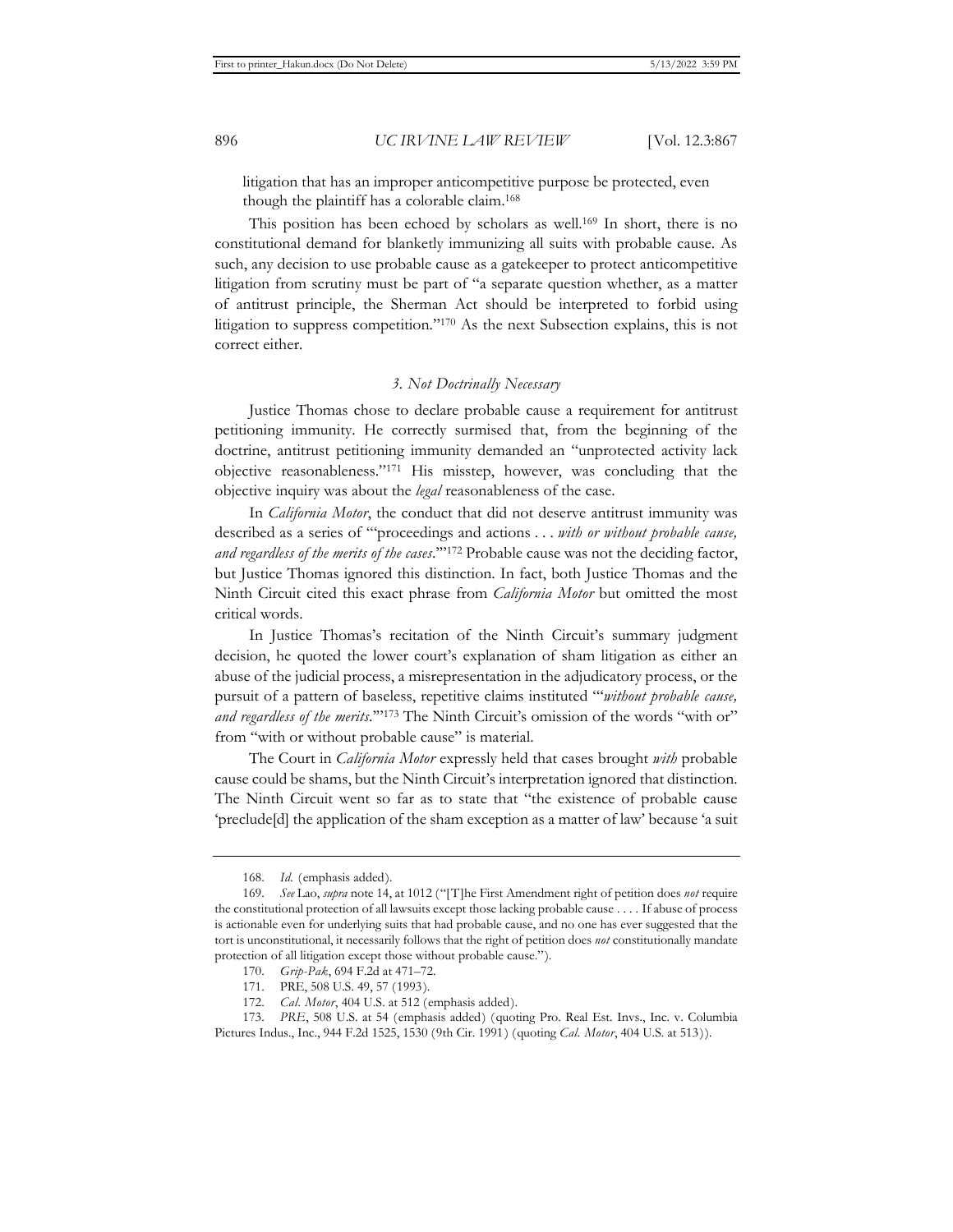brought with probable cause does not fall within the sham exception to the *Noerr-Pennington* doctrine.'"174 The Ninth Circuit concluded that it saw "no basis for holding that a suit brought with probable cause in fact and law may be a sham" and said that such a holding would "erode the first amendment right to petition that is the basis for the *Noerr-Pennington* doctrine."175 Justice Thomas repeated this logic.

Justice Thomas interpreted *California Motor* as holding that "the institution of legal proceedings '*without probable cause*' will give rise to a sham if such activity effectively 'bar[s] . . . competitors from meaningful access to adjudicatory tribunals and so . . . usurp[s] th[e] decision-making process.'"176 This interpretation, coupled with his conclusion that *California Motor* required an "indispensable objective component," resulted in the probable-cause requirement.177 Justice Thomas believed that measuring the *legal* strenth of a case was the objective component, whereas a reading of the plain language of *California Motor* clearly shows that its holding was not based on legal merit.

The Court in *California Motor* looked for a set of facts that would lead "the factfinder to conclude that the administrative and judicial processes have been abused."178 The Court admitted that it would "be a difficult line to discern and draw" but that once it was drawn—and it could be shown "that abuse of those processes produced an illegal result"—a sham existed.179 This was the objective inquiry—not the case's legal merit.

The question still remains: how and why did Justice Thomas agree with the Ninth Circuit to adopt its standard instead of using this opportunity to advance the doctrine? There are at least two possibilites.

First, as mentioned in Part I, the facts of *PRE* were not conducive to creating a robust predatory-litigation test. Justice Stevens pointed out in his concurrence that the case was "easy" and under *any* version of the existing sham tests, *PRE* would never be considered a sham.180 There were no allegations of fraud or a collateral anticompetitive benefit. It is debatable whether, under the economic framework, the case is predatory at all. As such, Justice Thomas would have had to use hypothetical anticompetitive injuries, instead of *PRE*'s facts, to construct a robust predatory-litigation test.

Second, Justice Thomas may have so easily adopted the Ninth Circuit's opinion because PRE committed a tactical error during the litigation. In its brief to the Supreme Court, PRE argued for a sham standard whereby the court had to subjectively determine whether the allegedly predatory plaintiff was indifferent to

<sup>174.</sup> *Id.* (quoting *PRE*, 944 F.2d at 1531–32).

<sup>175.</sup> *PRE*, 944 F.2d at 1531.

<sup>176.</sup> *PRE*, 508 U.S. at 58 (quoting *Cal. Motor*, 404 U.S. at 512) (emphasis added).

<sup>177.</sup> *Id.*

<sup>178.</sup> *Cal. Motor*, 404 U.S. at 513.

<sup>179.</sup> *Id.*

<sup>180.</sup> *See PRE*, 508 U.S. at 76 (Stevens, J., concurring).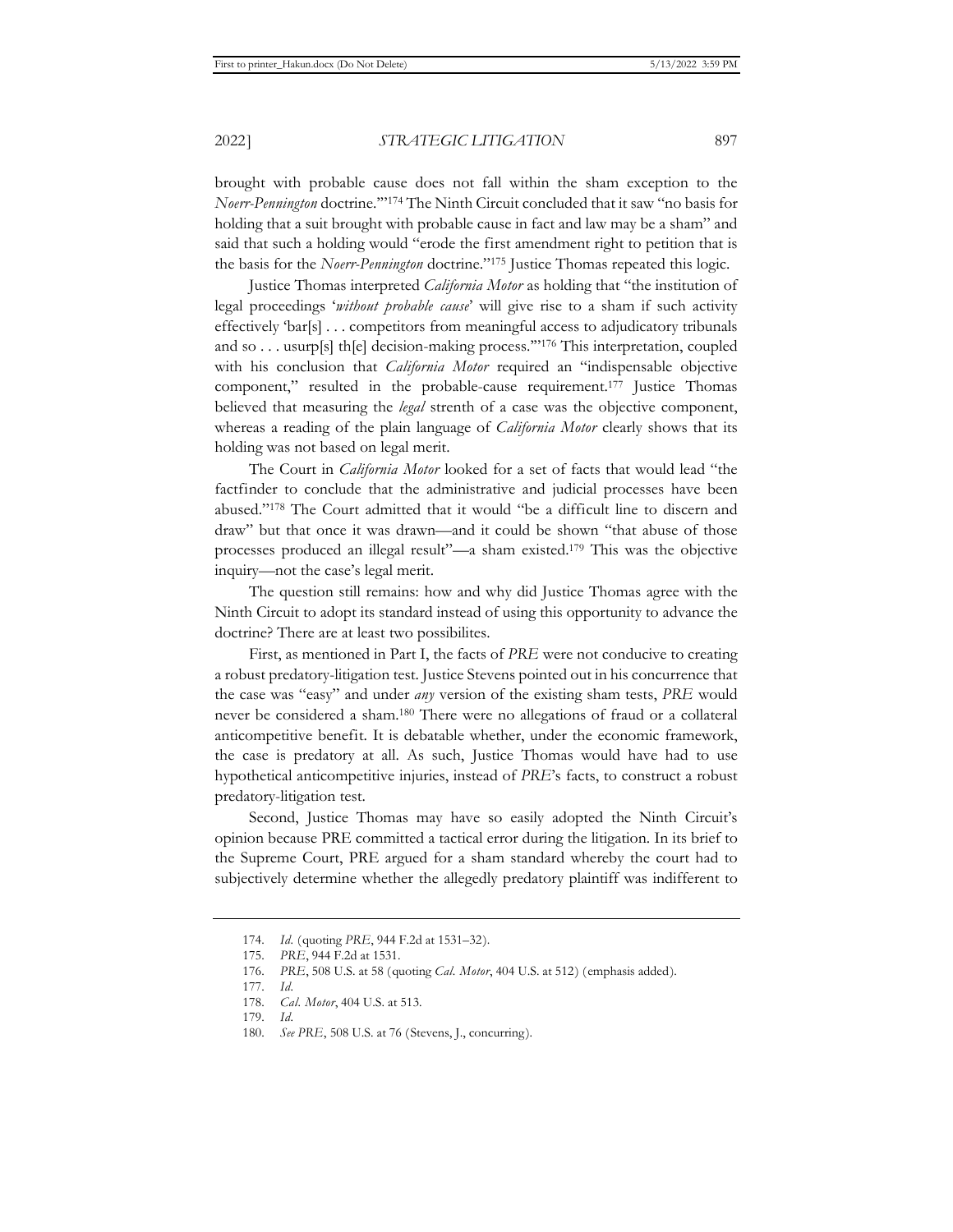the outcome of the litigation.181 No justice was interested in relying on subjective evidence of the motivations of the case.182 So, after being pressed on the theory at oral argument, PRE's counsel chose a new one.

During questioning, petitioner's counsel was asked to compare his genuine motivation theory with an ulterior motive theory.183 He responded that, upon reflection after filing the brief, "a more workable standard for the Court [would be] to examine [shams] on a but-for basis."184 This standard, almost identical to that of *Grip-Pak*, was dismissed by Justice Thomas off-hand in the opinion but cited extensively by Justice Stevens.185 Had the issue been briefed properly, or had the facts been conducive to such a theory, would the outcome have been different?

\* \* \* \* \*

In conclusion, the probable-cause standard is not economically necessary to identifying predatory litigation and actually inhibits a court's ability to identify Strategic lawsuits. It is not constitutionally mandated, as the continued existence of the tort of abuse of process shows. And it was not doctrinally predetermined. *PRE*  was a poor test case for determining the legal contours of predatory litigation.

While the probable-cause requirement is economically, constitutionally, and doctrinally unnecessary, it serves as a serviceable test for "baseless" lawsuits that *seek* to harm competition. It creates a test for one form of a predatory lawsuit, but not for all of them. So, as courts have done ever since *PRE* was decided, they can distinguish their cases based on the facts. Under my proposal, *PRE* is limited to the analysis of the types of cases identified in equation (5), *supra*. For other types of predatory suits, however, probable cause cannot be a restriction.

#### *B. Addressing Anticompetitive Intent*

Having deconstructed the probable-cause requirement and shown why a revision of the predatory-litigation law can survive without it, we may now analyze the second distinction between the law and economics of antitrust petitioning immunity: intent.

*PRE* "reject[ed] a purely subjective definition of 'sham."<sup>186</sup> In fact, both Justices Thomas and Stevens agree that evidence of predatory litigation should be

<sup>181.</sup> *Id.* at 56 (majority opinion).

<sup>182.</sup> *See id.* at 76 (Stevens, J., concurring).

<sup>183.</sup> Transcript of Oral Argument at 10, *Pro. Real Est. Invs., Inc. v. Columbia Pictures Indus., Inc.*, 508 U.S. 49 (1993) (No. 91-1043), 1992 WL 687879, at \*10.

<sup>184.</sup> *Id.* (Petitioner: "On reflecting further on it, what may be a more workable standard for the Court is to examine it on a but-for basis; namely, if the case would not have been brought but for the predatory motive separating out the legitimate petitioning motive from the predatory motive, if it were not brought but for the predatory motive, that case would never have been brought at all legitimately.").

<sup>185.</sup> *PRE*, 508 U.S. at 56.

<sup>186.</sup> *Id.* at 60.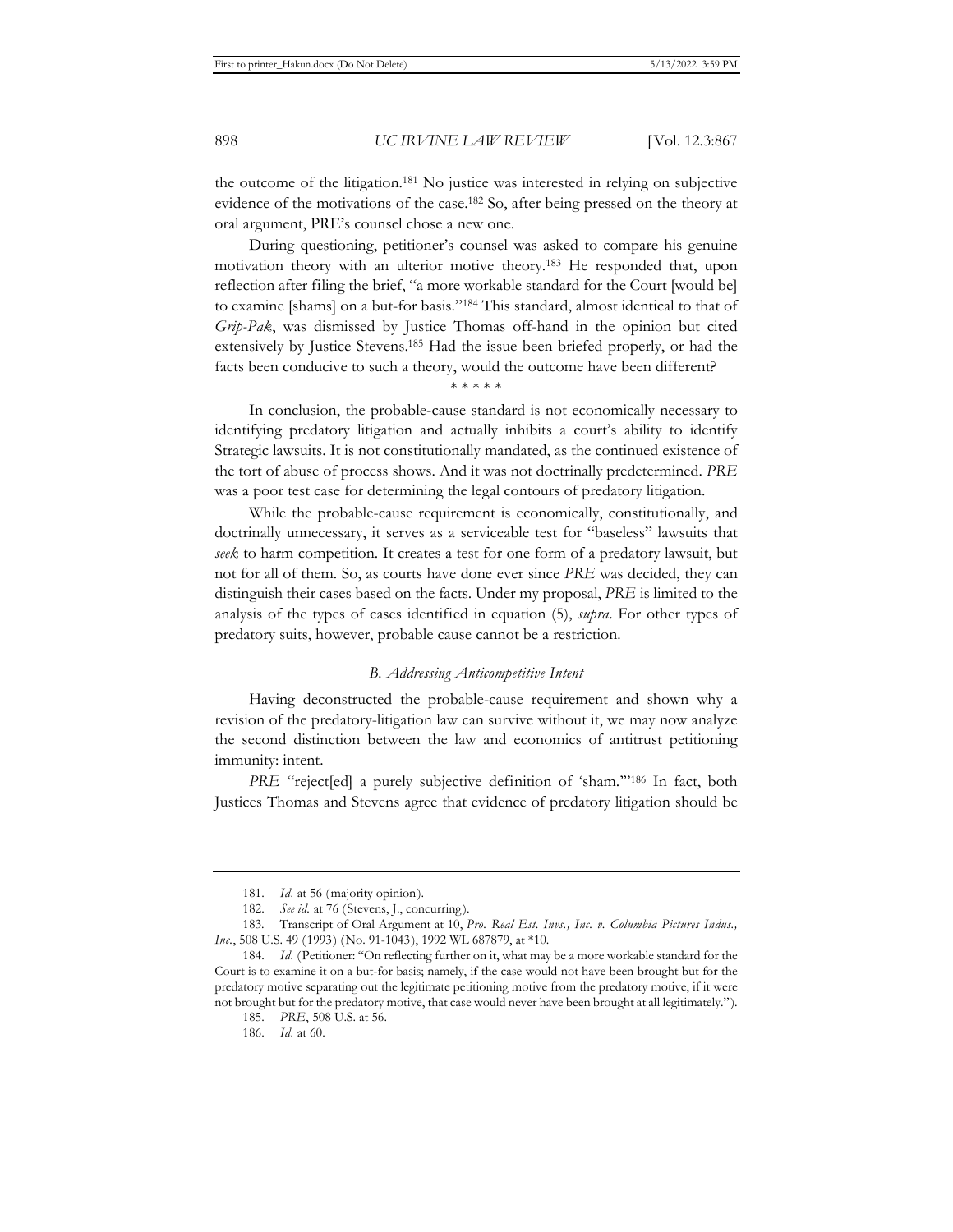objective, not subjective.187 As a result, Justice Thomas relegated any analysis of subjective intent to the second step of the *PRE* sham standard.188 Courts still use subjective evidence of predatory intent to decide whether a case fits the *PRE*  definition of sham.189 As I describe next, use of subjective evidence is not the economically sound way to identify predatory litigation, as some courts have already suggested.190 Instead, courts should use objective evidence under the theory of specific intent.

Obtaining evidence of anticompetitive intent is one of the hardest issues facing courts surrounding antitrust petitioning immunity.191 The difficulty lies in the "evidentiary problems of disentangling real from professed motives."192 This fear is what has driven the doctrine towards proxies like probable cause or the number of suits filed.193 Such proxies avoid the two important questions: first, what kind of evidence should be used to support a claim of anticompetitive intent, and second, what intent is actually the predatory one?

# *1. Specific Versus Subjective Intent*

Using objective evidence to establish predatory intent is possible. Judge Posner did not believe that "the difficulty of distinguishing lawful from unlawful

188. *Id.* at 60 ("Only if challenged litigation is objectively meritless may a court examine the litigant's subjective motivation.").

190. *See id.* at 361 ("[T]he number of lawsuits a brand-name drug manufacturer files will sometimes reveal little about its subjective motivation for suing, because the Hatch-Waxman Act 'incentivizes [brands] to promptly file patent infringement suits by rewarding them with a stay of up to 30 months if they do so.'" (quoting *In re* Wellbutrin XL Antitrust Litig. Indirect Purchaser Class, 868 F.3d 132, 132 (3d Cir. 2016))).

191. *See, e.g.*, Hurwitz, *supra* note 3, at 98 ("Courts and commentators generally agree that proof of improper intent, as described in *MCI*, is required to overcome the presumption of good faith petitioning and demonstrate a sham. Nonetheless, there is no consensus on how antitrust plaintiffs may, or must, demonstrate that intent.").

192. *See* Grip-Pak, Inc. v. Ill. Tool Works, Inc., 694 F.2d 466, 472 (7th Cir. 1982).

193. *Id.* (citing Fischel, *supra* note 161, at 109–10) ("Concern with the evidentiary problems may explain why some courts hold that a single lawsuit cannot provide a basis for an antitrust claim . . . . ").

<sup>187.</sup> *Compare id.* at 57 ("We left unresolved the question presented by this case—whether litigation may be sham merely because a subjective expectation of success does not motivate the litigant. We now answer this question in the negative and hold that an objectively reasonable effort to litigate cannot be sham regardless of subjective intent."), *with id.* at 75–76 (Stevens, J., concurring) ("In sum, in this case I agree with the Court's explanation of why respondents' copyright infringement action was not 'objectively baseless,' and why allegations of improper subjective motivation do not make such a lawsuit a 'sham.'").

<sup>189.</sup> *See, e.g.*, FTC v. AbbVie Inc., 976 F.3d 327, 370 (3d Cir. 2020), (citations omitted) ("[C]onsider the following syllogism: (1) A lawsuit is objectively baseless if 'no reasonable litigant could realistically expect success on the merits[;]' (2) and a litigant who files an objectively baseless lawsuit must have had some subjective motivation for suing; (3) but because the lawsuit was objectively baseless, the litigant's subjective motivation could not have been success on the merits, unless the litigant was unreasonable; (4) thus, a reasonable litigant's subjective motivation for filing an objectively baseless lawsuit must be something besides success on the merits."), *cert. denied*.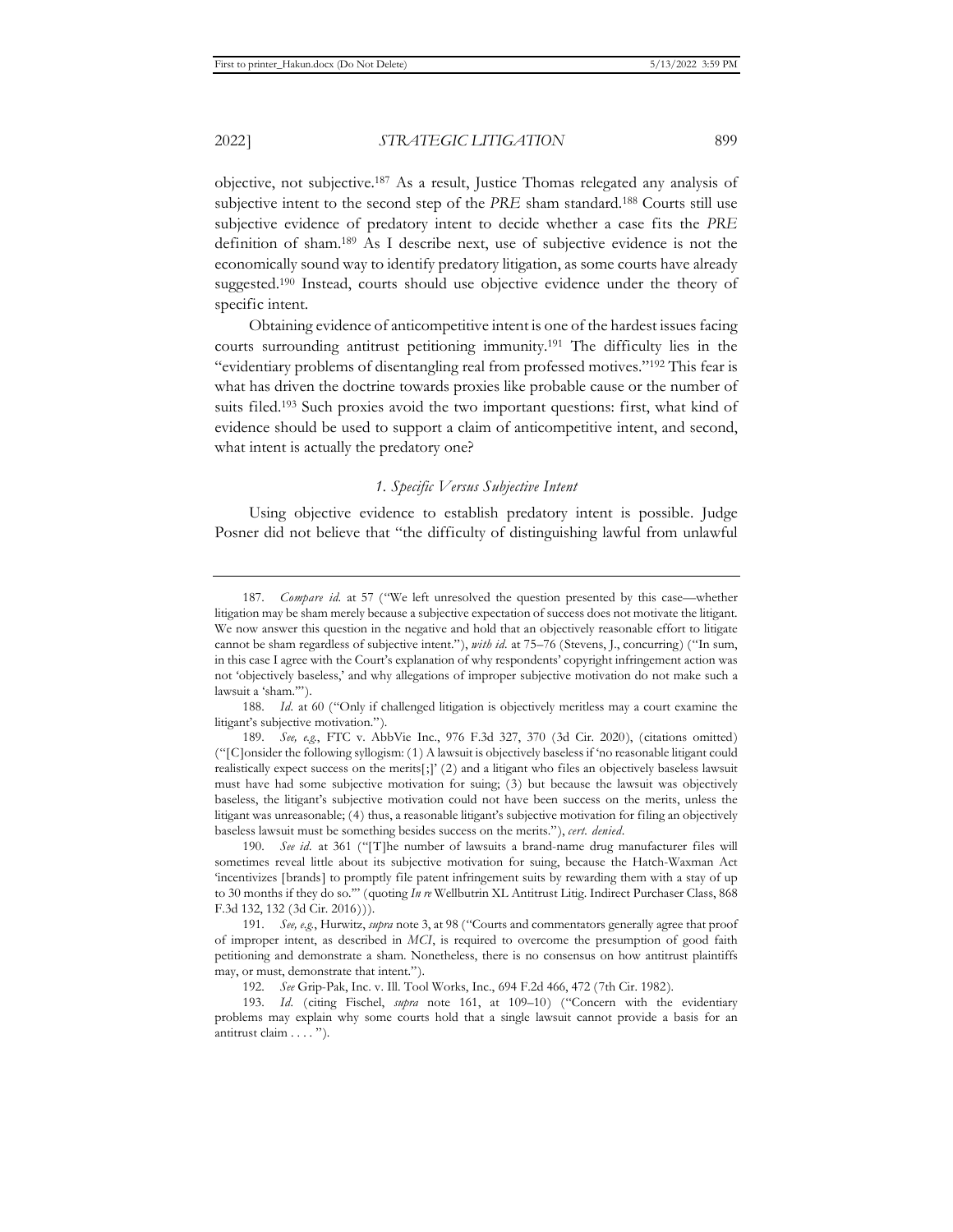purpose in litigation between competitors is so acute that such litigation can never be considered an actionable restraint of trade, provided it has some, though perhaps only threadbare, basis in law."194 Most importantly, he declared that "[t]he difficulty of determining the true purpose [of a lawsuit] is great but no more so than in many other areas of antitrust law."195 Existing antitrust doctrine provides the solution.

Instead of combing through records to find evidence of the individual actors' actual anticompetitive intent, antitrust cases often rely on evidence of "specific intent to monopolize, in the sense that the overwhelming—perhaps the sole—purpose of the defendant's conduct is to reduce competition."196 To be found with a specific anticompetitive intent, the defendant would need to have "intended to harm competition."<sup>197</sup>

Specific intent is not synonymous with subjective intent.198 Subjective intent requires a production of "evidence that directly reveals the *particular* defendant's state of mind."199 In contrast, specific-intent analysis is "conducted on the basis of objective evidence, respecting the necessary consequences of actions. Rather than asking for direct evidence of what the defendant had in mind, the objective approach asks what can be inferred as a state of mind reasonably attributable to defendant in light of his conduct."200 Antitrust jurists believe that this is true because of the foundational principle of rationality.201 Thus, intent can be inferred from a monopolist's actions.

200. *Id.* 

<sup>194.</sup> *Id.* Judge Posner's logic was that the difficulty inherent in determining a litigant's true intent for filing a lawsuit was not worth diluting the doctrine. He was "not prepared to rule that the difficulty of distinguishing lawful from unlawful purpose in litigation between competitors is so acute that such litigation can never be considered an actionable restraint of trade, provided it has some, though perhaps only threadbare, basis in law." *Id.* He explained the problem as being "harder than distinguishing lawful from unlawful purpose in abuse of process cases, though even there subtle distinctions abound—for example, the distinction between suing to get damages and suing to induce the defendant to discontinue the activity challenged in the suit by putting him to the expense of litigation." *Id.* 

<sup>195.</sup> *Id.*

<sup>196.</sup> Ronald A. Cass & Keith N. Hylton, *Antitrust Intent* 3 (Bos. Univ. Sch. of Law Working Paper Series, Law & Legal Theory, Working Paper No. 00-02, 2000), https://ssrn.com/ abstract=239324 [https://perma.cc/XK95-R32P] (citing United States v. Aluminum Co. of America, 148 F.2d 416, 432 (2d Cir. 1945)).

<sup>197.</sup> *Id.* at 7.

<sup>198.</sup> *See* Hurwitz, *supra* note 3, at 99 ("Subjective intent standards also raise concerns. As Professor Areeda has observed, the problems of proof are substantial. These difficulties are compounded where a party acts from several motives or where a corporate decision to litigate reflects the views of committee members who have differing perspectives, opinions, and goals. In addition, litigation is not often amenable to ex post strategic or cost-benefit analyses to disclose the suit's generating influences.").

<sup>199.</sup> Cass & Hylton, *supra* note 196, at 4.

<sup>201.</sup> *See* Aspen Skiing Co. v. Aspen Highlands Skiing Corp., 472 U.S. 585, 602 (1984) (quoting *Aluminum Co.*, 148 F.2d at 432).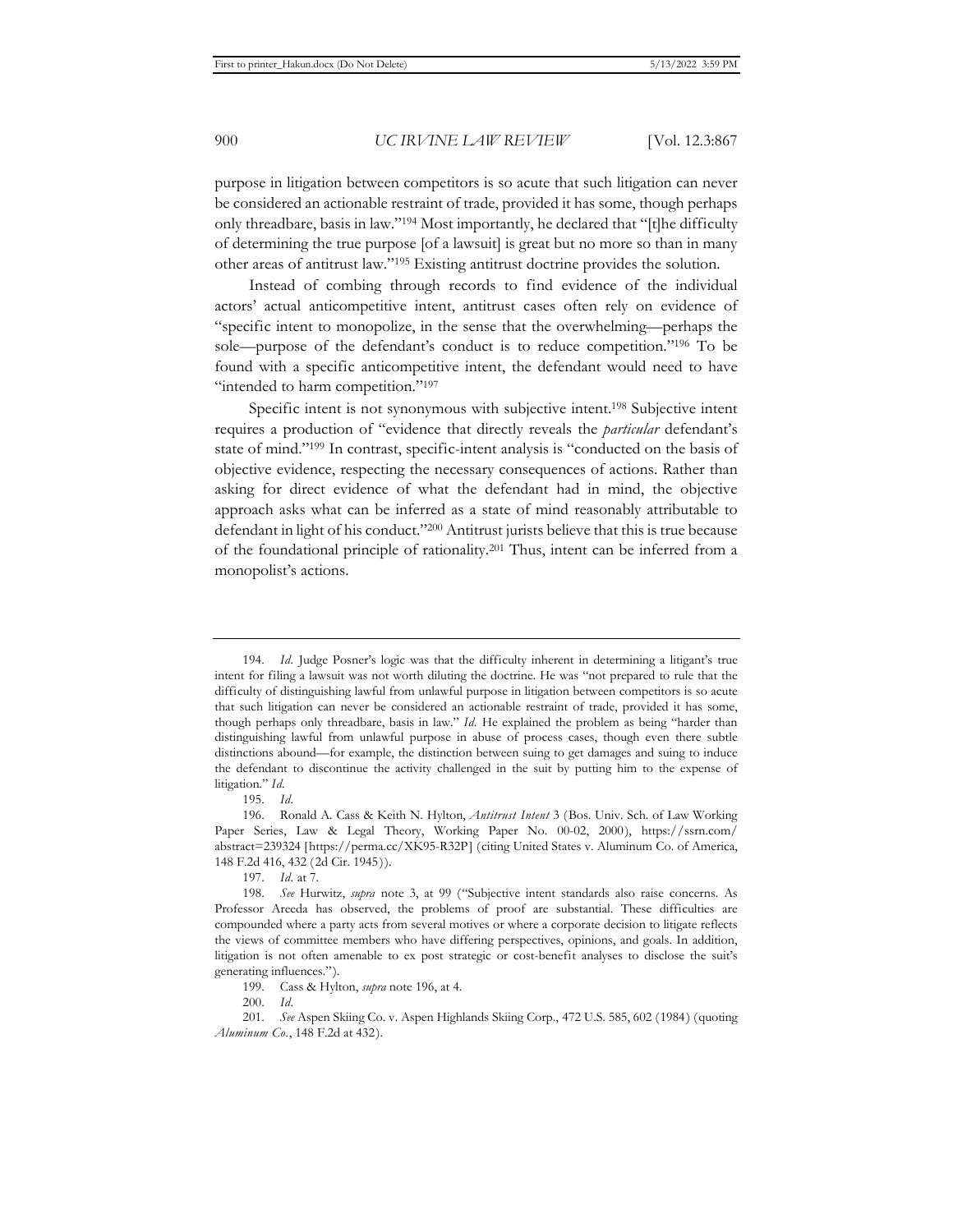Specific intent is especially favored in Sherman Act section 2 predation cases.202 This approach allows courts to infer intent "on the basis of the evidence indicating the absence of credible [procompetitive] . . . justifications for the monopolist's conduct."203 The Supreme Court chose to adhere to specific intent in *Aspen Skiing*, for example, because Justice Stevens, writing for the majority, believed that "'no monopolist monopolizes unconscious of what he is doing'"204 and that anticompetitive exclusion is "'always deliberately intended.'"205

Consider how, with a specific-intent standard, a predator-plaintiff's intent could be expressed objectively as the expected value of the suit and the guaranteed value of the collateral anticompetitive benefit. This would provide evidence of whether the suit was motivated by a predatory purpose without relying on subjective evidence of intent, which is "too easy to hide—and allege."206 For this reason, and others, the use of specific-intent evidence is preferred to subjective-intent evidence.207

Having identified an objective source of evidence to build a case of predatory intent, it is time to identify and distinguish the multiple anticompetitive intents at issue in claims of predatory litigation. Two anticompetitive intents are at issue, but only one is predatory.

#### *2. Distinguishing Acceptably Anticompetitive and Predatory Intents*

In predatory litigation, multiple intents are at play.208 First, there is the obvious: when a plaintiff-competitor files a lawsuit against a competitor, it (should) hope to win the suit in court.<sup>209</sup> I will refer to this as the "outcome" intent.

All outcome intents are immunized under *Noerr-Pennington*. That is why the doctrine exists. No matter what the plaintiff hopes to accomplish through its verdict from the courts, *Noerr-Pennington* protects the result. A litigant suing a competitor

207. *See* Daniel J. Gifford, *The Role of the Ninth Circuit in the Development of the Law of Attempt to Monopolize*, 61 NOTRE DAME L. REV. 1021, 1021–23 (1986) (specific-intent evidence resolves ambiguities surrounding defendant's conduct); *see also* Cass & Hylton, *supra* note 196, at 22 (noting that the Supreme Court "seems to have read [section 2 of the Sherman Act] as imposing a specific-intent requirement").

208. *See* Elhauge, *supra* note 25, at 1231 ("The most strategic of litigants genuinely hope they win, even if the odds may not look good, and the most nonstrategic of litigants usually dislike their opponents enough to take some pleasure in inflicting litigation costs on them.").

209. This motive, presumably, exists whether or not there is probable cause—because even a case that some would say lacks probable cause could win, and winning never hurts. Setting aside this particular idiosyncrasy, the motivation to win is ever present.

<sup>202.</sup> *Id.*

<sup>203.</sup> Cass & Hylton, *supra* note 196, at 22.

<sup>204.</sup> *Aspen Skiing Co.*, 472 U.S. at 602 (quoting *Aluminum Co.*, 148 F.2d at 432).

<sup>205.</sup> *Id.* (quoting ROBERT BORK, THE ANTITRUST PARADOX 160 (1st ed. 1978)).

<sup>206.</sup> Elhauge, *supra* note 25, at 1232; *see also* Cass & Hylton, *supra* note 196, at 21 ("Where there *is* a real intent to do something illegal, well-advised firms are unlikely to provide much in the way of helpful evidence . . . . If antitrust plaintiffs were required to prove subjective intent through reference to statements that provided clear intent of it, it would be the extraordinary case where any firm would retain 'smoking gun' memoranda in their files.").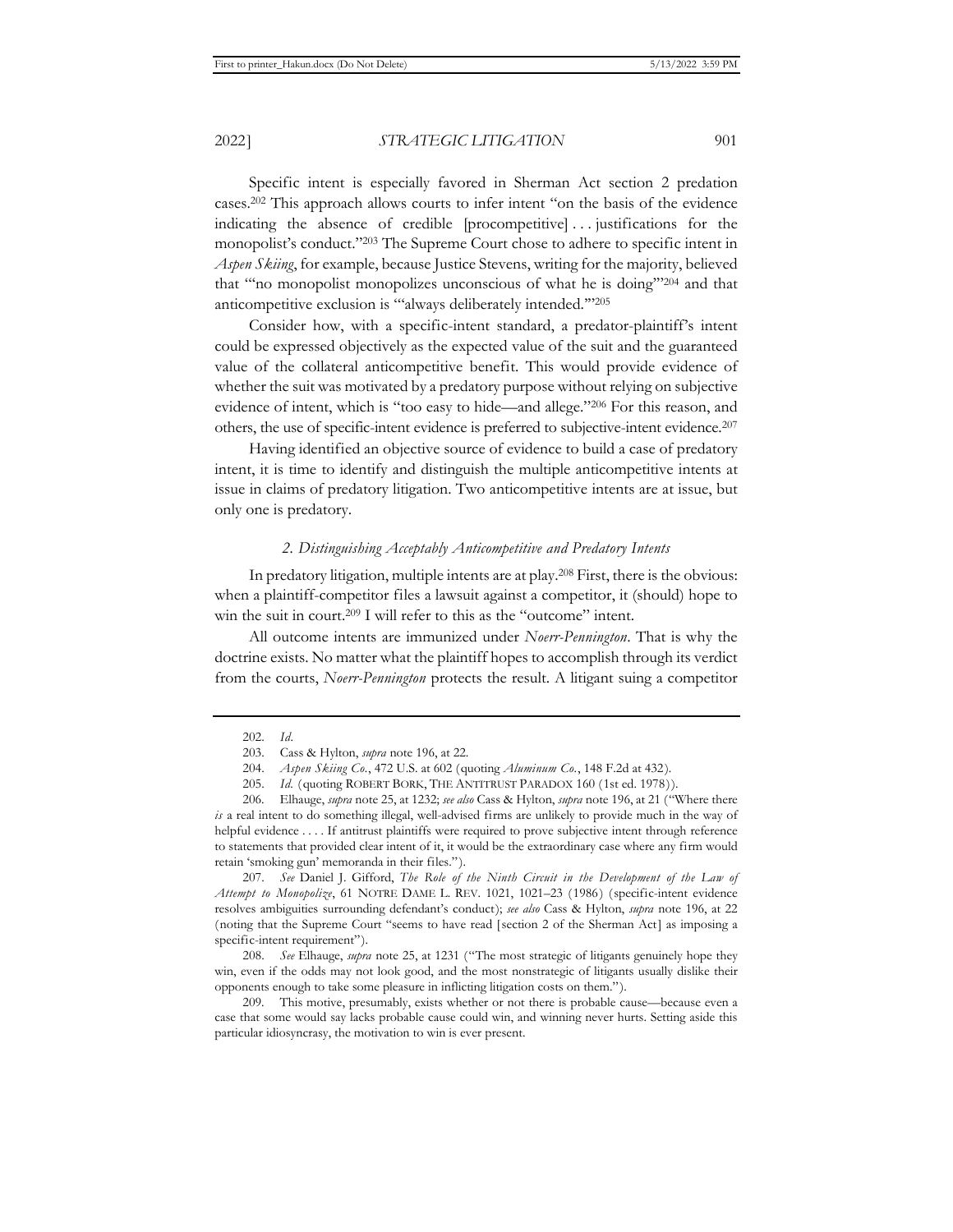to win and maintain a monopoly, or obtain one through defeating a foe in court, has an inherent anticompetitive motivation. This is an anticompetitive "outcome" intent, and no matter how strong, vicious, or malicious the intent, it is protected. This point is echoed by Judge Posner in *Grip-Pak*: "[L]itigation is [not] actionable under the antitrust laws merely because the plaintiff is trying to get a monopoly. He is entitled to pursue such a goal through lawful means, including litigation against competitors."210 But, this is not the only type of intent to monopolize.

There is a second anticompetitive intent that the *Noerr-Pennington* doctrine should *not* immunize: the intent to harm the competitor through invoking the litigation process. While pursuing monopoly through litigation is allowed, "[t]he line is crossed when his purpose is not to win a favorable judgment against a competitor but to harass him, and deter others, by the process itself—regardless of outcome—of litigating."211 This externality is the hallmark of the "abuse of process" intent.

Abuse-of-process intents should not be immunized because the harm is not based on the decision of a neutral party like the court.212 When the intent to injure arises from the "*process*—as opposed to the *outcome*," *Noerr-Pennington* should not provide protection.213

In addition to understanding the difference between intending for the *process*  of a suit to harm competition versus the *outcome*, it is helpful to distinguish the types of injuries these intents seek to inflict. Courts routinely ignore this distinction. Injuries from a court's decision on the merits should be immunized and injuries arising from the institution of the suit that are not outcome dependent should not.214

Justice Stevens wrote that the "distinction between abusing the judicial *process* to restrain competition and prosecuting a lawsuit that, *if successful*, will restrain competition must guide any court's decision whether a particular filing, or series of filings, is a sham."215 An injury that arises from the resolution of the lawsuit is protected under *Noerr-Pennington*, even if the suit was motivated by anticompetitive intent. On the other hand, a collateral injury that arises from the mere imposition or maintenance of the suit may result in an antitrust case.

In *Premier Electric*, Judge Easterbrook explained that to properly honor *Noerr*'s sham exception "it is important to identify the source of the injury to

<sup>210.</sup> Grip-Pak, Inc. v. Ill. Tool Works, Inc., 694 F.2d 466, 472 (7th Cir. 1982).

<sup>211.</sup> *Id.* 

<sup>212.</sup> *See generally* Elhauge, *supra* note 25.

<sup>213.</sup> Columbia v. Omni Outdoor Advert., Inc., 499 U.S. 365, 380 (1991).

<sup>214.</sup> Elhauge, *supra* note 25, at 1228 ("The answer is that the injury results no matter what the government official *decides*.").

<sup>215.</sup> PRE, 508 U.S. 49, 68 (1993) (Stevens, J., concurring) (emphasis added).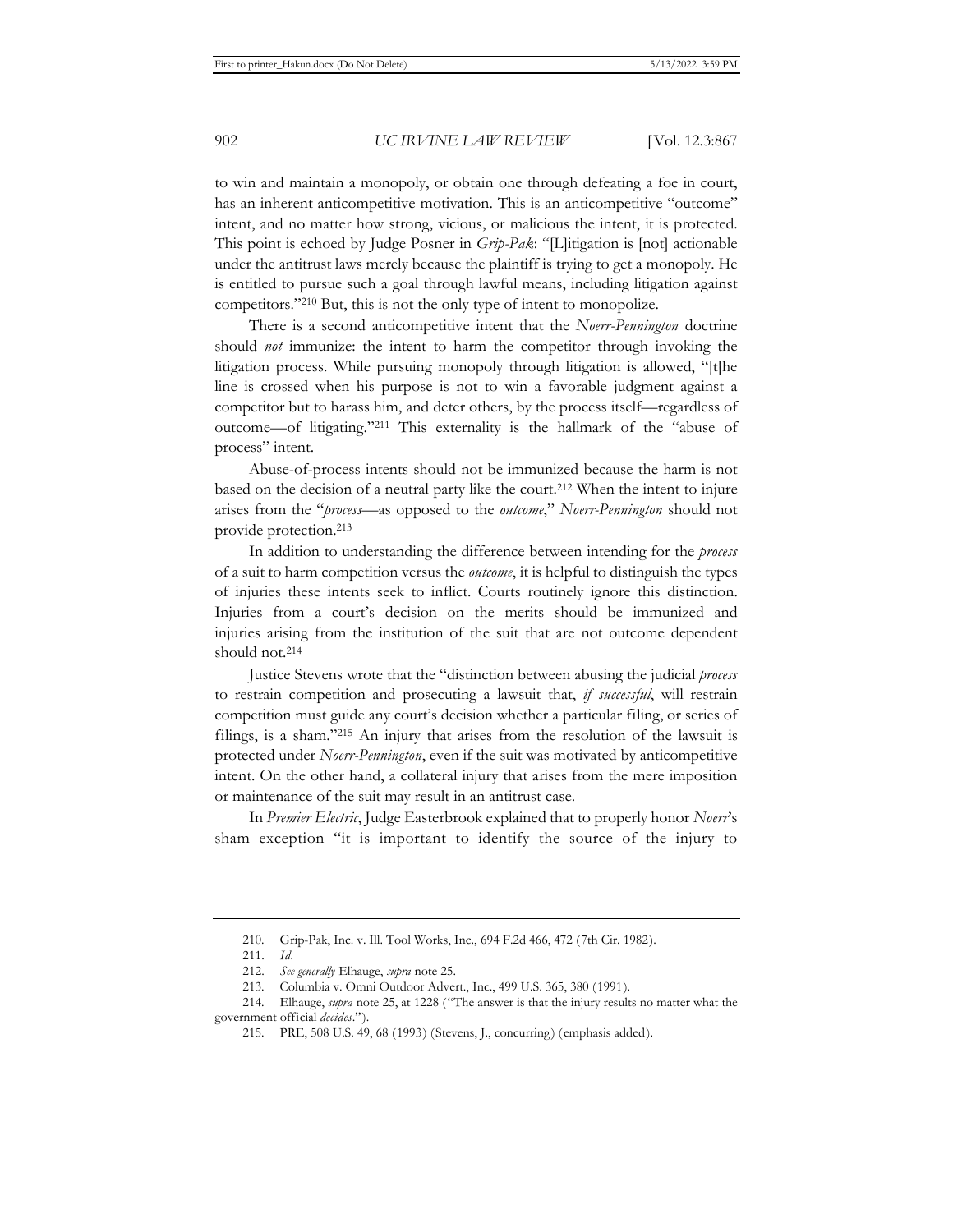competition."216 He eloquently summarized the distinction between outcome and abuse of process intents as follows:

If the [competitive] injury is caused by persuading the government, then the antitrust laws do not apply to the  $\dots$  [resulting] persuasion  $\dots$  If the injury flows directly from the "petitioning"—if the injury occurs no matter how the government responds to the request for aid—then we have an antitrust case.217

When a competitor files a lawsuit, and that action triggers a simultaneous harm to a competitor, the court must be able to articulate and separate the injuries. Use of the judicial process to harass or deter competitors should not be immunized. This concept, coupled with the differences between process and outcome intent, provides the necessary framework to understand the necessary goals for curtailing for predatory litigation.

The guiding definition of a sham is "the use of 'the governmental *process*—as opposed to the *outcome* of that process—as an anticompetitive weapon.'"218 While many courts have quoted this phrase few let it guide their analysis. As such, in Part IV, I use this principle along with the theory of specific intent to derive a practical and appropriate standard for prosecuting predatory litigation.

# IV. PROPOSAL: PROSECUTING PREDATORY, MIXED-MOTIVE SUITS

This Article was inspired by a desire to correct the mistakes Justice Stevens identified in *PRE*. He saw *PRE* as an "easy case" that was being used "as a vehicle for announcing a rule that may govern the decision of difficult cases, some of which may involve abuse of the judicial process."219 Now, having explored some difficult cases improperly immunized by *PRE*'s probable-cause prerequisite, exposed the underlying logical missteps of its analysis, and spent considerable time properly laying the economic foundations and appropriate evidentiary analysis of predatory litigation, we may now move forward. I have established that an abuse-of-process theory of prosecuting predatory suits is constitutionally permissible, economically logical, and not doctrinally foreclosed, but this does not settle the practical question of how courts should evaluate such mixed-motive cases.

The First Amendment protects litigants seeking redress from the judiciary, and *Noerr-Pennington* bestows petitioning immunity to them even if the results they seek are anticompetitively motivated. However, at the same time an improper second anticompetitive goal can exist within the same conduct. When a plaintiff's engagement of the legal process strategically imposes collateral anticompetitive

<sup>216.</sup> Premier Elec. Const. Co. v. Nat'l Elec. Contractors Ass'n, Inc., 814 F.2d 358, 376 (7th Cir. 1987).

<sup>217.</sup> *Id.*

<sup>218.</sup> *PRE*, 508 U.S. at 68 (Stevens, J., concurring) (quoting *Omni*, 499 U.S. at 380).

<sup>219.</sup> *Id.* at 76.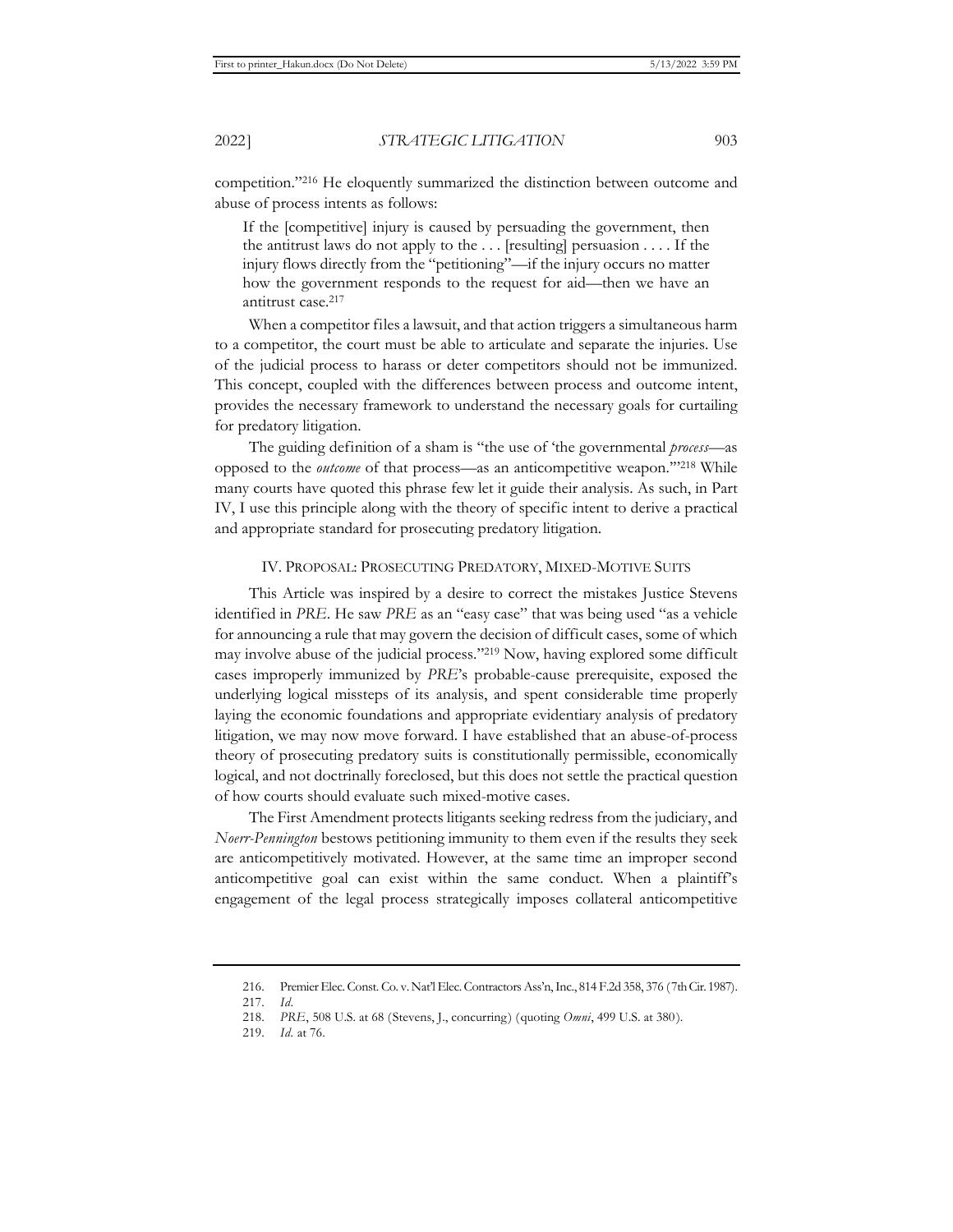harm on a competitor that benefits the plaintiff regardless of the outcome of the suit, how should courts address that externality?

Below, Table 1 outlines the differences between the *PRE* test (top-left half of boxes) with the economics of predatory litigation (lower-right half). See how these differing tests only lead to one situation where the outcome is different.



Table 1: Identifying Predatory Litigation

In the fourth quadrant (lower-right box) lies the world of mixed motives. These cases, defined as one where "the process of petitioning is used both in hopes of obtaining governmental action and in order to impose expense and delay on competitors," are where the courts and economists diverge.220 Under *PRE*, mixed motives do not impact sham analysis. If the suit has any legal merit (i.e., probable cause) the collateral anticompetitive benefits are ignored out of deference to the First Amendment. As this Article has shown, this approach is unnecessary, imprecise, and ignores the fundamental issue.

The solution is not as easy as flipping the script. One cannot expect the mere existence of a collateral anticompetitive benefit to automatically destroy any chance of antitrust petitioning immunity, either. As Professor Elhauge explains: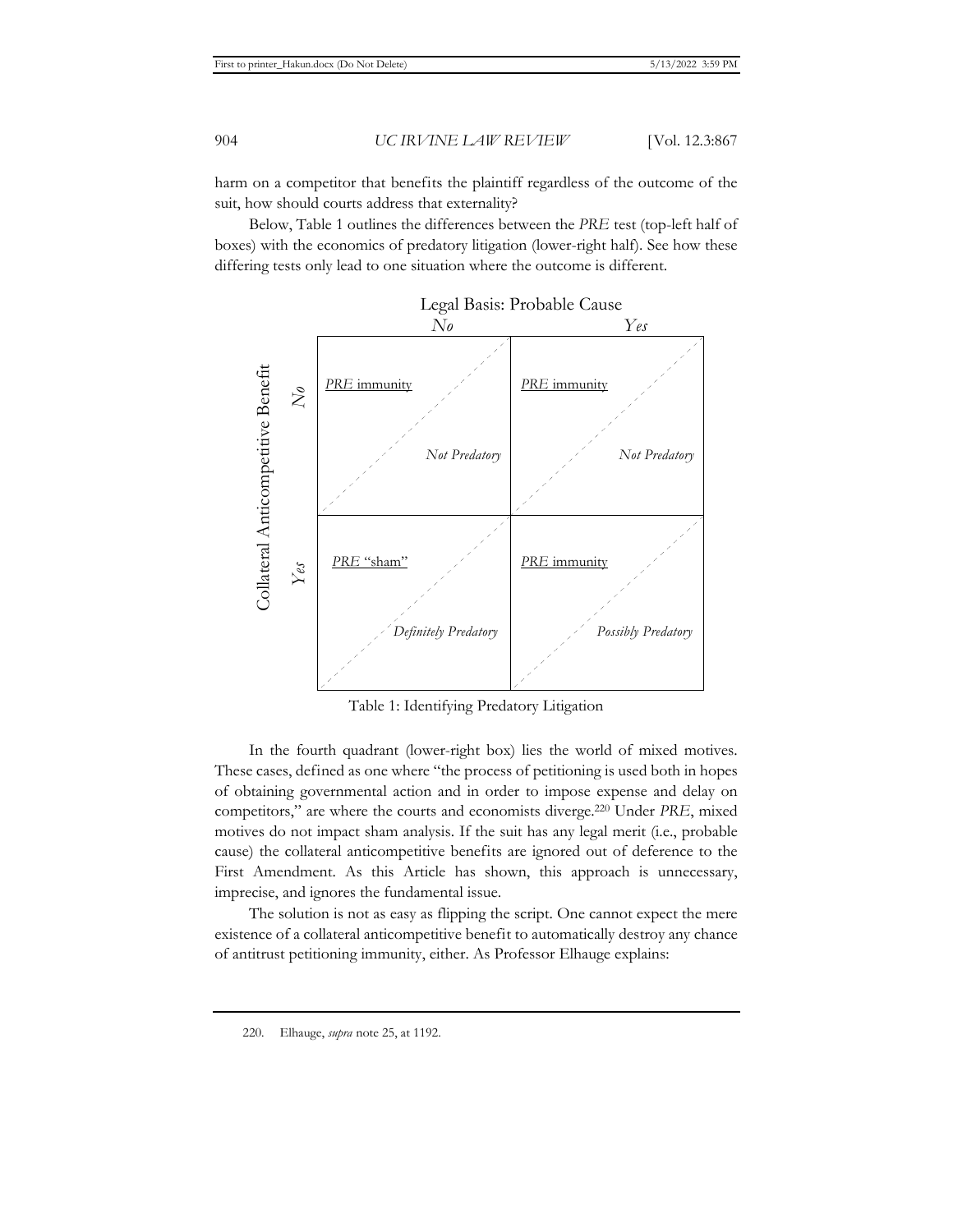If a genuine hope of winning sufficed to receive immunity, then abuses of process would effectively go undeterred, and predatory litigation would flourish. If, on the other hand, a purpose of harassing opponents sufficed to lose immunity, then firms would fear to bring even meritorious litigation against their competitors. The mere existence of either motive should thus not suffice to establish immunity or non-immunity. *Some weighing of the motives must be made*. 221

I agree. But before reaching this critical balancing test, I will address several screening techniques that courts should utilize to decrease the chances of improperly stripping a litigant of its petitioning immunity when the time to balance motives arises.

This Article proposes a robust inquiry into whether litigation is used as an anticompetitive weapon that is mindful of protections for those who petition the government. The primary tension that my proposal resolves is the minimization of false positives (genuine lawsuits that are mistakenly prosecuted as predatory) while not categorically protecting false negatives (predatory suits that receive petitioning immunity) like the *PRE* test.

To achieve this goal, I propose a three-step process. First, the case would need to be evaluated through an "antitrust screen" that would eliminate allegations of predatory litigation that are not, in fact, antitrust claims. Second, if the case successfully passed the "antitrust screen," the case would then have to pass through the second screen that seeks to eliminate *close* instances of false positives. Third, if the case survives the two screens, then the case loses *Noerr* petitioning immunity and is analyzed under the typical predation test from antitrust law. Now, I break down each component of this test.

# *A. The Antitrust Screen*

In Part II, I discussed several market factors that would allow courts to identify whether a predatory suit was possible from an antitrust standpoint.<sup>222</sup> These factors are (1) market power, (2) existence of a competitive or potentially competitive relationship between plaintiff and defendant, and (3) some collateral anticompetitive benefit stemming from the litigation. The existence of these three factors establish whether the case has a proper antitrust claim. Most interestingly, *PRE* would fail this test because there was no evidence of any collateral anticompetitive benefit.

# *B. The Specific-Intent Screen*

After determining these market factors exist, it is time to begin critically analyzing the intents and injuries stemming from the allegedly anticompetitive

<sup>221.</sup> *Id.* at 1231 (emphasis added).

<sup>222.</sup> *See generally supra* Part II.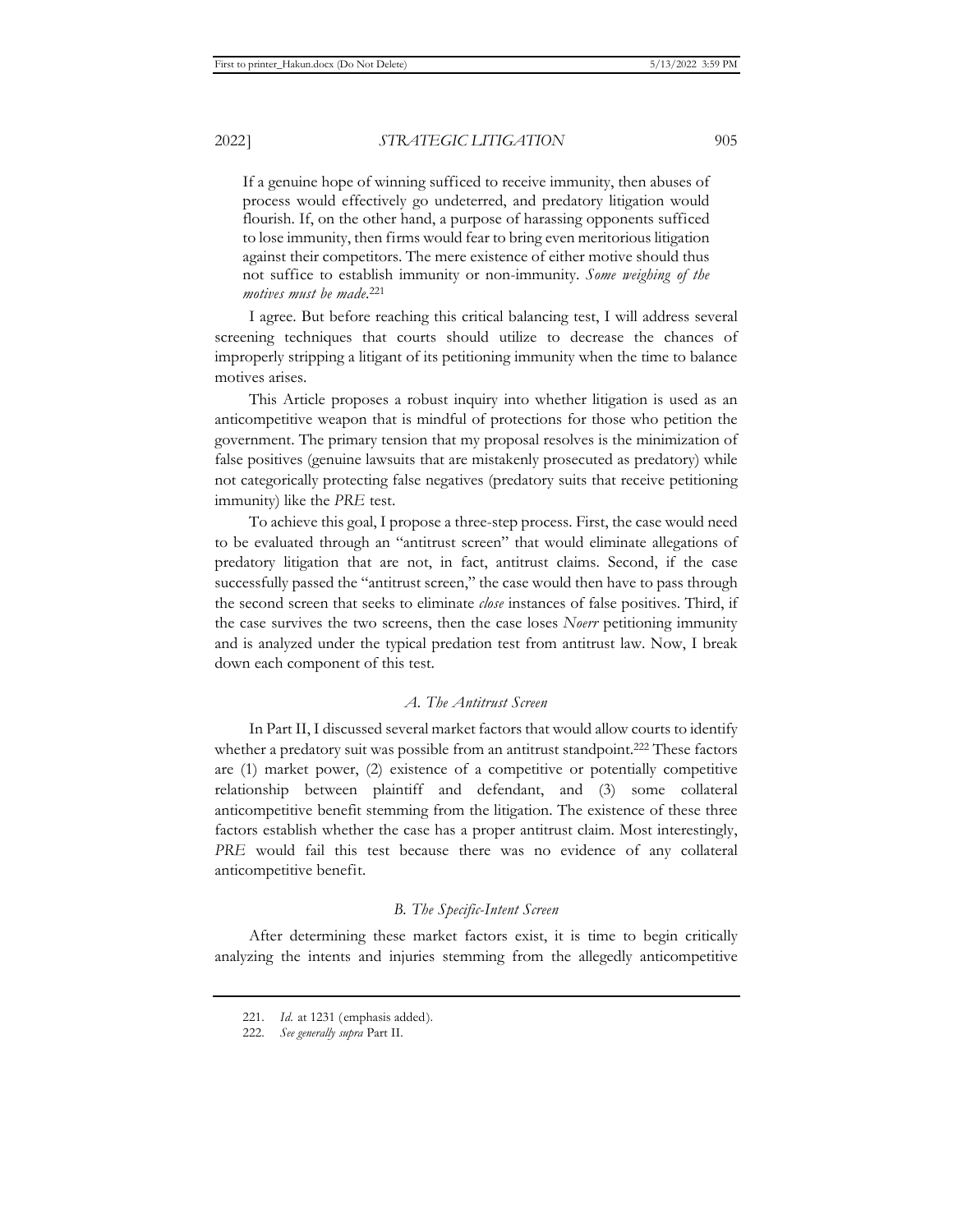litigation. Recall the analysis of the multiple anticompetitive motives and injuries from Part III of this Article. There, I laid out that a predatory lawsuit could have two different motives and sources of anticompetitive injury. The difference was whether the intent to harm competition or the resulting injury arose from the outcome or the process. First, I will discuss the injury.

If an allegedly predatory lawsuit does not have a collateral anticompetitive injury, it can never be the subject of a section 2 violation. If the only anticompetitive injury arising from an allegedly predatory case is from the *relief* sought by the underlying plaintiff, then this is not an instance of mixed motives and there is no attempt to inflict injury through the litigation *process*. Such a case must be immunized under *Noerr-Pennington*.

In contrast, if the antitrust plaintiff can articulate a cognizable antitrust injury stemming from the litigation *process*, as opposed to the *outcome*, then a predatory case exists. To establish whether a litigant possessed an anticompetitive intent to inflict that process injury, I recommend using specific-intent analysis, instead of subjective intent.

Then the question arises, how much evidence is necessary? Past proposals have suggested examining whether one motive or the other was "significant"<sup>223</sup> or whether the collateral anticompetitive benefit was both a "necessary and sufficient objective motivation for the allegedly strategic litigation."224

Of these proposals, the combination of necessary and sufficient conditions appears not only to be the most robust but also the one that most closely resembles the underlying antitrust principles in play and the abuse-of-process foundation of the legal test at issue. This test, proposed by Professor Elhauge, requires "the antitrust plaintiff alleging strategic litigation" to show "(1) that the antitrust defendant would not have brought the original suit but for the direct injury imposed on his competitor, and (2) that the defendant would have brought suit even without any prospect of winning in order to inflict the direct costs or delays on his competitor."225 From an economic equation standpoint, Elhauge's test would look like equation 6 below.

(6) *Jx < C < A* Prosecutable Strategic Litigation

The expected judgment of the litigation itself, as opposed to the costs of litigation, makes the suit irrational. At the same time, the collateral anticompetitive benefit, itself, is more valuable than the cost of litigating. The predator needed the

<sup>223.</sup> *See* Elhauge, *supra* note 25, at 1232 (citing Coastal States Mktg. Inc., v. Hunt, 694 F.2d 1358, 1372 (5th Cir. 1983)).

<sup>224.</sup> *Id.* at 1234.

<sup>225.</sup> *Id.*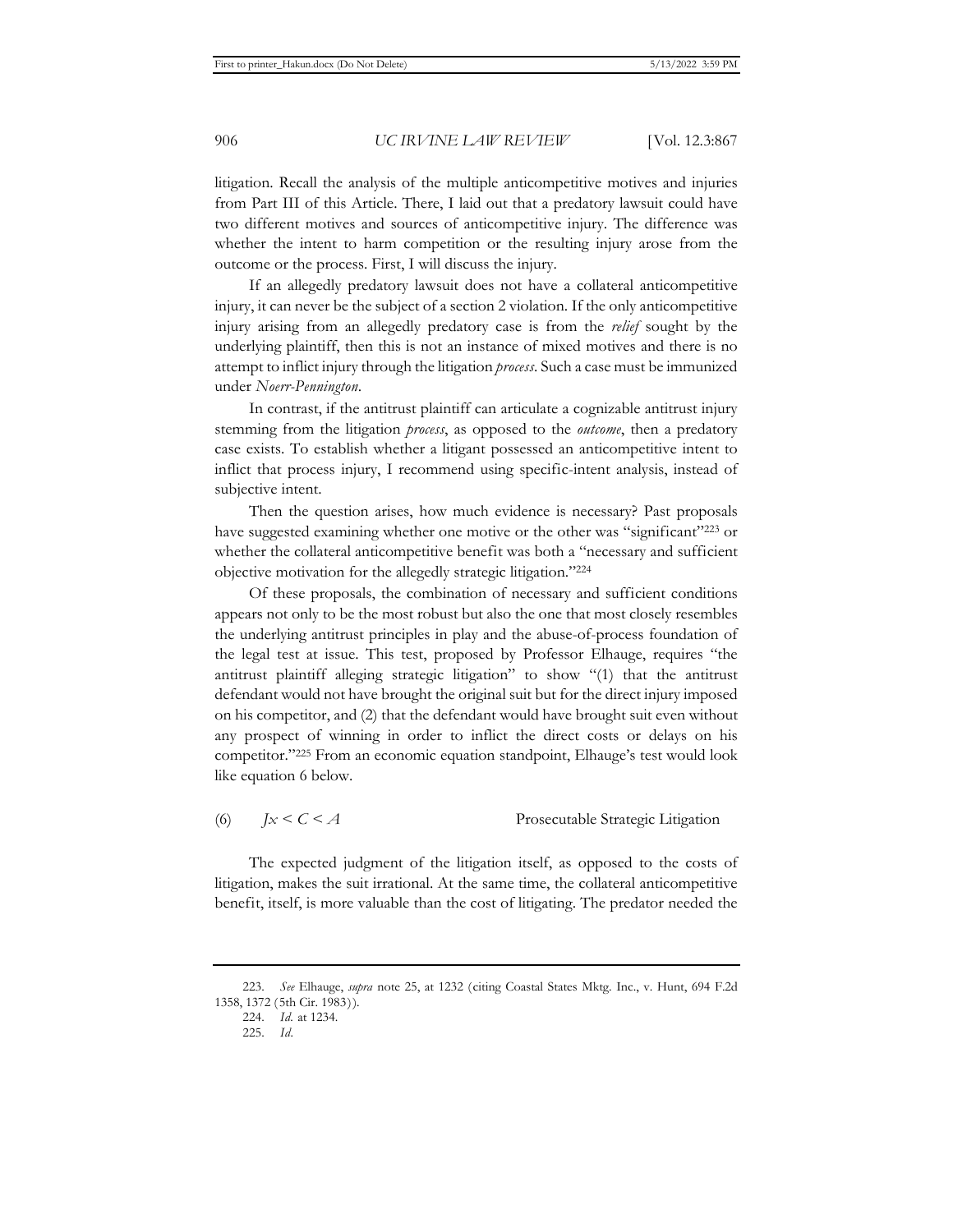collateral anticompetitive benefit to make the suit rational and the value of that benefit alone was worth initiating the suit.

The sufficient condition, that the collateral anticompetitive benefit to the predatory litigant exceed the cost of litigating, is out of deference to the abuse of process "primary" motive doctrine.226 The necessary condition, that the expected value of the suit be less than the cost of litigating, follows the profit sacrifice model used in antitrust for predatory action in section 2 cases and Judge Posner's *Grip-Pak* opinion. Under this test, "the monopolist's conduct must be irrational but for its anticompetitive effect."227 This is precisely what Judge Posner articulated in *Grip-Pak*, Justice Stevens suggested in *PRE*, and economists have concluded is the proper test for predatory behavior in the antitrust realm, as described in Part III.

But, unlike Professor Elhauge's proposal, I do not recommend requiring that both the necessary and sufficient conditions be met to lose *Noerr-Pennington*  petitioning immunity. This is because, unlike *PRE* "sham" litigation, Strategic litigation under this test should not be treated as per se anticompetitive. Strategic litigation should only become predatory under the antitrust laws after a thorough analysis of whether the profit sacrifice test was met. Instead, I argue that the sufficient condition, whether the case would have been filed even with no chance of success, should be the threshold question that determines whether immunity should exist. If that can be established, then the necessary condition, the profit sacrifice test, should be analyzed.

## *C. Predatory Behavior, Profit Sacrifice Analysis*

To review, to plead a proper case of predatory litigation, the plaintiff must first pass the "antitrust screen." This requires establishing "(1) "'evidence of market structure'" (i.e., market power and relevant markets . . . ) and (2) "'exclusionary effect'" (i.e., foreclosure of a competitor from a market . . . )—'both of which can ordinarily be obtained without access to the defendant's own records—[and] indicate that an antitrust violation is plausible.'"228 These factors, plus evidence that the plaintiff and defendant are competitors, are the first-level antitrust screens.

Then, to overcome the presumption of antitrust petitioning immunity, the antitrust plaintiff would have to plausibly allege that "the defendant would have brought suit even without any prospect of winning in order to inflict the direct [anticompetitive harm] on his competitor."<sup>229</sup> This is the sufficient condition proposed by Professor Elhauge.

<sup>226.</sup> *See generally*, RESTATEMENT (SECOND) OF TORTS § 682 (AM. L. INST. 1965).

<sup>227.</sup> Novell, Inc., v. Microsoft Corp., 731 F.3d 1064, 1075 (10th Cir. 2013) (citing Aspen Skiing Co. v. Aspen Highlands Skiing Corp., 472 U.S. 585, 597 (1984)).

<sup>228.</sup> Viamedia, Inc. v. Comcast Corp., 951 F.3d 429, 462 (7th Cir. 2020) (quoting Herbert Hovenkamp, *The Rule of Reason*, 70 FLA. L. REV. 81, 90 (2018)).

<sup>229.</sup> Elhauge, *supra* note 25, at 1234.